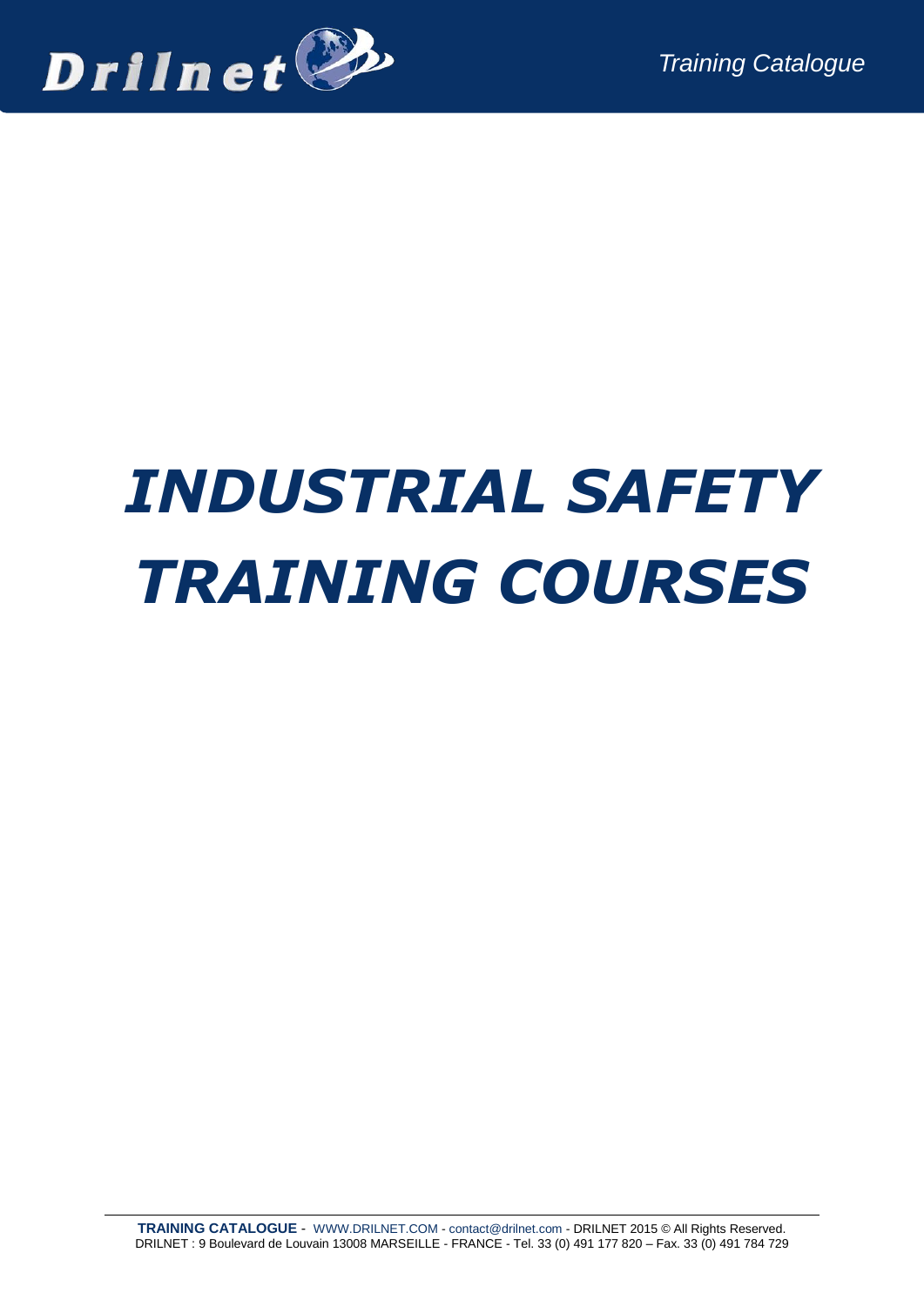

# **CONTENTS**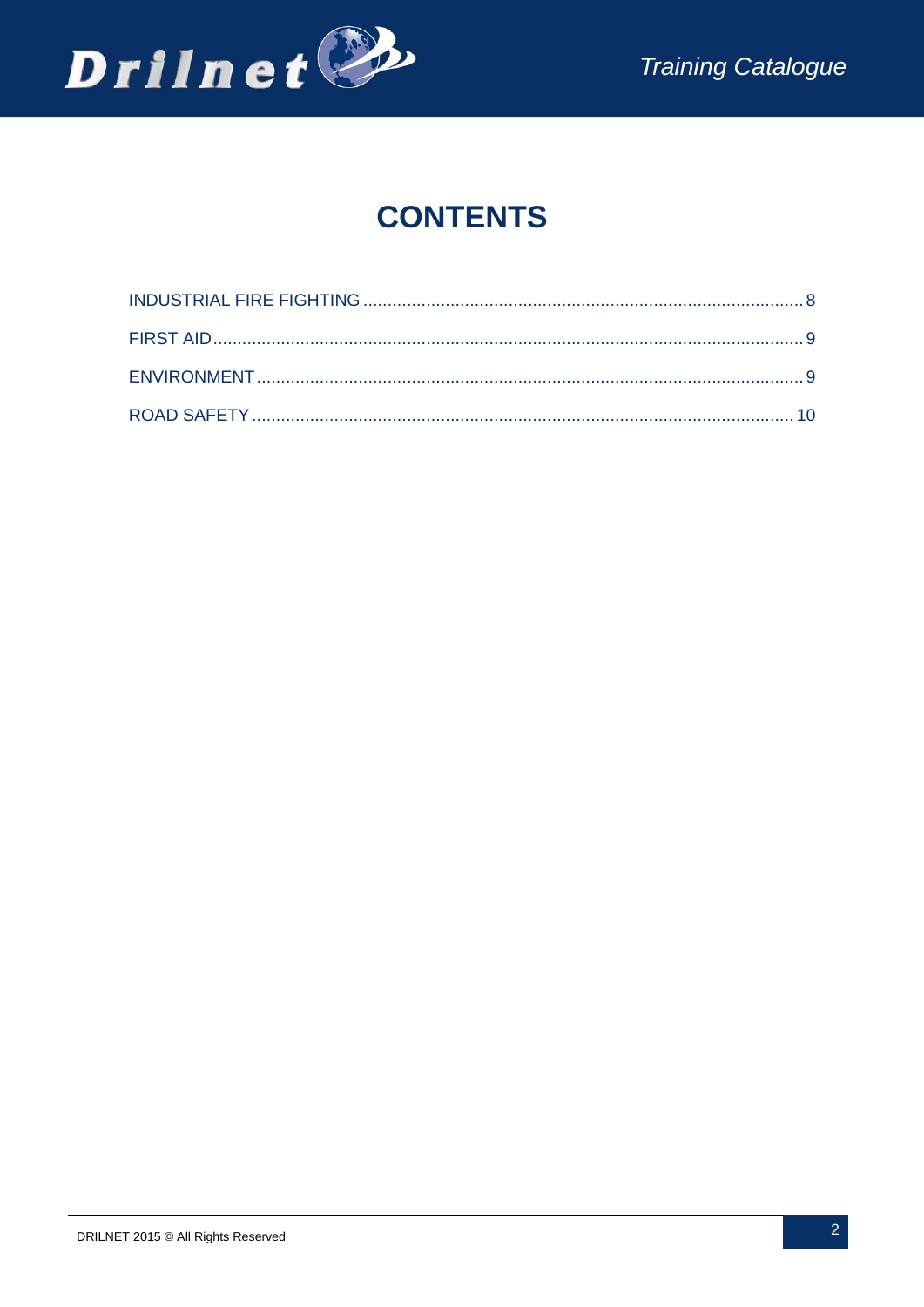

# **INTRODUCTION**

DRILNET is specialized in the technology transfer in the petroleum and para petroleum sector. Our expertise covers all sectors of the oil industry: Oil, Gas and Energy Project Management, Exploration, Production, Development, Refining and Logistics, but also Safety, Maintenance and Management.

Training is the first activity of our company, that has been accredited since 2000 by the French competent bodies as a training center under the number 93 13 0999613. Thus, we are entitled to offer training services: training engineering (training needs audit, training programs creation, manual editing), conventional training presentation (in premises and on site), coaching (on-the-job training), blended learning and e-learning. In addition to this, DRILNET offers the possibility to train your future trainers.

We are recognized worldwide as an expert in this field; as we train the personnel of the biggest international petroleum companies. DRILNET develops drilling training programs and trains engineers and technicians of international companies such as ADCO (UAE), BOUMERDES UNIVRSITY (Algeria), COFOR (France), DELTAWELL (Italy), DIETSMANN (Monaco), DRILLMEC (Iraq, Italy), ENI and ENI CORPORATE UNIVERSITY (UAE, Malaysia, Kazakhstan, Iraq, Italy), FORASOL (France), GAZ DE FRANCE (France), GSP (Romania), GTSC (UAE), HALLIBURTON (Algeria), OMV-PETROM (Romania), PRIDE (France, Kazakhstan), POLITECHNICO (Italy), RST GLOBAL SOLUTIONS (Singapore, Netherlands, UAE), SCHLUMBERGER (France, UK, Algeria), SONATRACH (Algeria), TNK-BP ROSNEFT (Russia), TOTAL (France, Syria) and others.

Through our partnerships and associations we provide all existing certifications: **American Safety & Health Institute, AWS, Chartered Institute of Environmental Health, Crane Certification Association of America, Croix Rouge Internationale, Emergency First Response, IADC, IASST, IMI Awards, IOSH Managing Safety, LEEA, MCA, National Safety Council, NEBOSH, NFPA, OPITO, STCW 95, UK Spill, etc.**

DRILNET is a proud Member of the **Society of Petroleum Engineers**, the **International Well Control Forum** and also the **Romanian Association of Drilling Contractors.**

The training catalogue represents an assembly of technical guide sheets. The durations and the subjects introduced can be adapted in accordance with the context and the objectives of the client. Depending on your needs, you can choose a course in our training catalogue, and we propose to help you to adapt it in accordance with your objectives and your means.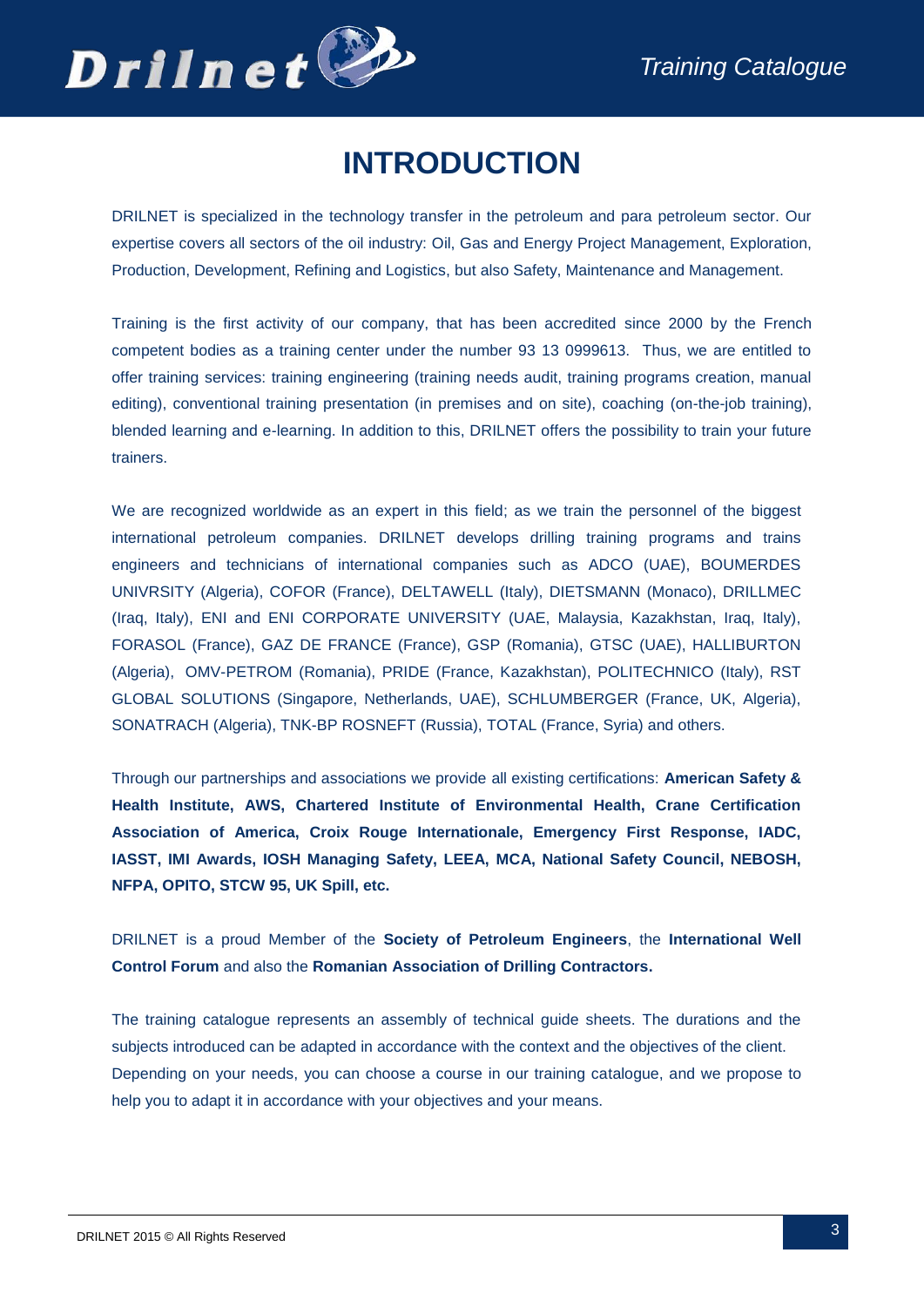



| <b>INDUSTRIAL SAFETY</b>                                                                                  |                                                           |                      |                 |                |
|-----------------------------------------------------------------------------------------------------------|-----------------------------------------------------------|----------------------|-----------------|----------------|
| <b>Course Title</b>                                                                                       | <b>Who should attend</b>                                  | <b>Certification</b> | <b>Duration</b> | <b>Content</b> |
| <b>International General</b><br><b>Certificate in Occupational</b><br><b>Safety &amp; Health (IGC)</b>    | • All persons concerned by<br>hazardous working positions | <b>NEBOSH</b>        | 11 days         | Page 11        |
| <b>Award in Health &amp; Safety</b><br>at Work (HSW)                                                      | • All persons concerned by<br>hazardous working positions | <b>NEBOSH</b>        | 4 days          | Page 12        |
| <b>International Technical</b><br><b>Certificate in Oil &amp; Gas</b><br><b>Operational Safety (IOGC)</b> | • Industry and Oil staff                                  | <b>NEBOSH</b>        | 5 days          | Page 13        |
| <b>International Certificate in</b><br><b>Fire Safety &amp; Risk</b><br><b>Management</b>                 | • Industry and Oil staff                                  | <b>NEBOSH</b>        | 5 days          | Page 14        |
| <b>Managing Safely</b>                                                                                    | • Industry and Oil staff                                  | <b>IOSH</b>          | 3 days          | Page 15        |
| <b>Working Safely</b>                                                                                     | • Industry and Oil staff                                  | <b>IOSH</b>          | 1 day           | Page 16        |
| <b>Industrial Hygiene</b>                                                                                 | • Industry and Oil staff                                  |                      | 4 days          | Page 17        |
| <b>Permit to Work (PTW)</b>                                                                               | • Industry and Oil staff                                  |                      | 1 day           | Page 18        |
| <b>Office Health &amp;Safety</b>                                                                          | • All staff                                               |                      | $1/2$ day       | Page 19        |
| <b>Warehouse Safety</b>                                                                                   | • Industry and Oil staff                                  |                      | $1/2$ day       | Page 20        |
| <b>Construction Safety</b>                                                                                | • Industry and Oil staff                                  | <b>OSHA</b>          | 4 days          | Page 21        |
| <b>HSE Rig Pass</b>                                                                                       | • Industry and Oil staff                                  | <b>IADC DIT</b>      | 1 day           | Page 22        |
| <b>Noise at Work</b>                                                                                      | • All persons concerned by<br>hazardous working positions | <b>IOSH</b>          | 4 1/2 days      | Page 23        |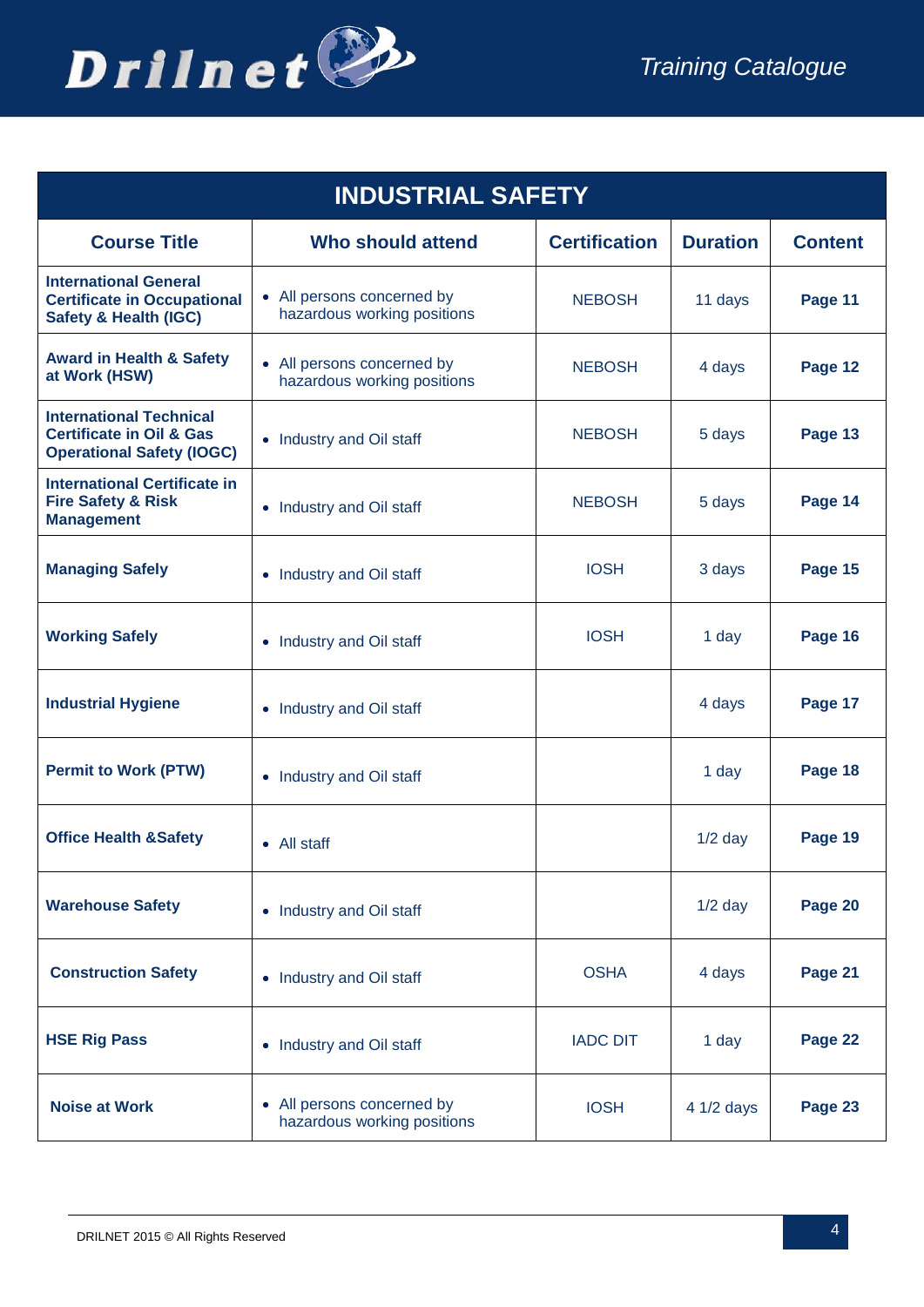

| <b>INDUSTRIAL SAFETY</b>                                       |                                                           |                           |                 |                |
|----------------------------------------------------------------|-----------------------------------------------------------|---------------------------|-----------------|----------------|
| <b>Course Title</b>                                            | Who should attend                                         | <b>Certification</b>      | <b>Duration</b> | <b>Content</b> |
| <b>Hazard Communication</b><br>(HAZCOM)                        | • Industry and Oil staff                                  | <b>OSHA</b>               | $1/2$ day       | Page 24        |
| <b>Hazardous Material</b><br><b>Awareness (HAZMAT)</b>         | • Industry and Oil staff                                  | <b>OSHA</b>               | 1 day           | Page 25        |
| <b>Hazardous Materials</b><br><b>Training</b>                  | • Industry and Oil staff                                  |                           | 1 day           | Page 26        |
| <b>Hazard &amp; Operability</b><br>(HAZOP)                     | • Industry and Oil staff                                  |                           | 2 days          | Page 27        |
| <b>Work at Height</b>                                          | • All persons concerned by<br>hazardous working positions |                           | 2 days          | Page 28        |
| <b>Fall Protection</b>                                         | • All persons concerned by<br>hazardous working positions |                           | 5 days          | Page 29        |
| <b>Lifting &amp; Rigging</b>                                   | • All persons concerned by<br>hazardous working positions | LEEA / IADC<br><b>DIT</b> | 4 days          | Page 30        |
| <b>Inspection of Lifting</b><br><b>Equipment</b>               | • Industry and Oil staff                                  |                           | 2 days          | Page 31        |
| <b>Scissor Lift</b>                                            | • All persons concerned by<br>hazardous working positions |                           | 1 day           | Page 32        |
| <b>Scaffolding Awareness</b>                                   | • All persons concerned by<br>hazardous working positions | <b>IADC DIT</b>           | $1/2$ days      | Page 33        |
| <b>Basic Scaffolding</b><br><b>Inspection</b>                  | • All persons concerned by<br>hazardous working positions | <b>IADC DIT</b>           | 2 days          | Page 34        |
| <b>Scaffolding Erection &amp;</b><br><b>Dismantling</b>        | • All persons concerned by<br>hazardous working positions | IADC DIT /<br><b>OSHA</b> | 2 days          | Page 35        |
| <b>Scaffolding Design,</b><br><b>Erection &amp; Inspection</b> | • All persons concerned by<br>hazardous working positions |                           | 5 days          | Page 36        |
| <b>Scaffolding Basic</b>                                       | • All persons concerned by<br>hazardous working positions |                           | 3 days          | Page 37        |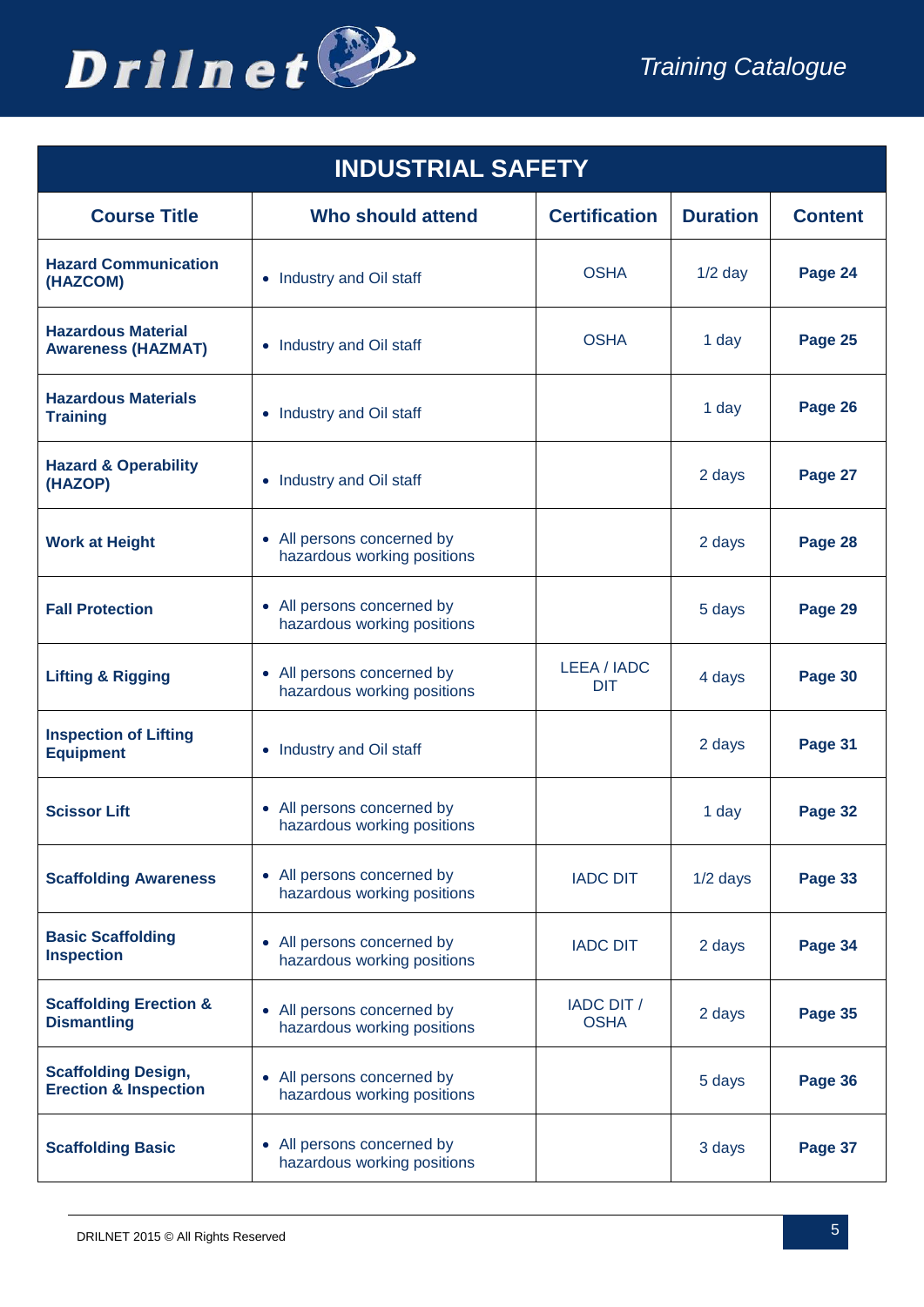

| <b>INDUSTRIAL SAFETY</b>                                |                                                           |                                                    |                 |                |
|---------------------------------------------------------|-----------------------------------------------------------|----------------------------------------------------|-----------------|----------------|
| <b>Course Title</b>                                     | <b>Who should attend</b>                                  | <b>Certification</b>                               | <b>Duration</b> | <b>Content</b> |
| <b>Scaffolding Auditor</b>                              | • All persons concerned by<br>hazardous working positions |                                                    | 1 day           | Page 38        |
| <b>Forklift</b>                                         | • All persons concerned by<br>hazardous working positions | CACES / OSHA                                       | 3 days          | Page 39        |
| <b>Forklift Operator</b>                                | • All persons concerned by<br>hazardous working positions | <b>IMI / IADC DIT</b>                              | 2 days          | Page 40        |
| <b>Forklift Instructor</b>                              | • All persons concerned by<br>hazardous working positions | CACES / OSHA                                       | 15 days         | Page 41        |
| <b>Crane Safety / Crane</b><br><b>Operator</b>          | • All persons concerned by<br>hazardous working positions | <b>CACES / LEEA</b><br>/ OSHA / IADC<br><b>DIT</b> | 1 day           | Page 42        |
| <b>Truck Mounted Crane</b>                              | • All persons concerned by<br>hazardous working positions |                                                    | 1 day           | Page 43        |
| <b>Overhead Crane</b>                                   | • All persons concerned by<br>hazardous working positions |                                                    | 1 day           | Page 44        |
| <b>Mobile Crane</b>                                     | • All persons concerned by<br>hazardous working positions | LEEA / OSHA                                        | 1 day           | Page 45        |
| <b>Banksman &amp; Slinger</b>                           | • All persons concerned by<br>hazardous working positions | LEEA / OPITO                                       | 3 days          | Page 46        |
| <b>Lockout &amp; Tagout</b><br><b>Procedures (LOTO)</b> | • Industry and Oil staff                                  |                                                    | 1 day           | Page 47        |
| <b>Hand &amp; Power Tools</b>                           | • Industry and Oil staff                                  | <b>OSHA</b>                                        | 1 day           | Page 48        |
| <b>Abrasive Wheel</b>                                   | • All persons concerned by<br>hazardous working positions |                                                    | 1 day           | Page 49        |
| <b>Welding Safety</b>                                   | Industry and Oil staff<br>$\bullet$                       |                                                    | 1 day           | Page 50        |
| <b>Electricity at Work</b>                              | • Industry and Oil staff                                  |                                                    | 1 day           | Page 51        |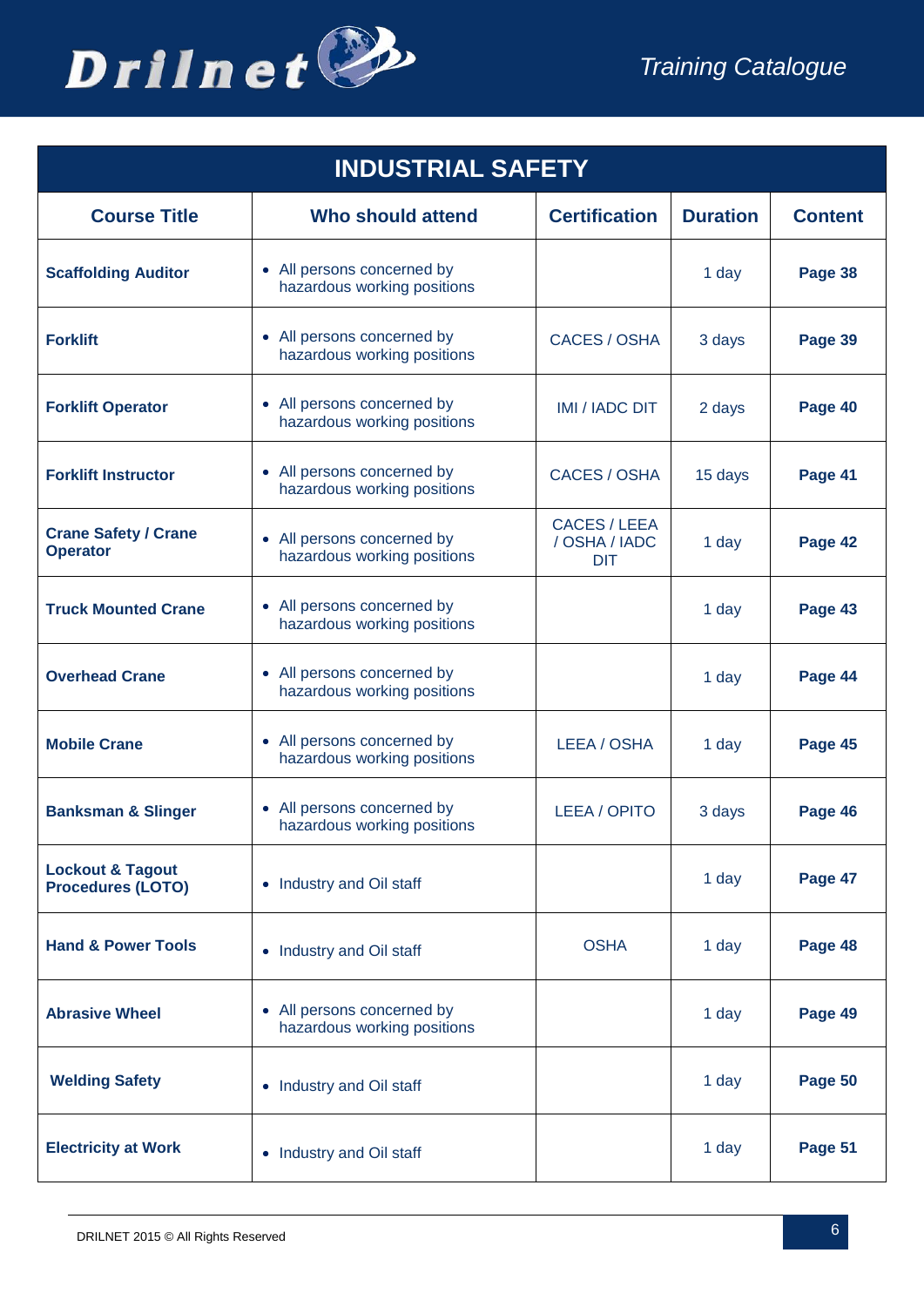

| <b>INDUSTRIAL SAFETY</b>                         |                                                           |                      |                 |                 |
|--------------------------------------------------|-----------------------------------------------------------|----------------------|-----------------|-----------------|
| <b>Course Title</b>                              | Who should attend                                         | <b>Certification</b> | <b>Duration</b> | <b>Content</b>  |
| <b>Electrical Risks</b>                          | • All persons concerned by<br>hazardous working positions |                      | 1 day           | Page 52         |
| <b>Chemicals Handling</b>                        | • All persons concerned by<br>hazardous working positions |                      | $1/2$ day       | Page 53         |
| <b>Chemical Spill Awareness</b>                  | • All persons concerned by<br>hazardous working positions |                      | $1/2$ day       | Page 54         |
| <b>Chlorine Handling &amp;</b><br><b>Hazards</b> | • All persons concerned by<br>hazardous working positions |                      | $1/2$ day       | Page 55         |
| <b>Oil Spill Awareness</b>                       | • Industry and Oil staff                                  |                      | 1 day           | <b>Page 256</b> |
| <b>Gas Testing</b>                               | • All persons concerned by<br>hazardous working positions |                      | 1 day           | Page 57         |
| <b>Hydrogen Sulfide</b><br>(H2S)                 | • All persons concerned by<br>hazardous working positions |                      | 1day            | Page 58         |
| <b>H2S Awareness</b>                             | • All persons concerned by<br>hazardous working positions |                      | $1/2$ day       | Page 59         |
| <b>Basic H2S</b>                                 | • All persons concerned by<br>hazardous working positions | <b>OPITO</b>         | $1/2$ day       | Page 60         |
| <b>H2S Breathing Apparatus</b>                   | • All persons concerned by<br>hazardous working positions | <b>IADC DIT</b>      | 3 days          | Page 61         |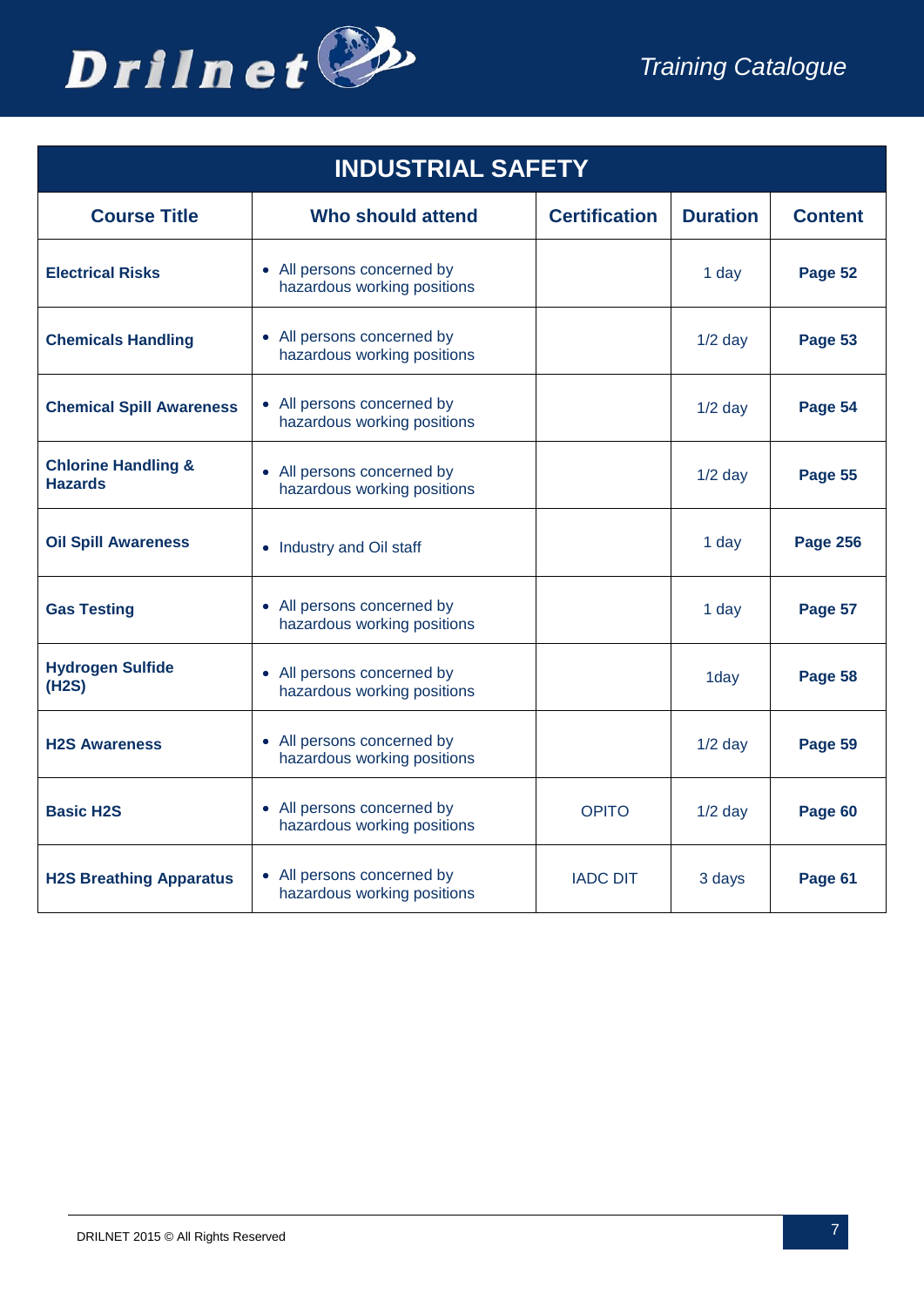

<span id="page-7-0"></span>

| <b>INDUSTRIAL FIRE FIGHTING</b>                      |                          |                      |                 |                |
|------------------------------------------------------|--------------------------|----------------------|-----------------|----------------|
| <b>Course Title</b>                                  | Who should attend        | <b>Certification</b> | <b>Duration</b> | <b>Content</b> |
| <b>Fire Awareness</b>                                | • Industry and Oil staff |                      | $1/2$ day       | Page 62        |
| <b>Fire Watch</b>                                    | • Industry and Oil staff | <b>OSHA</b>          | $1/2$ day       | Page 63        |
| <b>Fire Induction</b>                                | • Industry and Oil staff |                      | $1/2$ day       | Page 64        |
| <b>Fire Team Member</b>                              | • Industry and Oil staff |                      | 1 day           | Page 65        |
| <b>Fire Team Leader</b>                              | • Industry and Oil staff |                      | 5 days          | Page 66        |
| <b>Team Member First Response</b>                    | • Industry and Oil staff |                      | 1day            | Page 67        |
| <b>Team Member Second</b><br><b>Response</b>         | • Industry and Oil staff |                      | 1day            | Page 68        |
| <b>Fire Marshall / Warden</b>                        | • Industry and Oil staff |                      | $1/2$ day       | Page 69        |
| <b>Command &amp; Control Fire</b><br><b>Fighting</b> | • Industry and Oil staff |                      | 3 days          | Page 70        |
| <b>Confined Spaces</b>                               | • Industry and Oil staff | <b>OSHA</b>          | 1 day           | Page 71        |
| <b>Self Contained Breathing</b><br><b>Apparatus</b>  | • Industry and Oil staff |                      | 2 days          | Page 72        |
| <b>Fire Extinguisher</b>                             | • Industry and Oil staff |                      | $1/2$ day       | Page 73        |
| <b>Fire Fighting on the Rig</b>                      | • Industry and Oil staff |                      | 1 day           | Page 74        |
| <b>Industrial Fires</b>                              | • Industry and Oil staff |                      | 1 day           | Page 75        |
| <b>Urban Fires</b>                                   | • Industry and Oil staff |                      | 1 day           | Page 76        |
| <b>Road &amp; Train Fires</b>                        | • Industry and Oil staff |                      | 1 day           | Page 77        |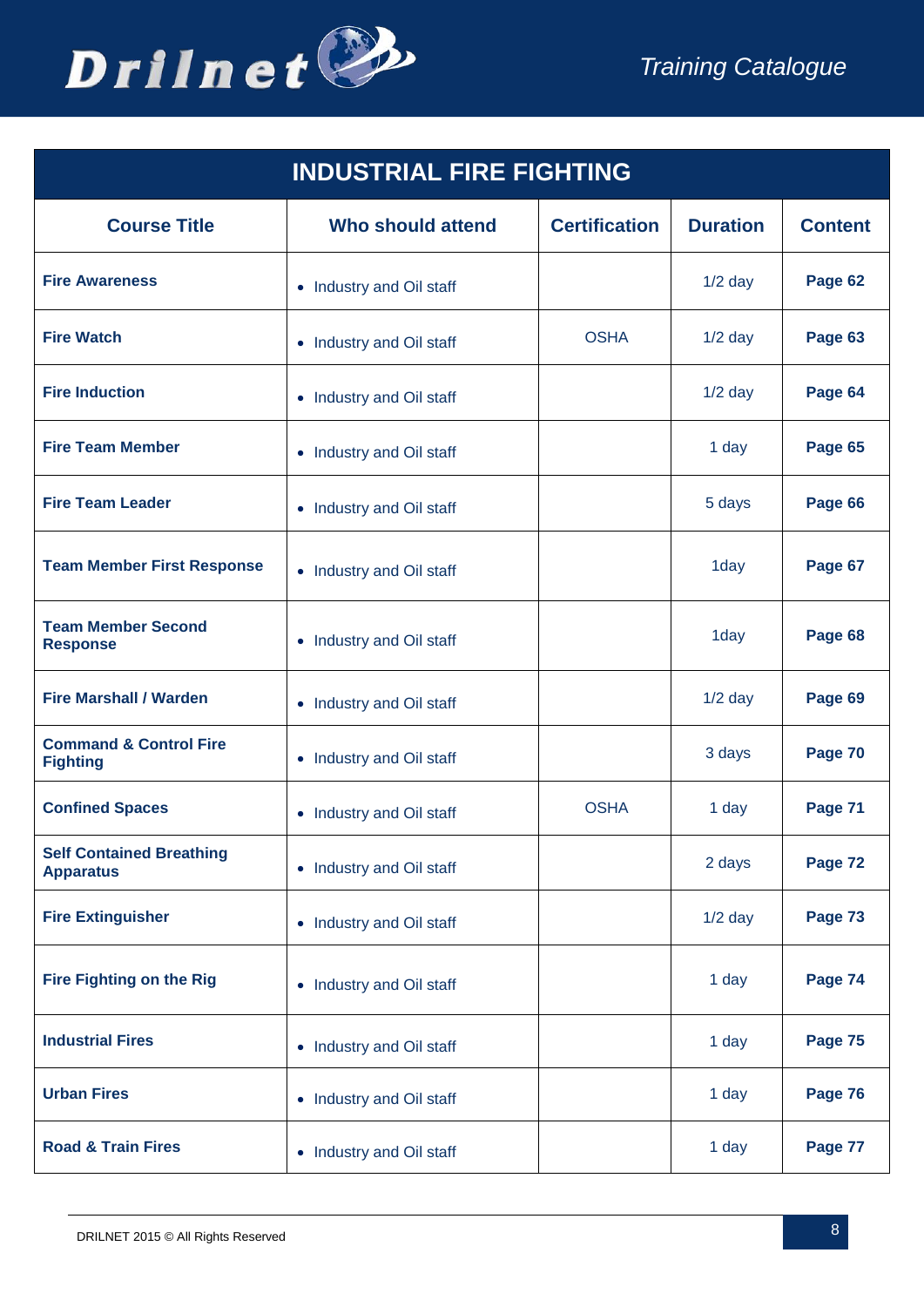



<span id="page-8-0"></span>

| <b>FIRST AID</b>                                  |                                     |                                   |                 |                |
|---------------------------------------------------|-------------------------------------|-----------------------------------|-----------------|----------------|
| <b>Course Title</b>                               | Who should attend                   | <b>Certification</b>              | <b>Duration</b> | <b>Content</b> |
| <b>First Aid</b>                                  | Industry and Oil staff<br>$\bullet$ | <b>Red Cross</b><br>International | 3 days          | Page 78        |
| <b>First Aid Renewing Course</b>                  | • Industry and Oil staff            | <b>Red Cross</b><br>International | 2 days          | Page 79        |
| <b>Basic Life Support (BLS)</b>                   | • All staff                         | <b>EFR</b>                        | 1 day           | Page 80        |
| <b>Gestures &amp; Postures (PRAP)</b>             | $\bullet$ All staff                 |                                   | 1 day           | Page 81        |
| <b>Casualty Movement /</b><br><b>Stretchering</b> | • All staff                         |                                   | 3 days          | Page 82        |
| <b>Safety Team Member</b>                         | • All staff                         |                                   | 3 days          | Page 83        |

<span id="page-8-1"></span>

| <b>ENVIRONMENT</b>                                                                  |                                     |                      |                 |                |
|-------------------------------------------------------------------------------------|-------------------------------------|----------------------|-----------------|----------------|
| <b>Course Title</b>                                                                 | Who should attend                   | <b>Certification</b> | <b>Duration</b> | <b>Content</b> |
| <b>Environmental Awareness</b>                                                      | Industry and Oil staff<br>$\bullet$ | <b>ERWDA</b>         | 1 day           | Page 84        |
| <b>Environmental Auditing</b>                                                       | Industry and Oil staff<br>$\bullet$ | <b>IEMA / ERWDA</b>  | 5 days          | Page 85        |
| <b>Introduction to Waste</b><br><b>Management &amp; Pollution</b><br><b>Control</b> | Industry and Oil staff<br>$\bullet$ | <b>ERWDA</b>         | 1 day           | Page 86        |
| <b>Waste Management on Land</b>                                                     | • Industry and Oil staff            | <b>ERWDA</b>         | 2 days          | Page 87        |
| Waste Management at Sea                                                             | Industry and Oil staff<br>$\bullet$ | <b>ERWDA</b>         | 2 days          | Page 88        |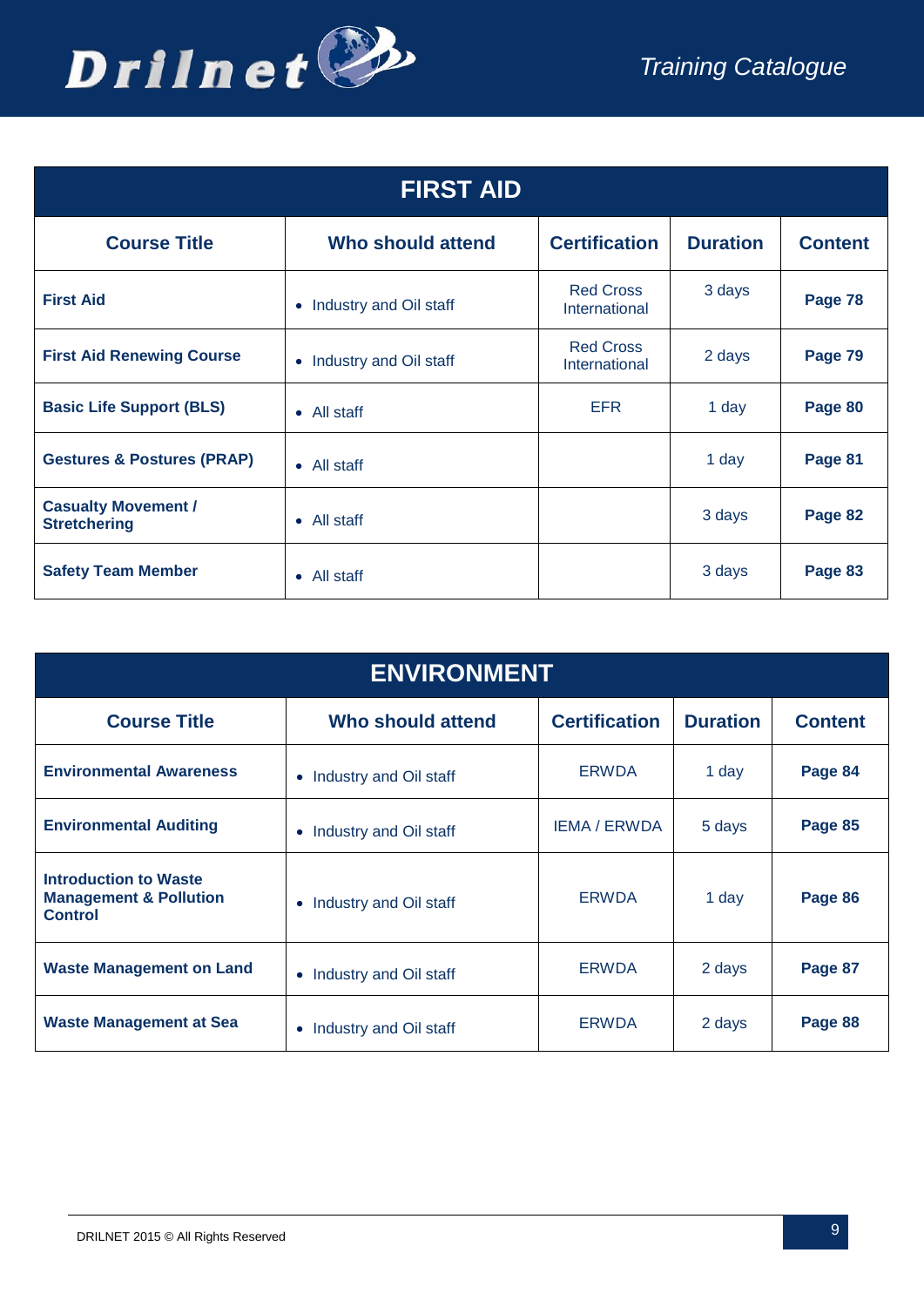

<span id="page-9-0"></span>

| <b>ROAD SAFETY</b>                                           |                                                           |                       |                 |                |
|--------------------------------------------------------------|-----------------------------------------------------------|-----------------------|-----------------|----------------|
| <b>Course Title</b>                                          | Who should attend                                         | <b>Certification</b>  | <b>Duration</b> | <b>Content</b> |
| <b>Desert Driving</b>                                        | • All persons concerned by<br>desert driving              | IMI                   | 1 day           | Page 89        |
| <b>Basic Desert Surviving Skills</b>                         | • All persons concerned by<br>hazardous working positions |                       | 2 days          | Page 90        |
| <b>Defensive Driving</b>                                     | • All persons concerned by<br>defensive driving           | <b>IMI / IADC DIT</b> | $0,5$ day       | Page 91        |
| <b>Defensive Driving - Off-Road</b><br>(Heavy Goods Vehicle) | • All persons concerned by<br>defensive driving           | <b>IMI / IADC DIT</b> | $0,5$ day       | Page 91        |
| <b>Defensive Driving - On-Road</b><br>(Heavy Goods Vehicle)  | • All persons concerned by<br>defensive driving           | <b>IMI / IADC DIT</b> | $0,5$ day       | Page 91        |
| <b>Defensive Driving - Off-Road</b><br>(Light Vehicle)       | • All persons concerned by<br>defensive driving           | <b>IMI / IADC DIT</b> | $0,5$ day       | Page 91        |
| <b>Defensive Driving - On-Road</b><br>(Light Vehicle)        | • All persons concerned by<br>defensive driving           | <b>IMI / IADC DIT</b> | $0,5$ day       | Page 91        |

The following pages give a non exhaustive list of HSE training programmes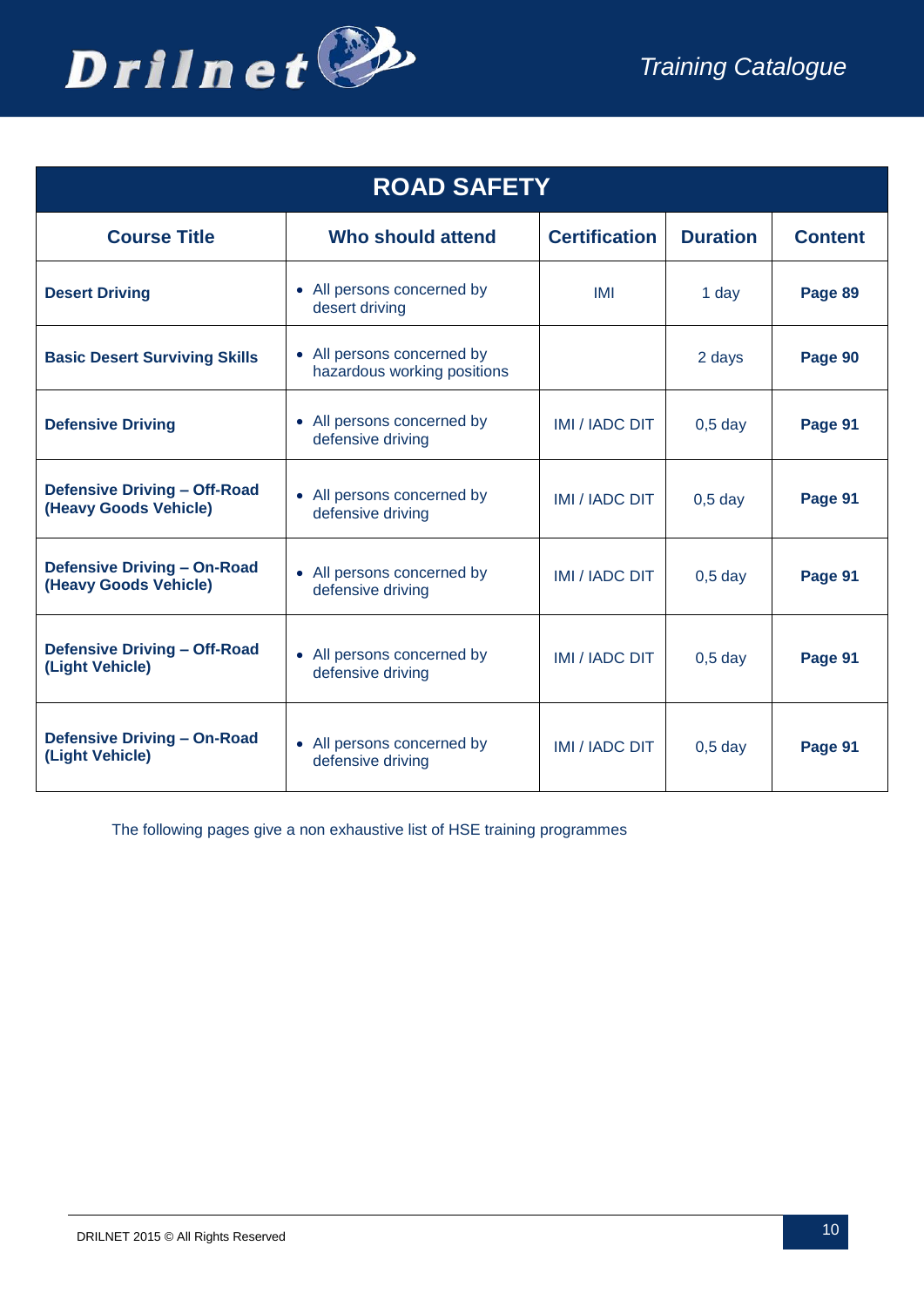

## INTERNATIONAL GENERAL CERTIFICATE IN OCCUPATIONAL SAFETY & HEALTH (IGC) **Duration: 11 days**

#### **Objectives**

This NEBOSH International General Certificate training course has been developed for multinational organizations in all sectors, mindful of international standards or directives and at the same time adaptive to local needs. It seeks to provide an excellent underpinning knowledge of health and safety, as well as a sound basis for evaluating (and managing) potential hazards and risks. The syllabus incorporates international, technical and other standards where they exist. In other cases, requirements and practices that represent 'good practice' are followed.

#### Who should attend

The NEBOSH International General Certificate in Occupational Safety & Health is designed for personnel with health & safety responsibilities, e.g. managers, supervisors, safety officers, non-safety specialists etc & who need a grounding & recognized qualification in occupational safety & health. It is also beneficial for those wanting to further their career in the HSE field or those who wish to enhance their HSE knowledge.

#### Programme

The contents of the NEBOSH National / International General Certificate training course are covered in two units and their applications are practiced and tested in the third unit: Unit N / IGC1: Management of International Health & Safety

- $\triangleright$  Foundations in health and safety
- $\triangleright$  Health and safety management systems 1 Policy
- $\triangleright$  Health and safety management systems 2 Organizing
- $\triangleright$  Health and safety management systems 3 Planning
- $\triangleright$  Health and safety management systems 4 Measuring, audit and review

Unit N / IGC2: Control of International Workplace Risks

- $\triangleright$  Workplace hazards and risk control
- $\triangleright$  Transport hazards and risk control
- $\triangleright$  Musculoskeletal hazards and risk control
- $\triangleright$  Work equipment hazards and risk control
- $\triangleright$  Electrical safety
- $\triangleright$  Fire safety
- $\triangleright$  Chemical and biological health hazards and risk control
- $\triangleright$  Physical and psychological health hazards and risk control

Unit N / IGC3: International Health & Safety Practical

#### **Certification**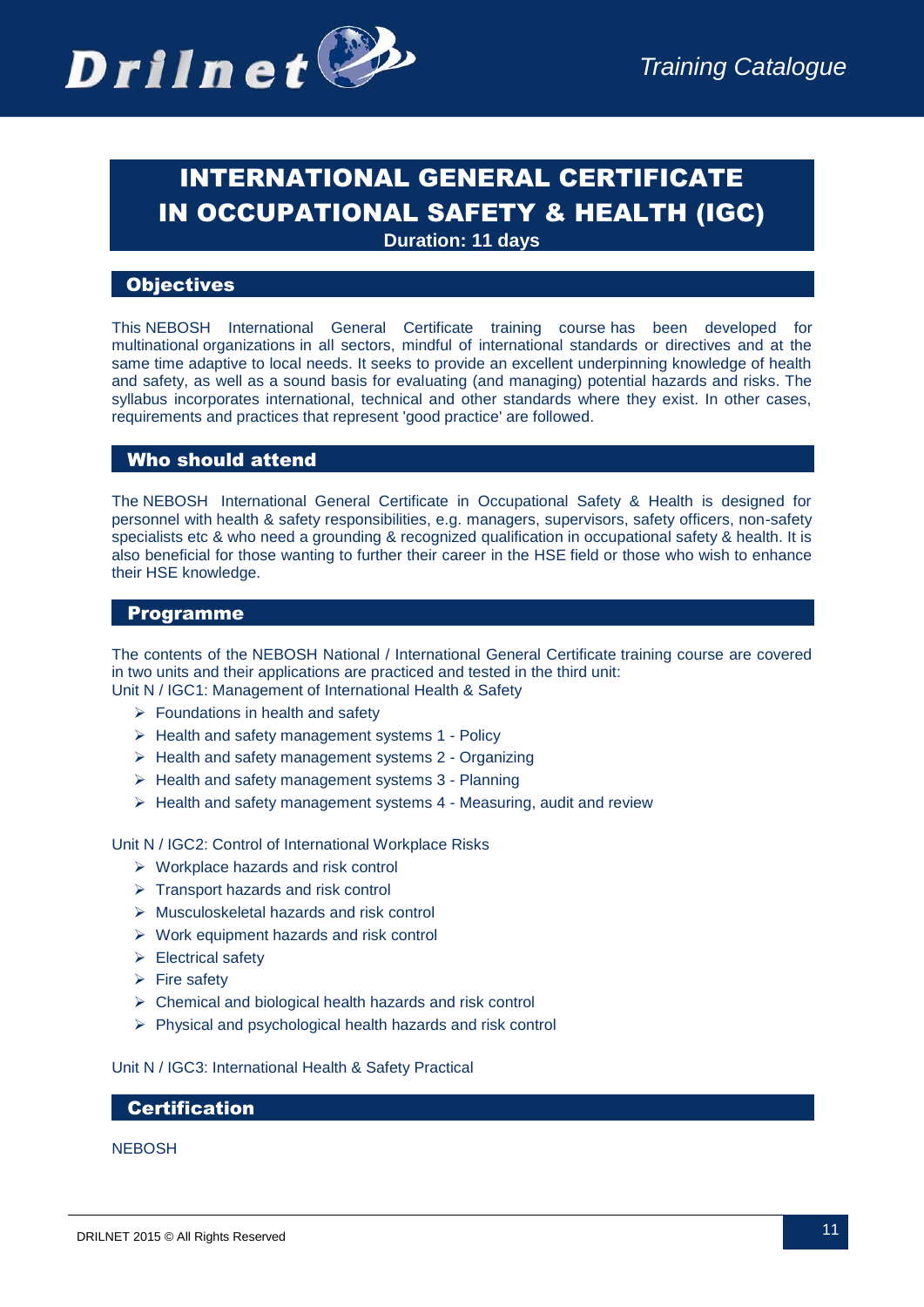

### AWARD IN HEALTH & SAFETY AT WORK (HSW) **Duration: 4 days**

#### **Objectives**

NEBOSH Award in Health and Safety at Work is the first recognized qualification of its kind. Broadly comparable to level 2 on the national framework this course is aimed at all levels in order to gain a broad based awareness of the essentials of health and safety.

This course is taken over 3 days including the multiple choice assessment; with a practical application undertaken outside of the course in the candidates own workplace. The course can be offered as a 4 day option, with day 4 including revision, the multiple choice assessment and the practical application.

#### Who should attend

This course is ideally suited anyone who requires to understand the principles of health and safety as part of their job. This will include managers, supervisors, team leaders, HR professionals and trainers. Some employers are using this course as the standard for all employees. Assessments are internationally compatible.

#### Programme

#### HEALTH AND SAFETY AT WORK AWARD (HSW1)

- $\triangleright$  Foundations of health and safety
- $\triangleright$  Responsibility for health and safety
- ▶ Health and Safety Risk Assessment and Control
- $\triangleright$  Hazards and controls associated with work equipment
- $\triangleright$  Transport safety
- $\triangleright$  Hazards and controls associated with electricity
- $\triangleright$  Fire safety
- $\triangleright$  Manual handling and repetitive movement
- $\triangleright$  Hazards and controls associated with hazardous substances
- $\triangleright$  The working environment

#### PRACTICAL APPLICATION (HSW2)

 $\triangleright$  HSW2 is the practical element which involves a workplace risk assessment which should take around 90 min in the candidates own workplace. Either as part of the course (4 day option) or after course completion (3 day option)

#### **Certification**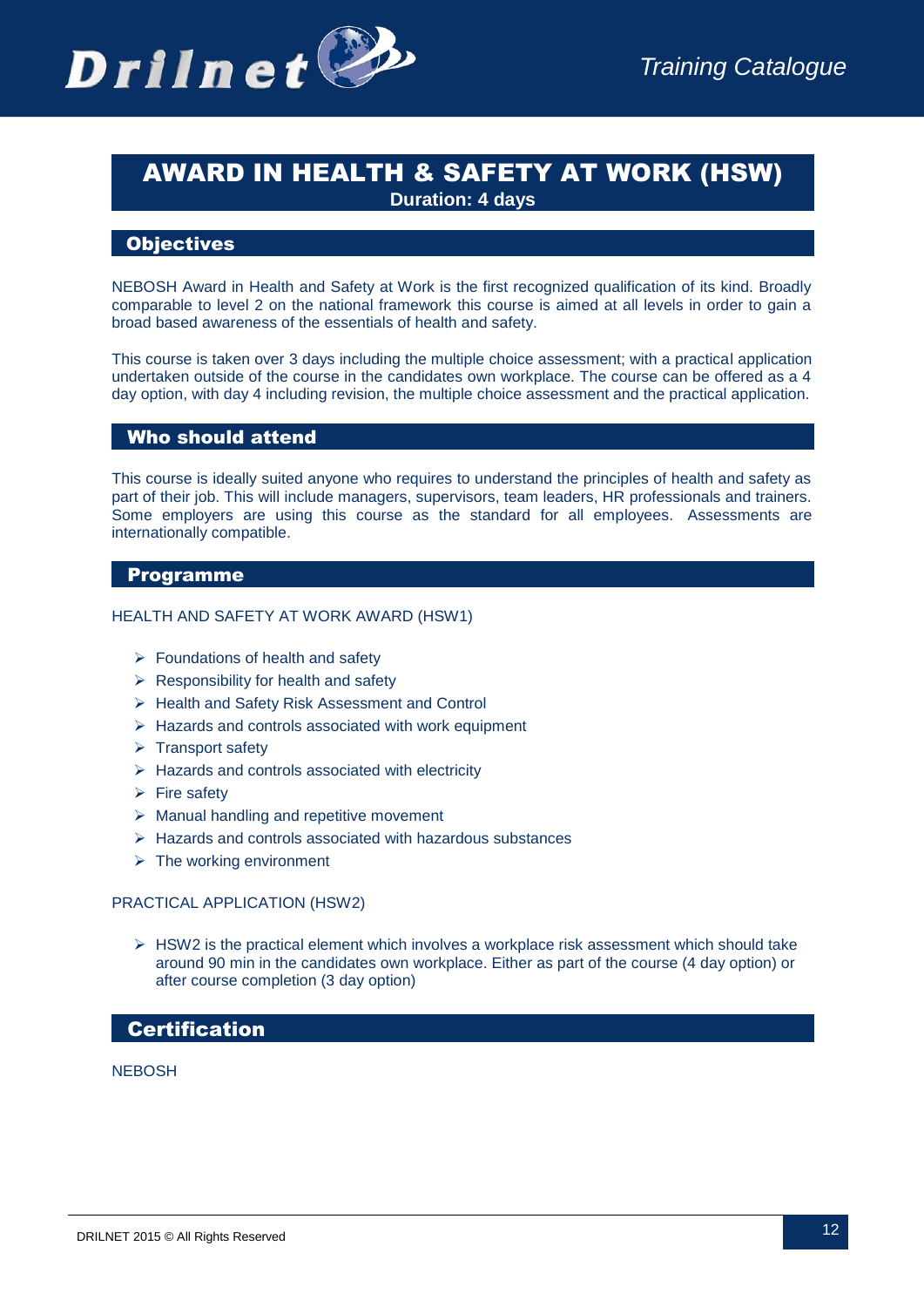# INTERNATIONAL TECHNICAL CERTIFICATE IN OIL & GAS OPERATIONAL SAFETY (IOGC)

Duration: 5 days

#### **Objectives**

The qualification focuses on international standards and management systems, enabling students to effectively discharge workplace safety responsibilities both onshore and offshore. The Certificate also highlights the importance of process safety management in the oil and gas industry.

The NEBOSH Technical Certificate in Oil and Gas Operational Safety covers the principles of process safety management in the oil and gas industries. The syllabus takes a risk management approach based on best practice and international industry standards.

#### Who should attend

This qualification is designed specifically for those with safety responsibilities in the oil and gas industry.

#### Programme

- $\triangleright$  Hazards inherent in the extraction, storage and processing of raw materials and products
- $\triangleright$  Safety and environmental management in this industry
- ▶ Hydrocarbon process safety
- $\triangleright$  Fire protection and emergency response

The syllabus consists of one unit and the unit is divided in to a number of units.

Element 1: Health, safety and environmental management in context

Element 2: Hydrocarbon process safety 1

Element 3: Hydrocarbon process safety 2

Element 4: Fire protection and emergency response

Element 5: Logistics and Transport Operations

#### **Certification**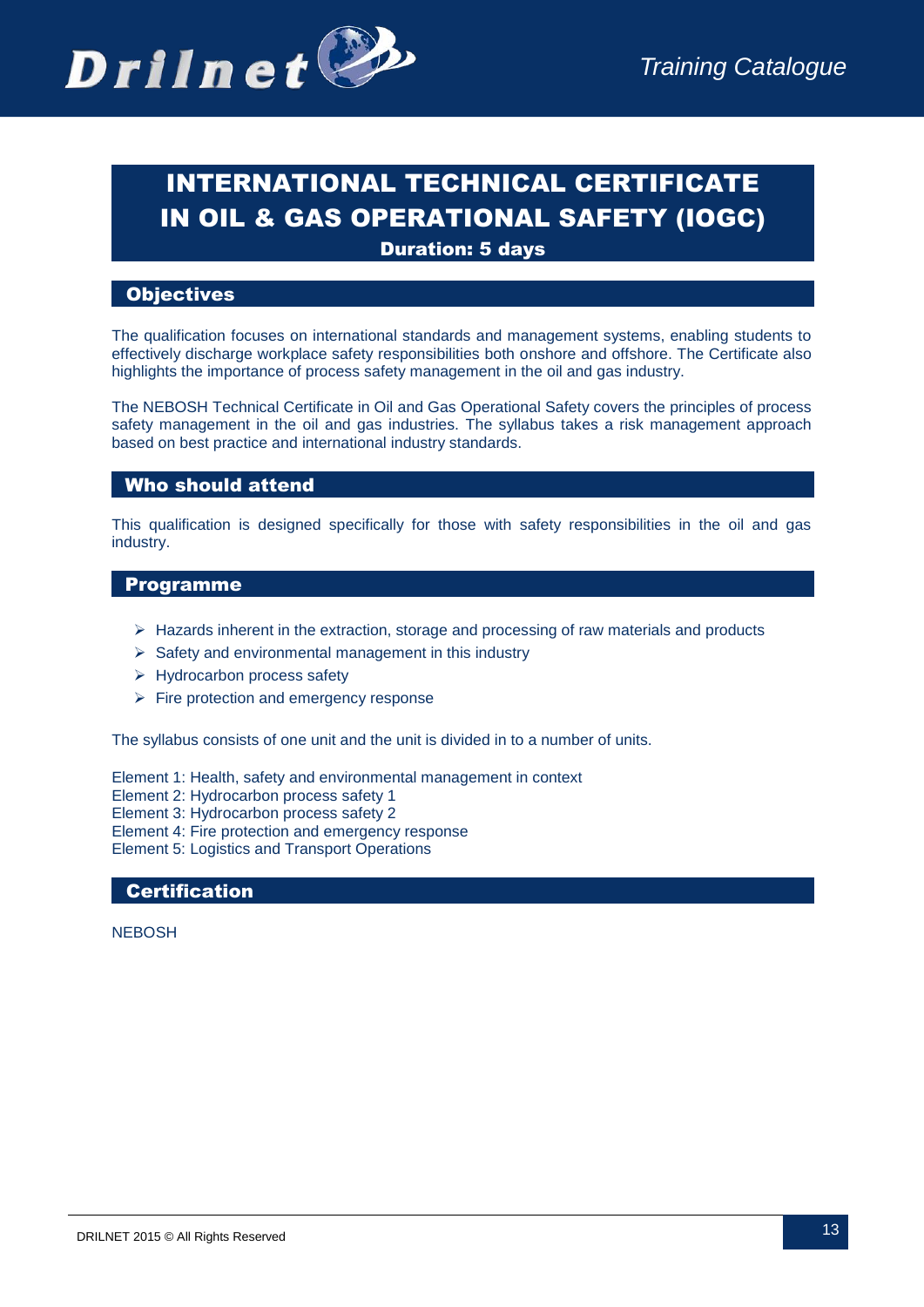

# INTERNATIONAL CERTIFICATE IN FIRE SAFETY & RISK MANAGEMENT

**Duration: 5 days**

#### **Objectives**

The NEBOSH International Fire Safety and Risk Management Certificate is designed to equip duty holders to help their organizations to meet the legal duties placed upon them by the Regulatory Reform (Fire Safety).

A fire can have a devastating effect on an organization. 77% of businesses experiencing a major fire never fully recover. The updated duties under the Regulatory Reform (Fire Safety) Order 2005 place the responsibility on employers and those in control of premises to ensure that they assess fire risks and take steps to minimize those risks and safeguard people in the event of a fire.

#### Who should attend

Managers and supervisory staff who need to ensure that their organization meets its responsibilities under fire safety legislation. This course will equip duty holders to carry out fire risk assessments of most low risk workplaces and identify the range of fire protective and preventative measures required. It is therefore also suitable for people moving into fire safety adviser roles.

#### Pre-requisite

This tuition unit is the 2nd unit of the Fire Safety and Risk Management certificate course (IFC1).

The first unit (IGC1) forms part-1 of the NEBOSH International General Certificate, "Management of Health and Safety", which should be completed before undertaking this course.

#### Programme

This unit covers the management of health and safety in particular relation to fire safety including legal requirements. It includes principles of fire and explosion, causes and prevention of fires, fire protection in buildings and ensuring the safety of people in the event of fire. The course unit covers the following elements:

- ▶ Managing Fire Safety
- $\triangleright$  Principles of Fire and Explosion
- $\triangleright$  Causes and prevention of fires
- $\triangleright$  Fire protection in buildings
- $\triangleright$  Safety of people in the event of a fire
- $\triangleright$  Fire Risk Assessment

**Certification**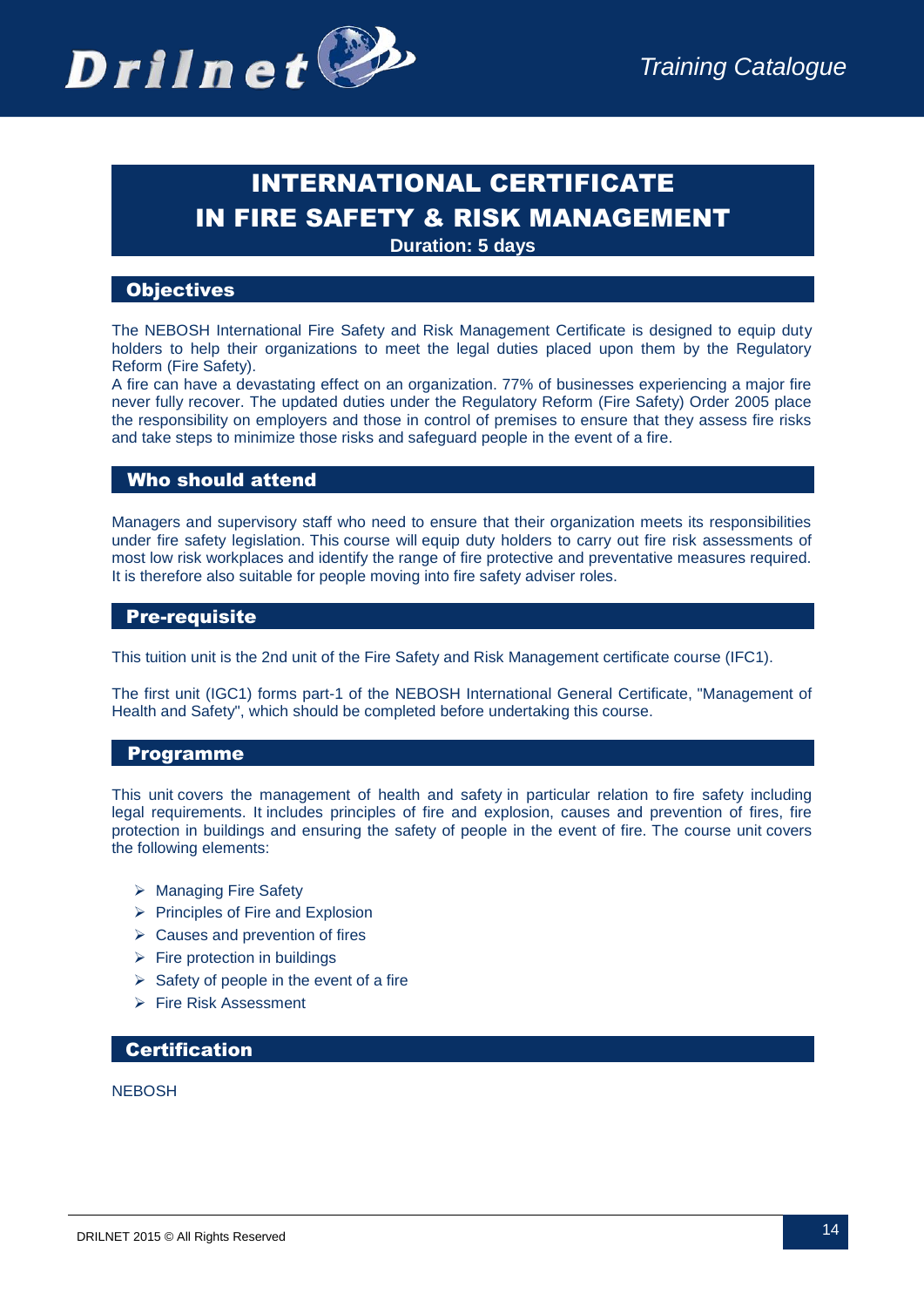

# MANAGING SAFELY

Duration: 3 days

#### **Objectives**

Our IOSH Managing Safely training will give you a superb grounding in the practical actions you need to handle health and safety in your team.

#### Who should attend

Aimed at managers and supervisors in all industries

#### Pre-requisite

No pre-requisites or prior health and safety knowledge required

#### Programme

The course comprises eight modules:

- $\triangleright$  Introduction and overview
- $\triangleright$  Risk assessment
- $\triangleright$  Risk control
- $\triangleright$  Health and safety legislation
- **▶ Common hazards**
- $\triangleright$  Investigating accidents and incidents
- $\triangleright$  Measuring performance
- ▶ Environmental protection

#### **Certification**

IOSH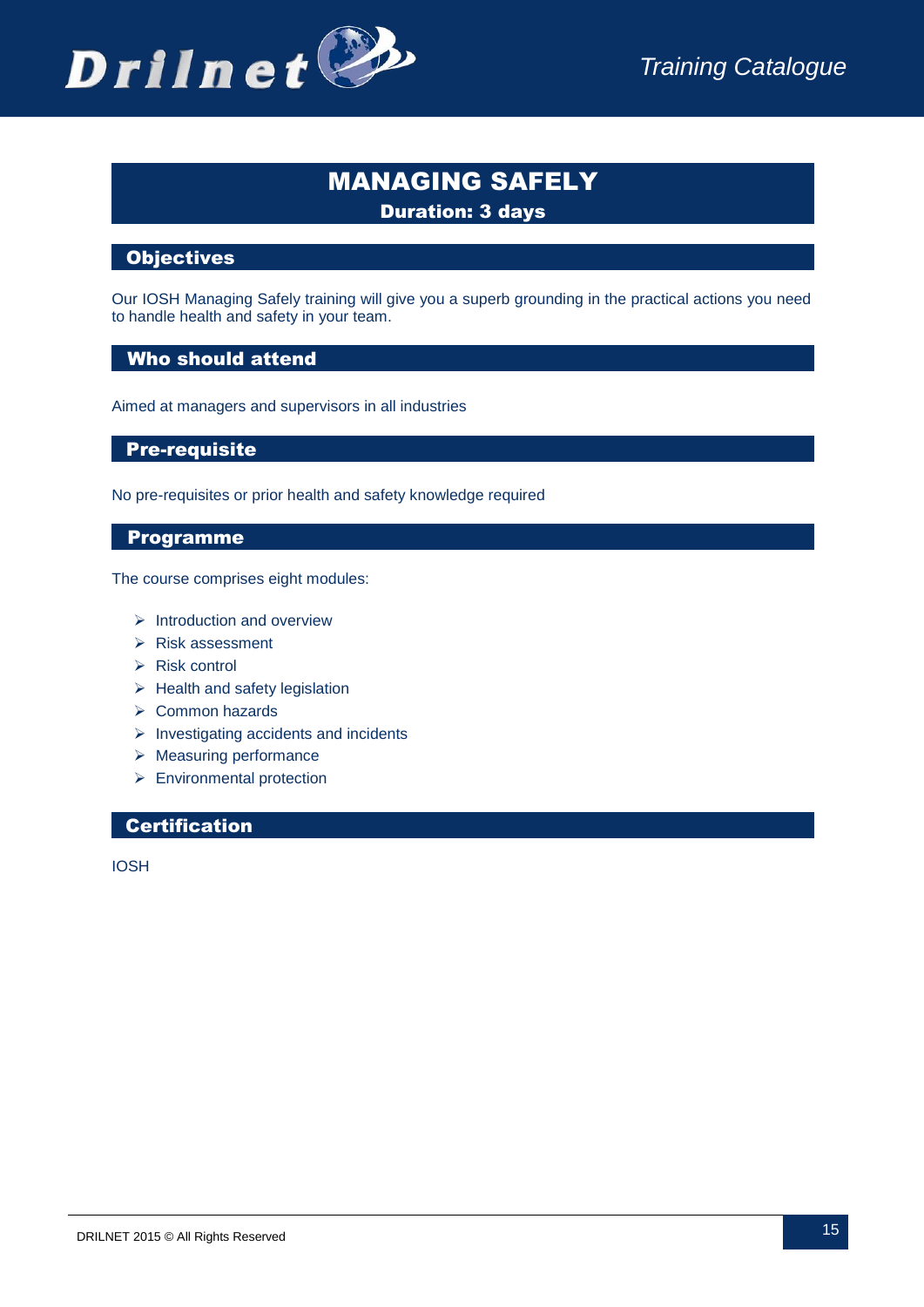

# WORKING SAFELY Duration: 1 day

#### **Objectives**

The IOSH Working safely one-day training course is for all employees and meets the government's guidelines for introductory health and safety training and conforms to the HSE's Passport Scheme syllabus.

This course covers the responsibilities when handling resources, risk in the workplace and how safety can be improved.

#### Who should attend

This course is for employees from any industry sector who have no supervisory or managerial responsibilities.

#### Pre-requisite

No pre-requisites or prior health and safety knowledge required

#### Programme

- $\triangleright$  Defining hazard and risk
- $\triangleright$  Identifying common hazards
- $\triangleright$  Improving safety performance
- $\triangleright$  Introducing working safely
- $\triangleright$  Protecting our environment

#### **Certification**

IOSH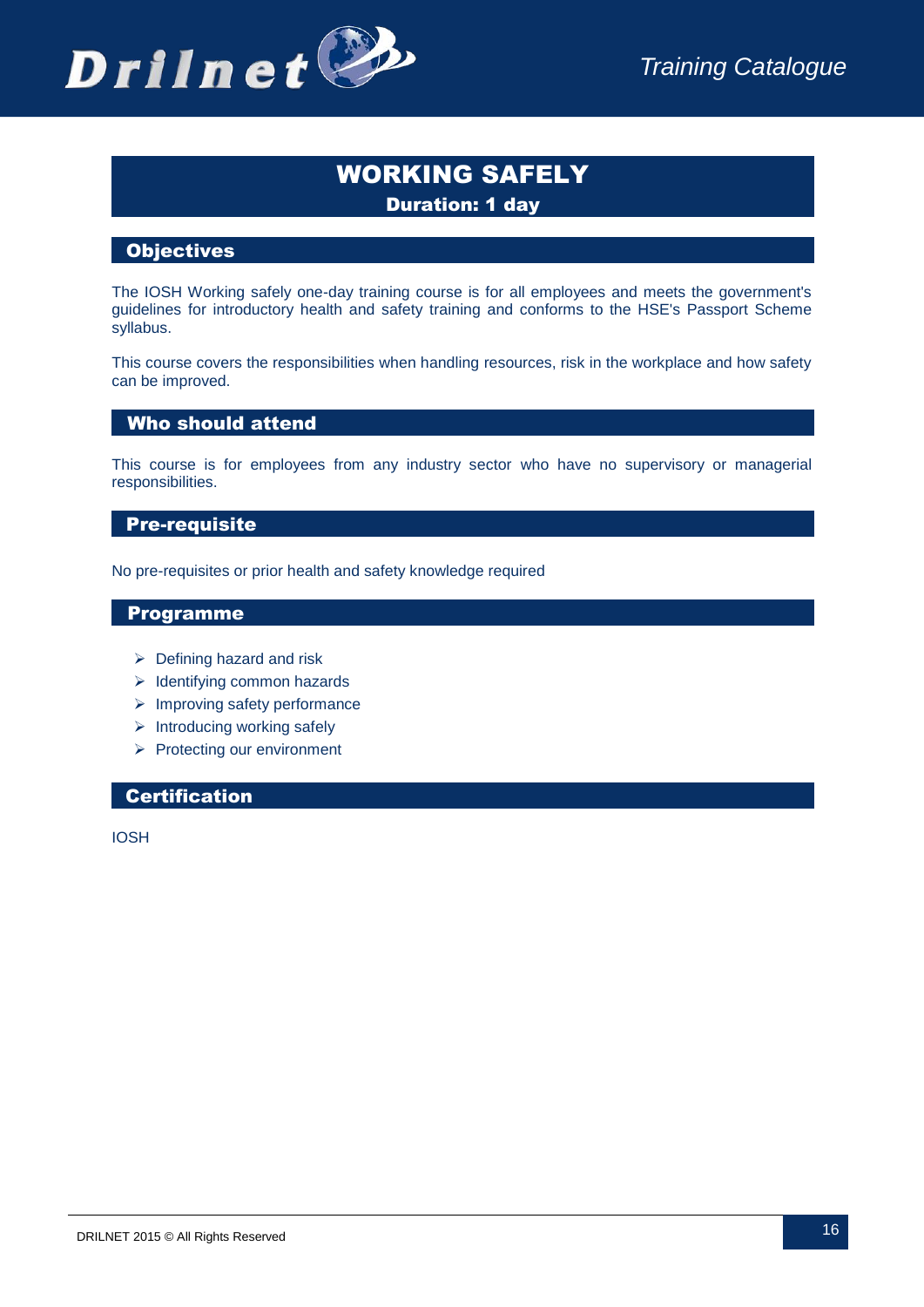

## INDUSTRIAL HYGIENE Duration: 4 days

#### **Objectives**

Fundamentals of Industrial Hygiene is an essential course to take if you are concerned about the safety, health and general well-being of your co-workers and hazards that could affect them. This is a 4 day course that develops your understanding of industrial hygiene terminology, principles and practices by examining four key processes in an effective industrial hygiene effort -- anticipation, recognition, evaluation, and control. Discussions on when to use a qualified/certified industrial hygienist are held throughout the course.

Coursework focuses on industrial hygiene hazards and controls in general industry.

Upon completion of the Fundamentals of Industrial Hygiene course, you will be able to anticipate, recognize, evaluate and control physical, chemical, ergonomic, and biological hazards within your workplace.

#### Who should attend

The course is designed for safety, health, environmental, and management personnel who have industrial hygiene responsibilities, but limited training or experience in industrial hygiene.

#### **Prerequisite**

None

#### Programme

Topics include:

- > Anatomy & physiology
- $\triangleright$  Toxicology
- $\triangleright$  Recognition of chemical & physical hazards
- ▶ Recognition of ergonomic & biological hazards
- $\triangleright$  Hazard evaluation
- $\triangleright$  Evaluation of chemical & biological hazards
- $\triangleright$  Evaluation of physical & ergonomic hazards
- $\triangleright$  Hazard control
- $\triangleright$  Case study
- $\triangleright$  Program planning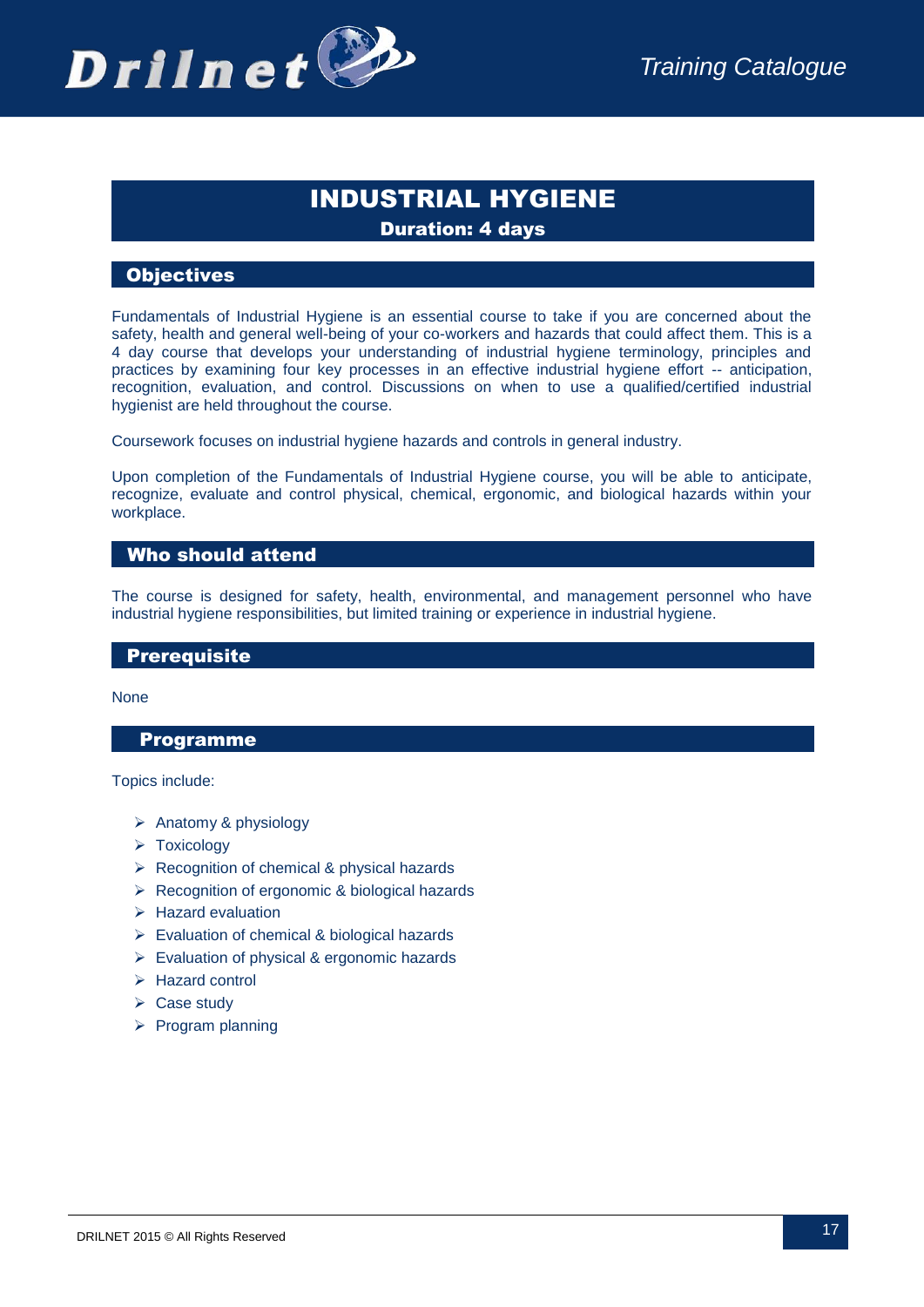

# PERMIT TO WORK (PTW) Duration: 1 day

#### **Objectives**

A permit to work (PTW) system ensures that formal validation and authority is given when hazardous work is to be undertaken. It ensures that all components of a safe system of work are established before high risk work commences, thereby controlling and reducing risk to individuals and the organization.

The permit to work is also a means of communication and control between site managers, site supervisors, contractors and those carrying out the hazardous work. Because of this, effective permit to work training is crucial for working safely when involved in high-risk activities.

#### Who should attend

The course is aimed at the following personnel:

- Those responsible for implementing permit to work systems
- New employees selected by the organization for issuing and signing off permits to work
- Existing personnel in the organization who issue and sign off permits that require formal training

#### **Prerequisite**

#### None

#### Programme

By the end of the Permit to Work course, delegates will have a detailed awareness and understanding of:

- $\triangleright$  The necessity for permits to work, including high risk activities
- $\triangleright$  The function and role of a permit to work within the overall risk control framework
- $\triangleright$  The typical contents of a permit to work
- $\triangleright$  The procedure for issuing a permit to work
- $\triangleright$  The cessation and termination of a permit
- $\triangleright$  The responsibilities of the issuer and receiver of the permit
- $\triangleright$  Potential difficulties and solutions with the permit to work system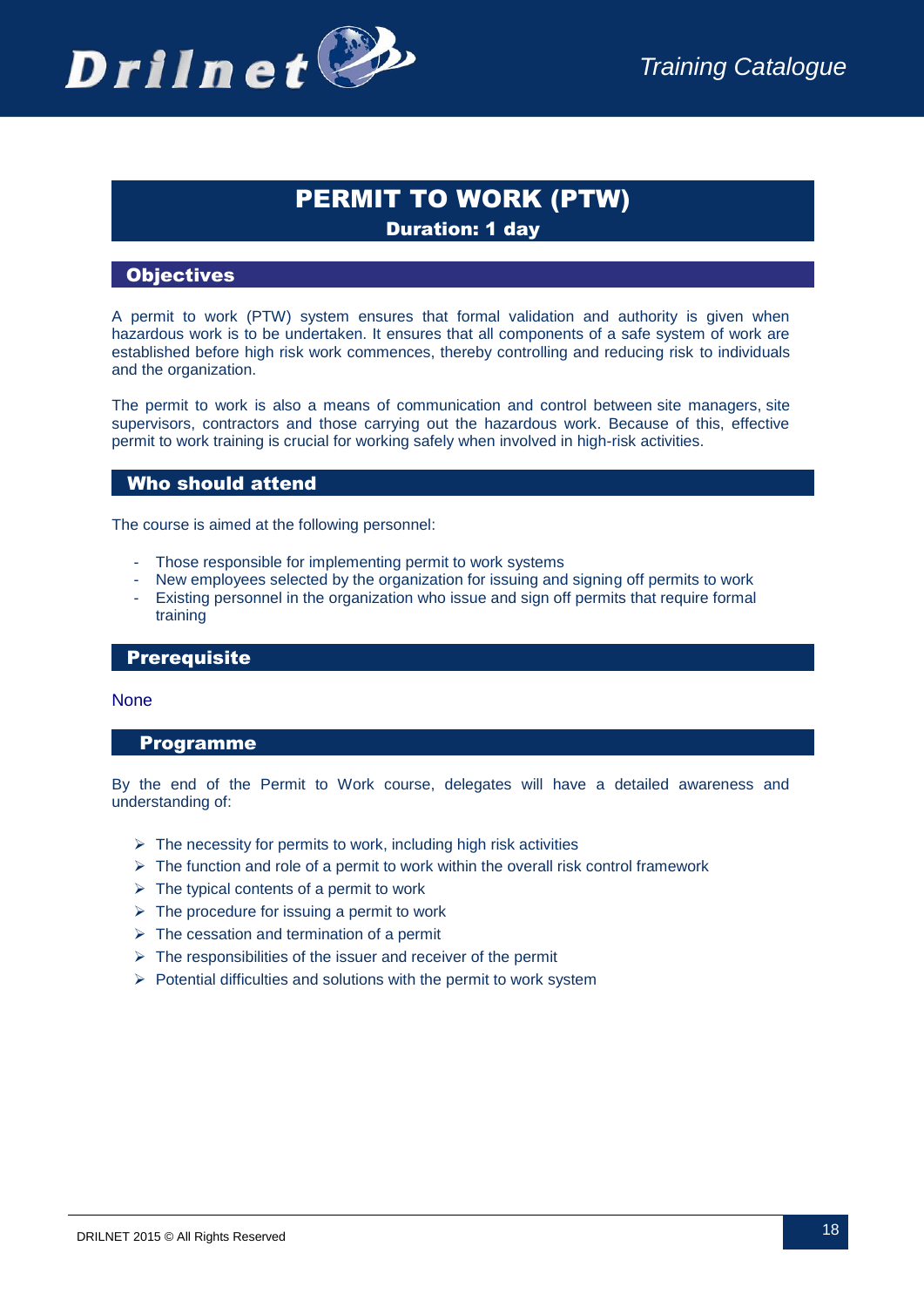

# OFFICE HEALTH & SAFETY

Duration: 1/2 day

#### **Objectives**

By law, a basic knowledge of health and safety is essential for all employees in an office environment to ensure that workplace risks are recognized and managed effectively.

This Office Health and Safety Training Course is designed to provide all office workers with adequate health and safety information to ensure safe working. Whilst working in an office environment may present less risk of injury than other sectors, the office environment can still pose a number of hazards. The objective of this course is:

- $\checkmark$  To familiarize workers with specific hazards and safe systems of work in the office environment
- $\checkmark$  To ensure a clear understanding of the responsibilities that workers should have under existing health and safety legislation
- $\checkmark$  To commit workers to the organization's health and safety aims and objectives

#### Who should attend

By law, employers, self-employed people, managers, supervisors, employees and contractors all need to take sufficient and appropriate health and safety training. This course is aimed specifically at those who work in an office environment and covers all levels of employee.

Employers have a duty to provide health and safety training and implement preventive and protective control measures for all office employees. These measures must incorporate all aspects of work, including technology, organization of work, working conditions, social relationships and the influence of factors relating to the working environment.

#### **Prerequisite**

None

#### Programme

- $\triangleright$  Introduction to Office Safety why office safety is important, benefits of good office safety, the legal framework and employee and employer duties
- $\triangleright$  Eliminating and Reducing Hazards how to undertake a risk assessment and accident prevention
- Workplace Hazards 1 slips and trips, manual handling, display screen equipment (DSE) and fire
- Workplace Hazard 2 electricity, stress, lighting, falls from height, hazardous substances and noise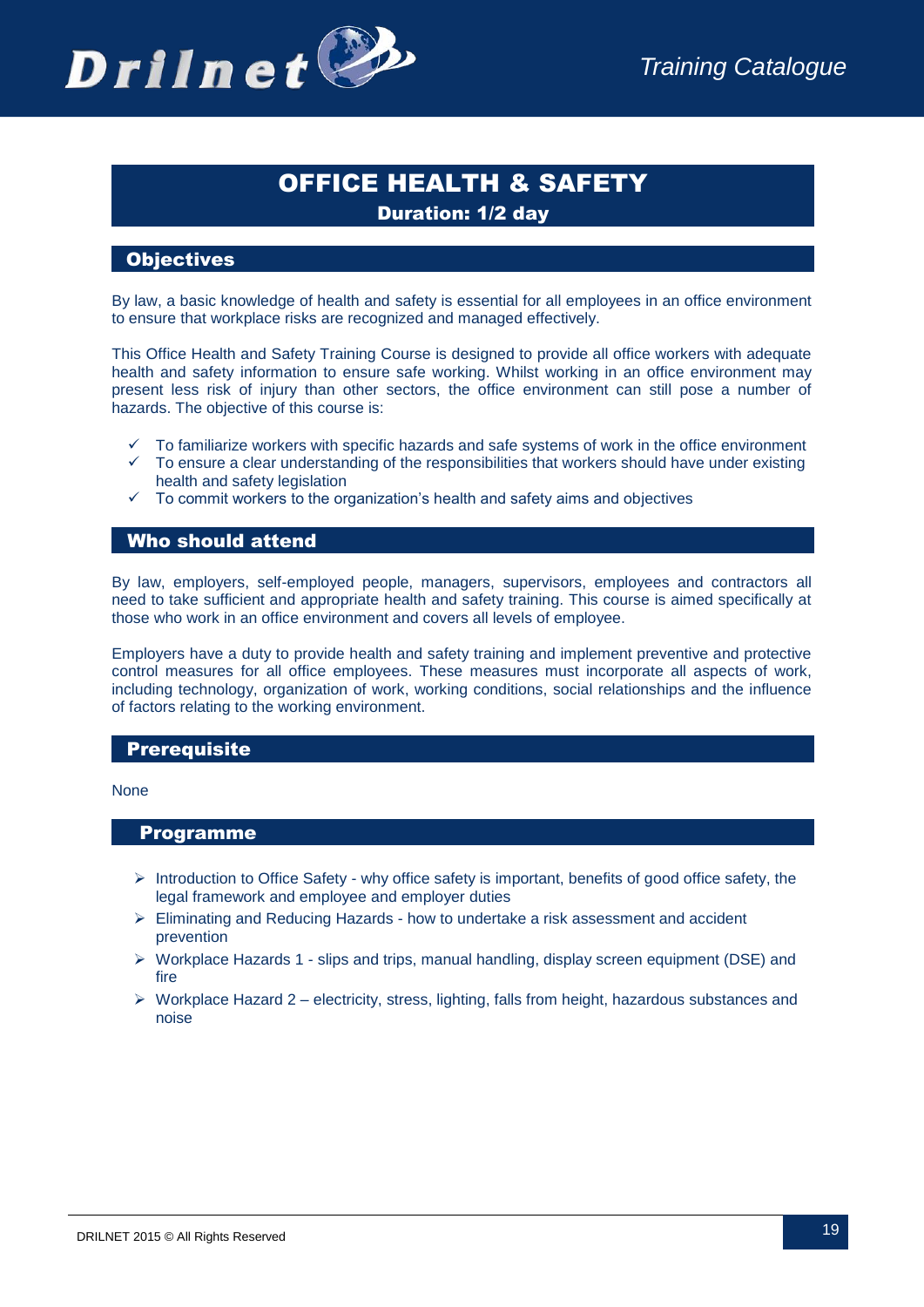

### WAREHOUSE SAFETY Duration: 1/2 day

#### **Objectives**

This course aims to:

- $\checkmark$  improve participants awareness of safety in their daily activities
- $\checkmark$  to assist in the development of appropriate attitudes and knowledge to enable employees to participate in the prevention of workplace injuries and illnesses

#### Who should attend

Managers, supervisors and general employees

#### **Prerequisite**

None

#### Programme

The content of the course covers various aspects of safety in warehouses including:

- $\triangleright$  Safety around forklifts and high traffic areas
- $\triangleright$  Safe storage practices
- $\triangleright$  Fire safety principles
- $\triangleright$  Working at heights
- $\triangleright$  General principles of risk management
- $\triangleright$  Responding to incidents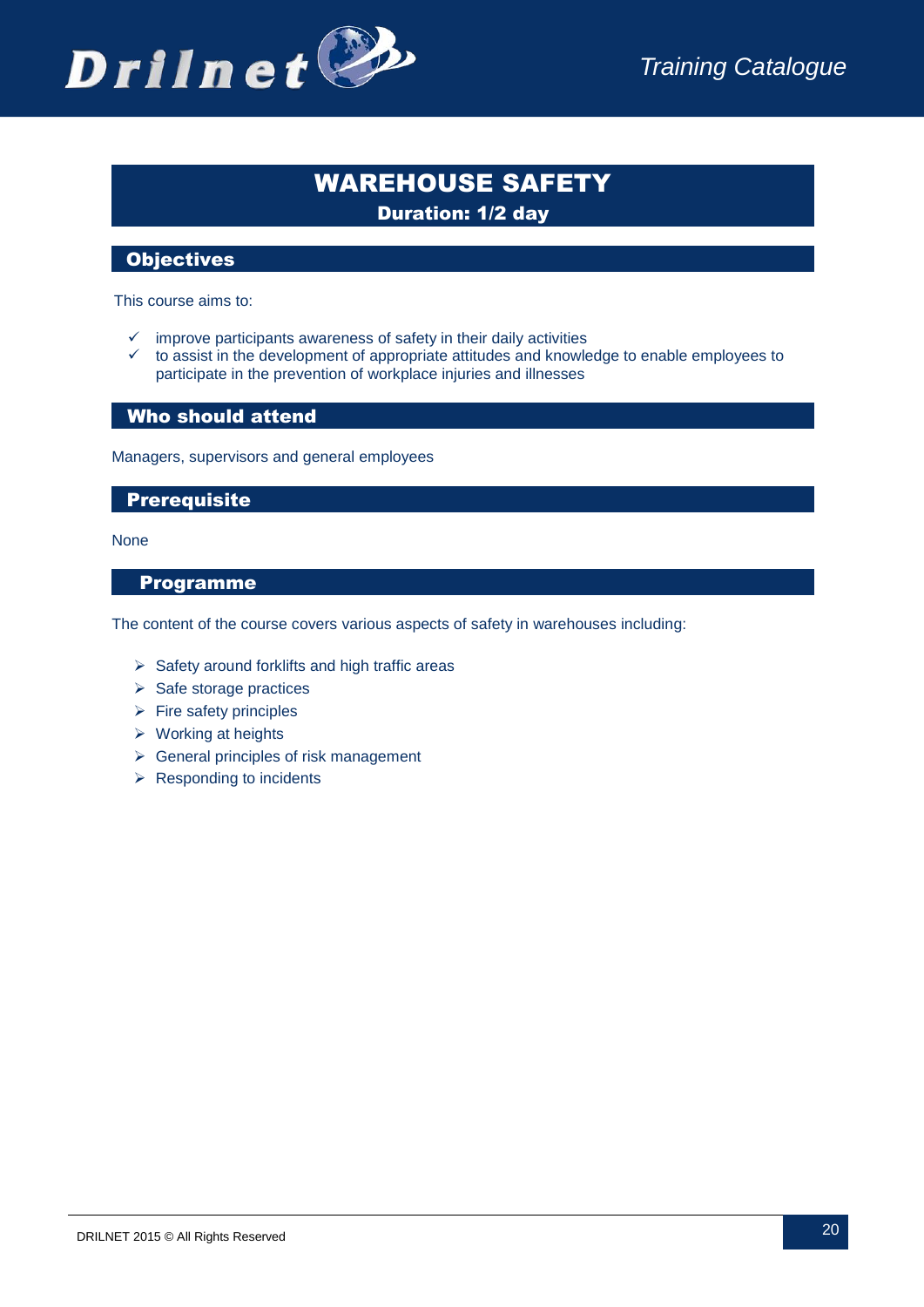### CONSTRUCTION SAFETY Duration: 4 days

#### **Objectives**

Construction Safety course is among the most recognized initiatives of OSHA's primary worker training program. This course provides a more in-depth examination of workplace safety issues.

#### Who should attend

The training is designed for construction foremen, superintendents and engineers, safety professionals, construction managers, plant engineers, construction inspectors and any other personnel responsible for workplace safety.

#### Pre-requisite

None

#### Programme

- **▶ OSHA Standards**
- OSHA Act
- ▶ OSHA Recordkeeping
- ▶ Multi-Employer Worksite Issues
- Lockout/Tagout
- ▶ Confined Space Entry
- Personal Protective Equipment
- $\triangleright$  Fire Protection and Prevention
- $\triangleright$  Material Handling
- $\triangleright$  Storage, Use, Disposal
- > Hand and Power Tools
- Welding & Cutting
- $\triangleright$  Scaffolding
- $\triangleright$  Fall Protection
- Cranes/Derricks
- $\triangleright$  And much, much more

#### **Certification**

**OSHA**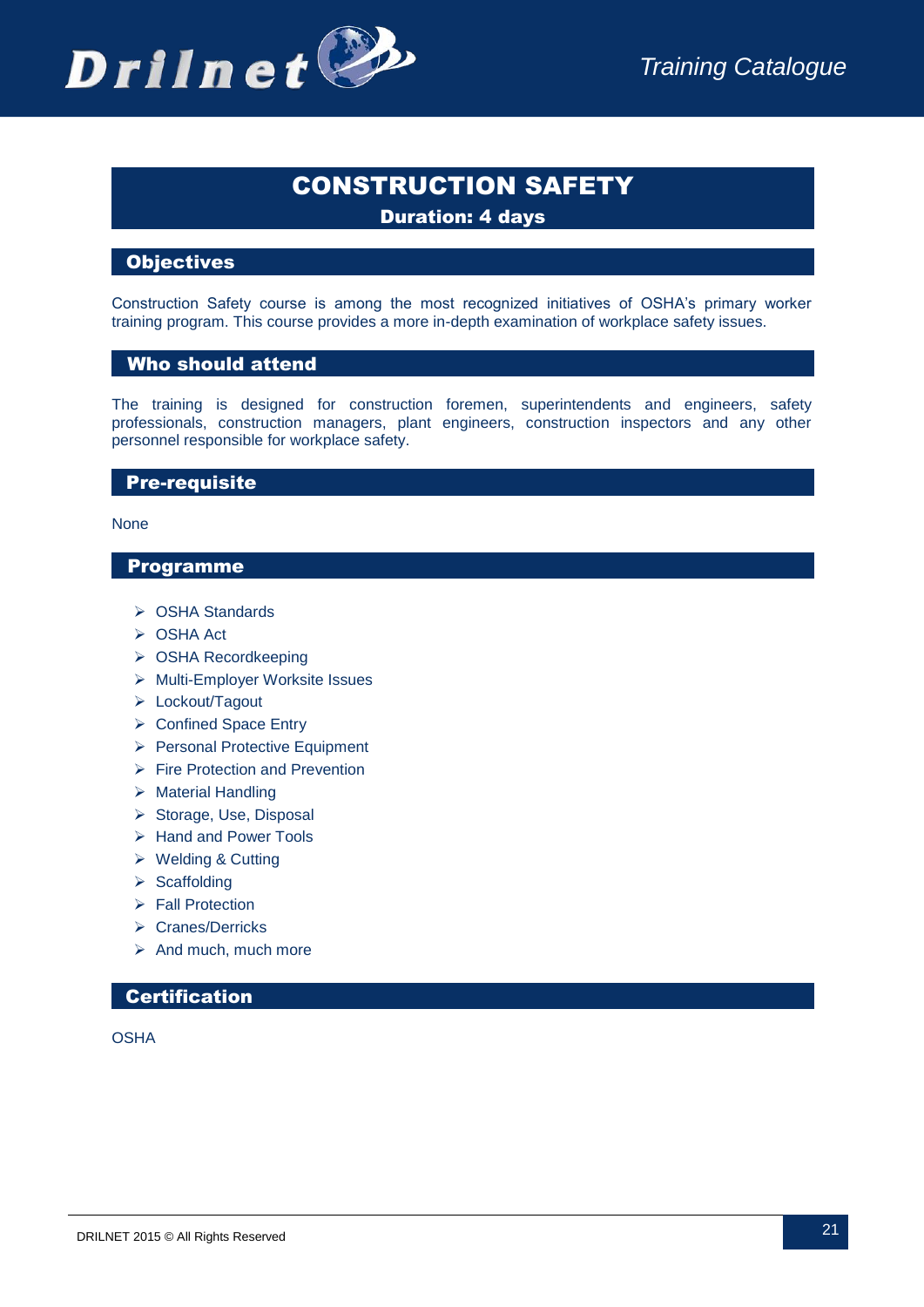

### HSE RIG PASS Duration: 1 day

#### **Objectives**

The aims and objectives of the training are to ensure that the delegate understands or meets the basic safety orientation requirements defined by drilling-industry safety and training professionals.

This course is IADC accredited and is the initial safety awareness that any person needs to have before entering a rig location. It provides a basic understanding of how rigs operate, and focuses on all safety aspects (in general) that a new hire needs to consider.

#### Who should attend

This program is designed to address the orientation training requirements for new personnel working in all Oil and Gas operating environment or area whether it is onshore/offshore.

#### Pre-requisite

All delegates will be asked to complete a medical questionnaire prior to course commencement.

#### Programme

Delegates will receive theoretical and practical knowledge in the following areas:

- ▶ General Safety of Employees
- Personal Protective Equipment (PPE)
- ▶ Hazard Communication and Materials Handling
- ▶ Occupational Hazard
- ▶ Specialized Work Procedures
- $\triangleright$  Fire Safety
- $\triangleright$  Materials Handling
- $\triangleright$  Health & First Aid
- $\triangleright$  Rig / Platform Environment
- ▶ Emergency Response
- ▶ Wellsite Environment Protection
- $\triangleright$  Transportation
- Water Safety
- $\triangleright$  Marine Debris
- Excavation (Trenching & Shoring)
- $\triangleright$  Pits and Ponds

#### **Certification**

#### IADC DIT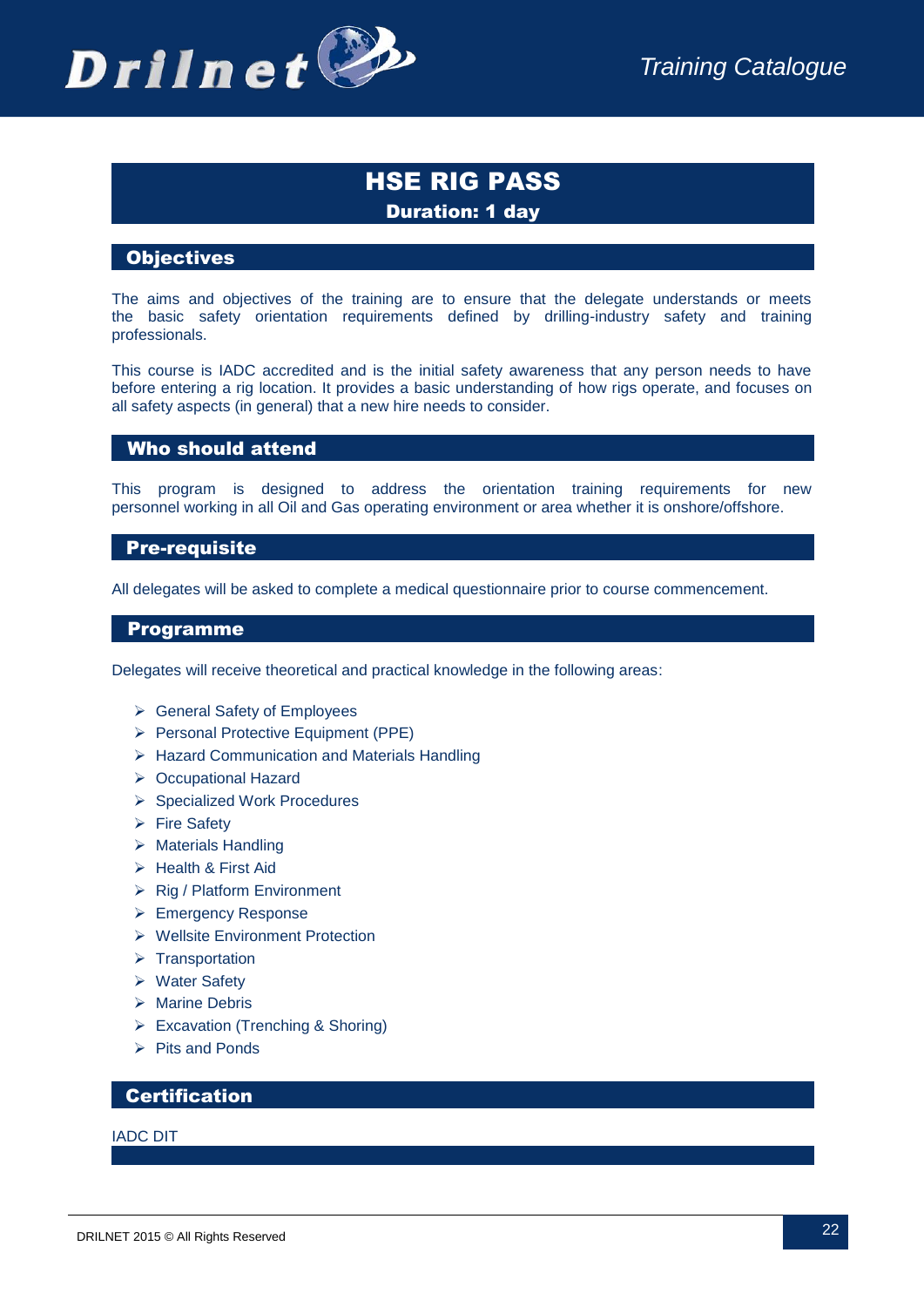

# NOISE AT WORK

#### Duration: 4 ½ days

#### **Objectives**

- $\checkmark$  Competency in Risk Assessment and Management of Noise at Work.
- $\checkmark$  Delegates gain the knowledge and confidence required to successfully identify their organization's obligations under the current regulations, assess noise at work risks and take appropriate steps if required, including the ability to judge the suitability of outsourced noise assessments.
- $\checkmark$  Delegates also learn to professionally present and maintain a noise control action plan.

#### Who should attend

The course is designed for Health and safety professionals including officers and managers, or any other individual wishing to understand and implement noise measurement/noise control in accordance with current regulations.

#### **Prerequisite**

None

#### Programme

- $\triangleright$  The course explores: physical characteristics of sound and noise; occupational noise risks; noise measurement; noise control; the Control of Noise at Work Regulations 2005 and noise at work management programs.
- $\triangleright$  A practical noise measurement session is included (delegates are shuttled to a nearby industrial/manufacturing facility to gain valuable real experience - delegates must bring safety footwear, other necessary PPE is provided).
- $\triangleright$  Each delegate is issued with a course folder containing presentation notes and useful reference materials.
- Lunches and refreshments are included. All courses begin at 9.00-9.30am.
- $\triangleright$  Each delegate is issued with a noise at work report template, as used in the field by INVC Ltd Senior Acoustic Engineering Consultants.

#### **Certification**

IOSH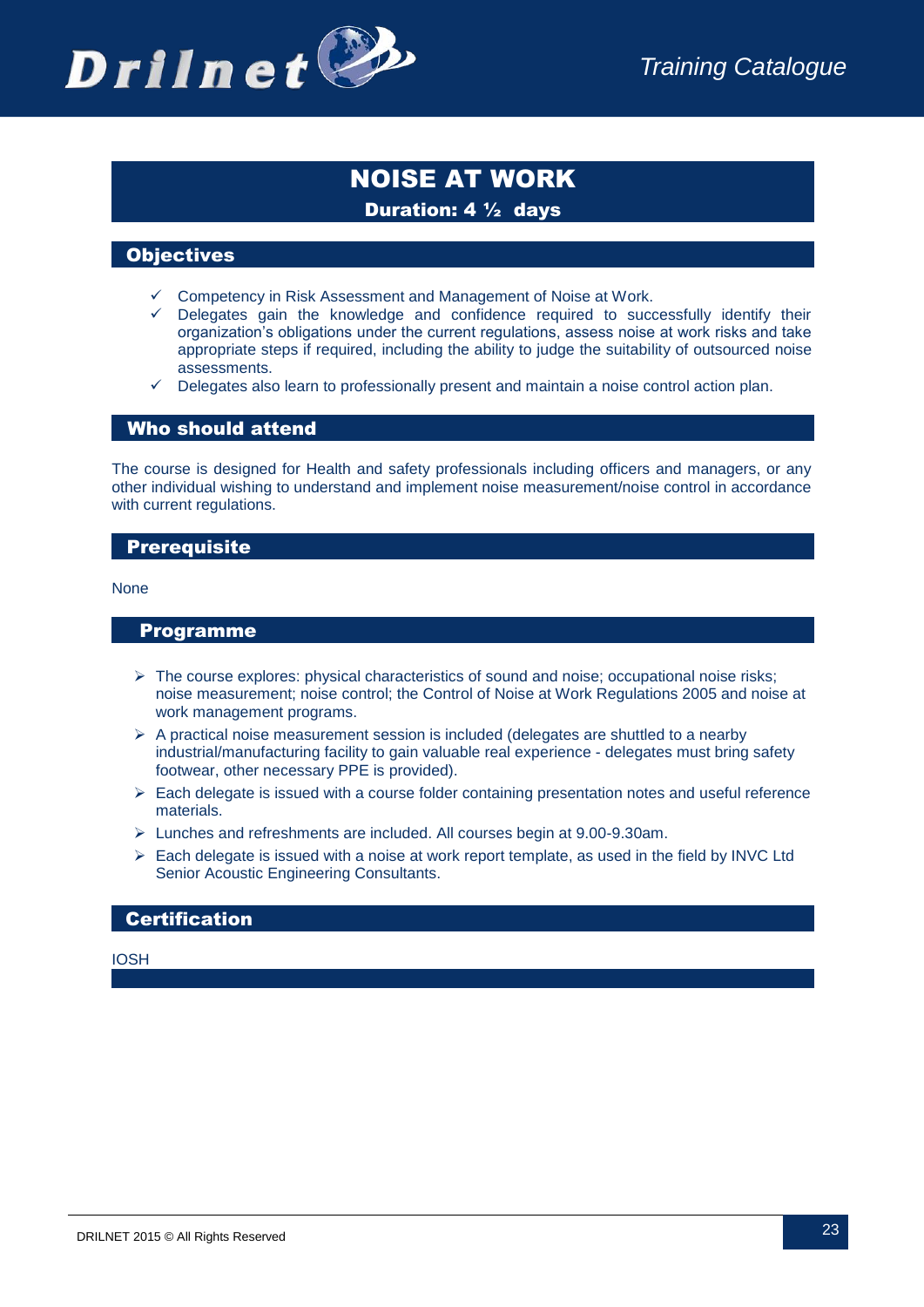

# HAZARD COMMUNICATION (HAZCOM)

Duration: 1/2 day

#### **Objectives**

This is a 4 hour hazard communication course that satisfies the general training requirements of OSHA's hazard communication standard 29CFR1910.1200. If this course is not tailored for participants' specific worksite, some additional training will be required at their worksite, such as what chemicals are in their work area, where Safety Data Sheets (SDSs) and the employer's written Hazcom program are located.

After completing the course, participants will be able to:

- Discuss the 5 key elements of OSHA's Hazard Communication Standard (Hazcom).
- Describe your rights under OSHA's Hazcom standard.
- Identify the new OSHA label symbols and explain what each means.
- Describe the 4 routes of entry for chemicals and give an example of a chemical known to enter the body through each.

#### Who should attend

All personnel

#### Pre-requisite

None

#### Programme

This course is delivered in 8 sections:

- $\triangleright$  Course introduction
- ▶ Hazard Communication Standard (HCS) overview
- $\triangleright$  Review of common health effects
- $\triangleright$  Chemical overview
- $\triangleright$  Measurement and exposure limits
- $\triangleright$  Other ways of communicating hazards
- $\triangleright$  Controlling hazards
- $\triangleright$  Emergencies and first aid

#### **Certification**

**OSHA**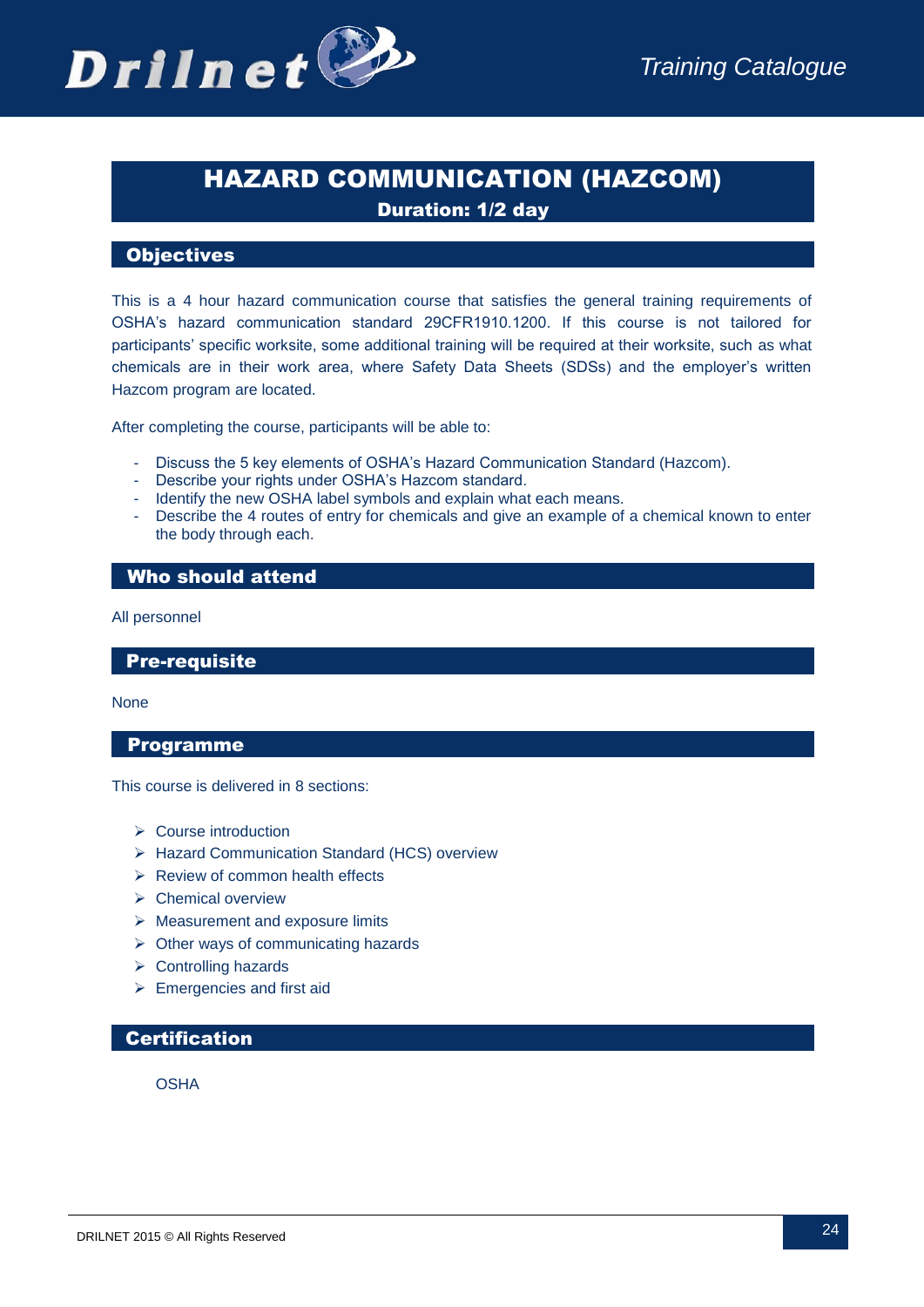

# HAZARDOUS MATERIAL AWARENESS (HAZMAT) Duration: 1 day

#### **Objectives**

First Responder Awareness Level trained personnel are individuals who are likely to witness or discover a hazardous substance release. They are trained to initiate an emergency response sequence by notifying the proper authorities of the release. At this level, no further action beyond notifying the proper authorities of the release can be taken. First Responders at the Awareness Level shall have sufficient training or have sufficient experience to demonstrate competency.

#### Who should attend

Employees who work in an area (or areas) where there is a potential to witness or discover an uncontrolled release of a hazardous substance and whose response actions will be limited to initiating emergency response procedures by notifying the proper authorities, must receive First Responder Awareness level training consistent with the legal requirements. Such employees are not limited to police, hospital, or fire department personnel, but would include any employee meeting the above description.

#### **Programme**

- $\triangleright$  An understanding of what hazardous substances are, and the risks associated with them in an incident
- $\triangleright$  An understanding of the potential outcomes associated with an emergency created when hazardous
- $\triangleright$  substances are present
- $\triangleright$  The ability to recognize the presence of hazardous substances in an emergency
- $\triangleright$  The ability to identify the hazardous substances, if possible
- $\triangleright$  An understanding of the role of the First Responder Awareness individual in the employer's Emergency Response Plan, including Site Security and Control and the U.S. Department of Transportation's Emergency Response Guidebook (ERG)
- $\triangleright$  The ability to realize the need for additional resources, and to make appropriate notifications to the communication center

#### **Certification**

OSHA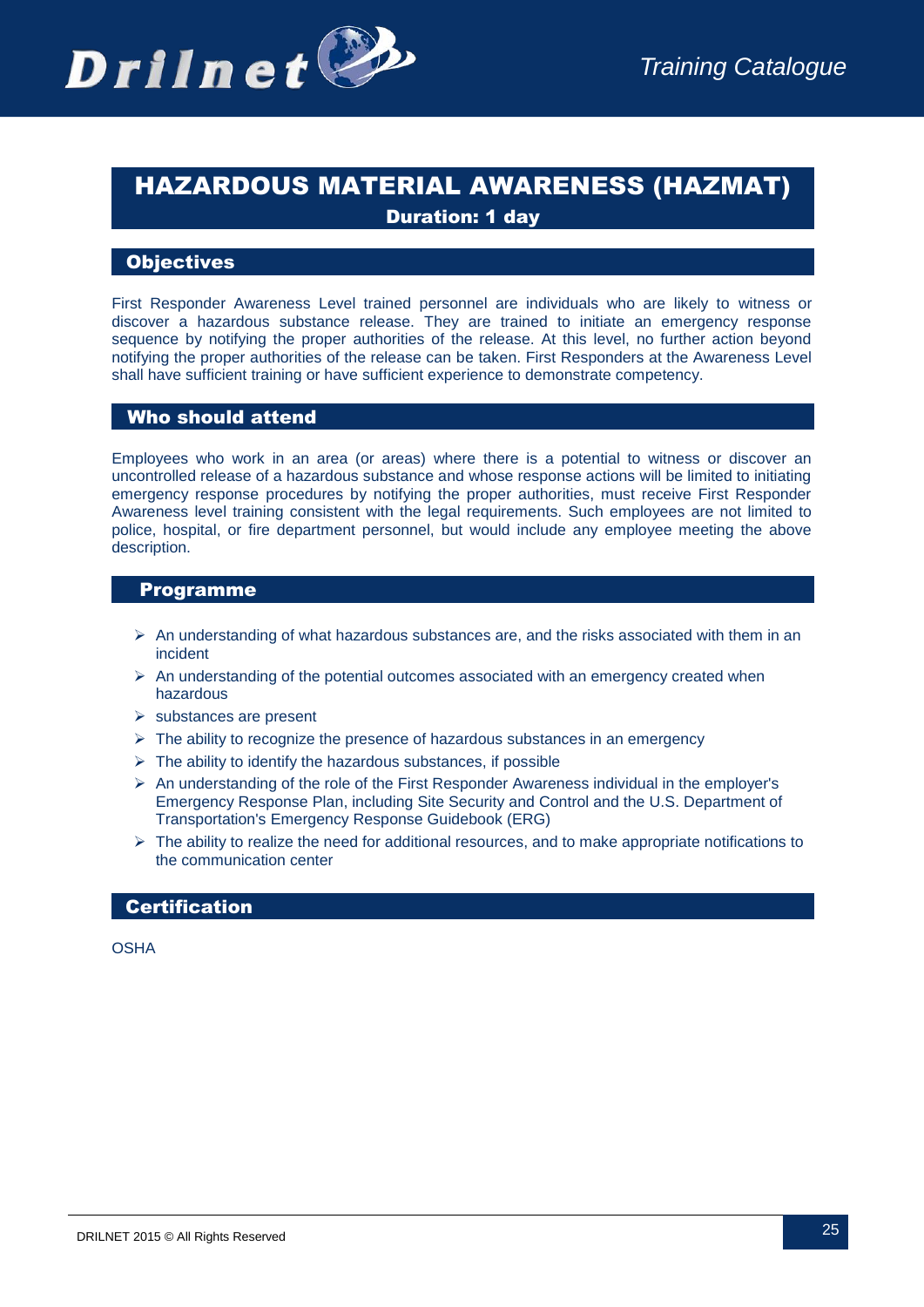

# HAZARDOUS MATERIALS

Duration: 1 day

### **Objectives**

To provide the participants with necessary facts and figures and to make known the protection of the interveners.

#### Who should attend

All companies and institutions

#### **Prerequisite**

#### None

#### Programme

#### THEORETICAL TRAINING

- $\triangleright$  Necessary facts
- $\triangleright$  Flammability measurement (LIE LSE)
- $\triangleright$  Flammability
- $\triangleright$  Toxicology (VME VLE)
- ▶ Density / Solubility
- $\triangleright$  Reactivity
- $\triangleright$  Extinguishing agents
- ▶ Olfactory threshold
- $\triangleright$  Protection of the interveners
- ▶ Breathing (SCBA, CCBA, OCSCBA)
- $\triangleright$  Filtering cartridges
- $\triangleright$  Protective equipment wearing
- $\triangleright$  Different measuring apparatus
	- Catalotic
	- Carometric
	- EEx protection class marking
	- Oxygenometer
	- Toximeters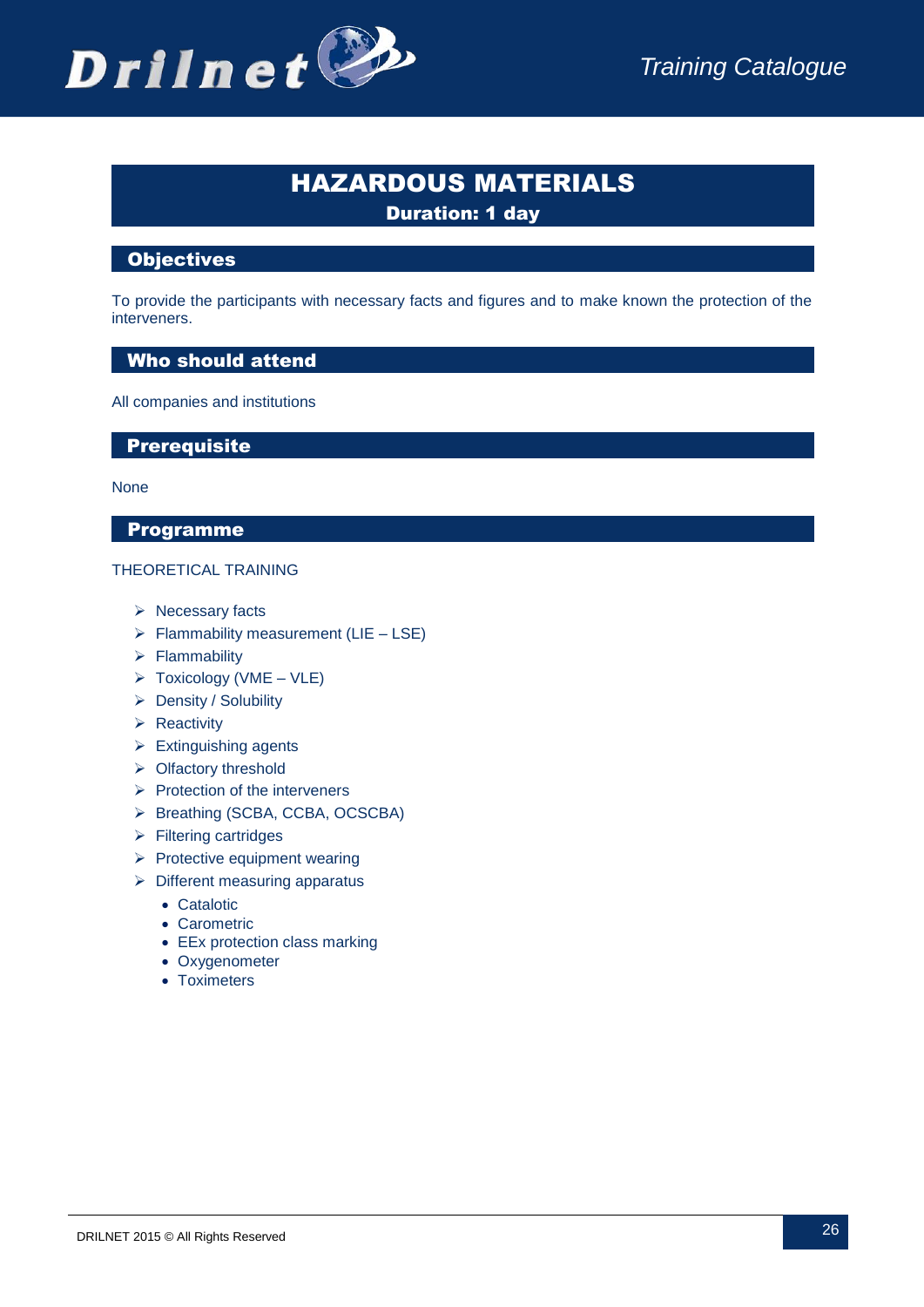

## HAZARD & OPERABILITY (HAZOP) Duration: 2 days

#### **Objectives**

The Hazard and Operability (HAZOP) course is well recognized as one of the best in the country. Our instructors have years of experience in the area of HAZOP studies. The DRILNET course is a must for all aspiring HAZOP chairpersons, HAZOP scribes and HAZOP attendees. The idea of the course is to train the attendees to become effective HAZOP team members. A well trained HAZOP attendee will add to the design safety inputs of the HAZOP team.

The objective of the course is to provide participants with the background of how process hazard analyses (PHA`s) are performed. The course explains the importance of PHA`s for existing plants and PHA`s / Hazard Reviews for changes to processes.

#### Who should attend

This training is ideal for managers, operations and maintenance staff, process reliability and quality control / assurance staff and anyone who needs a general understanding of PHA`s.

#### **Prerequisite**

None

#### Programme

- $\triangleright$  Course introduction
- $\triangleright$  Regulatory requirements for risk assessment (PHA`s)
- ▶ Overview of FMEA (Failure Mode Effect Analysis)
- ▶ Overview of FTA (Fault Tree Analysis)
- Overview of HRA (Human Reliability Analysis)
- $\triangleright$  The Flixborough disaster
- > HAZOP Overview
- > The HAZOP Process
- $\triangleright$  Case study
- > HAZOP Method
- > HAZOP Recording
- Application to Continuous and Batch Processes
- $\triangleright$  Team meetings and team members responsibilities
- $\triangleright$  Making risk judgments in team settings
- $\triangleright$  Hazard recording and reporting
- $\triangleright$  Hazard studies 1-6
- $\triangleright$  Workshops will be included throughout the training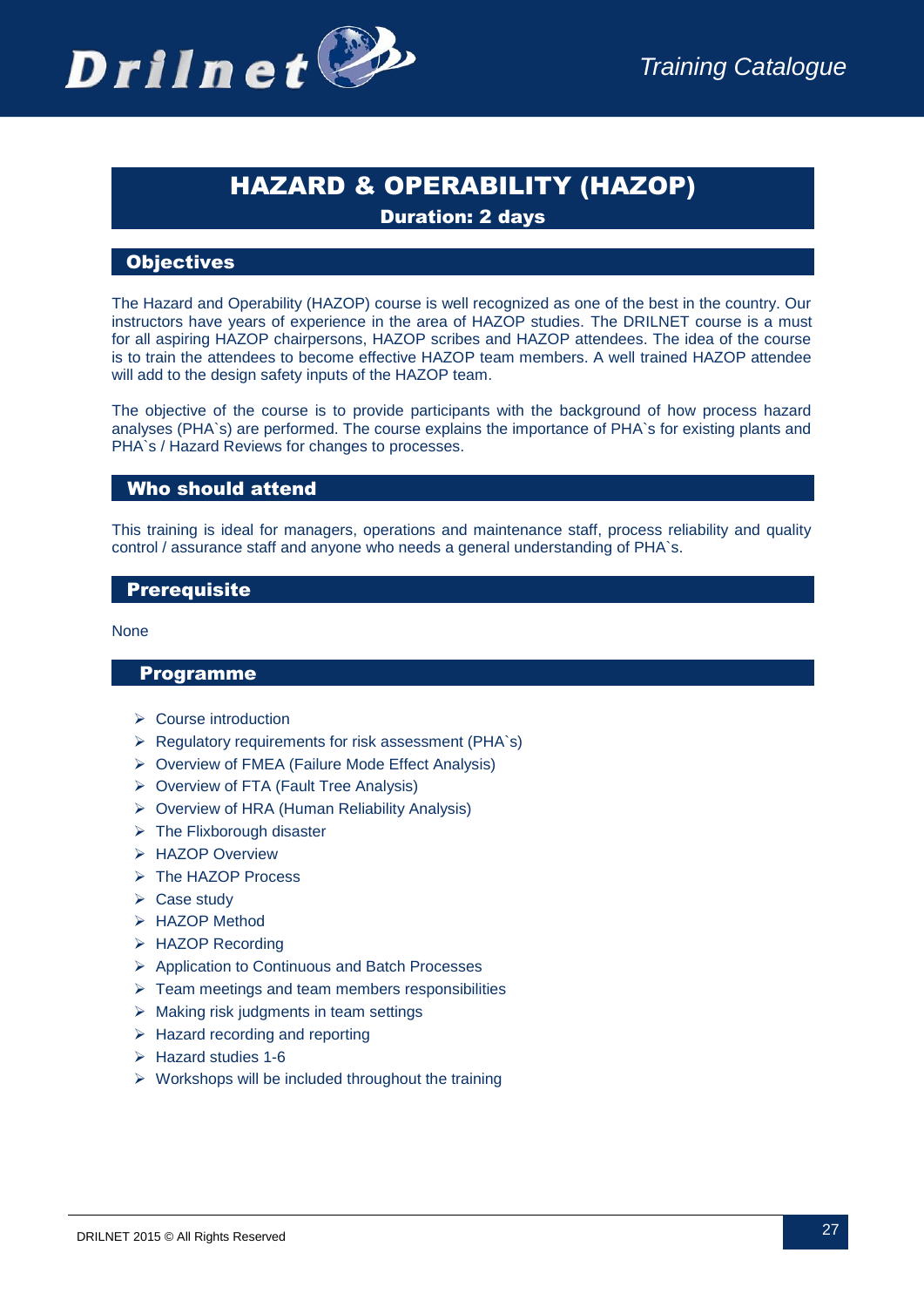

### WORK AT HEIGHT Duration: 2 days

#### **Objectives**

To allow participants to use the Personnel Protective Equipments related to falls:

- The goals are to explain the necessity of dealing with safety when working at height.
- $\checkmark$  To teach the techniques and various means of preventing falls.

#### Who should attend

Any person being brought in an occasional or permanent way, to carry on their trade at height

#### **Prerequisite**

None

#### Programme

#### **RISKS ANALYSIS SPECIFIC TO WORK AT HEIGHT**

- $\triangleright$  Problems related with work at height: regulation governing the situations of work in height and material
- $\triangleright$  Physical parameters to take into account:
	- The height of the fall
	- Fall factor
	- Force shock and energy absorption

#### **THE USING RULES AND THE SAFETY PRINCIPLES OF THE DIFFERENT COMPONENTS USED**

- $\triangleright$  Harness: description of the various components and analyses their functions
	- Resistance, constitution, adjustments.
	- Maintenance, storage.
	- Safety harness, work positioning harness: differentiation
	- Lanyards and fall arresters: Large range: description, characteristics, advantages, drawback of each one
	- Connectors: carabiners snap hooks, manucroche...
- $\triangleright$  Application of these rules and practical applications on the site
	- The harness: implementation, adjustments.
	- Moving in the structure (horizontal and vertical)
	- Upright work positioning
	- Specific interventions

#### **MAINTENANCE AND STORAGE OF MATERIALS**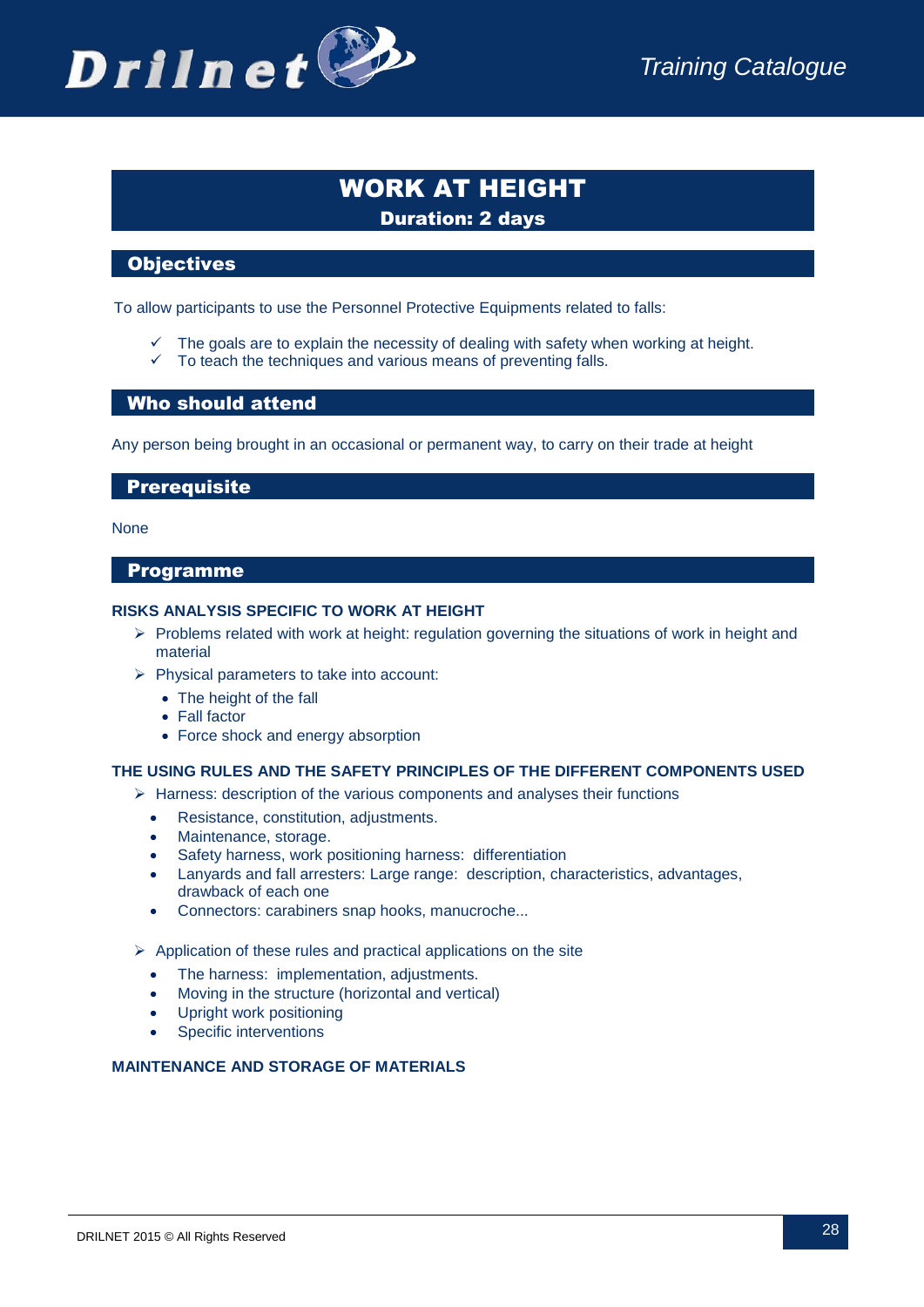

## FALL PROTECTION Duration: 5 days

#### **Objectives**

Nearly 20 per cent of all lost time injuries can be attributed to falls in the workplace. The majority of falls occur on the same level, while others involve falls to a lower level. The latter usually resulting in more serious injuries or death. Falls are preventable. This Fall Protection Training Course will provide participants with an understanding of their responsibilities when working in areas where fall hazards exist, the use of and inspection of the required equipment and the critical controls necessary to reduce the risk of a fall.

#### Who should attend

Every worker who is, or is likely to be exposed to fall hazards in the workplace.

#### **Prerequisite**

#### None

#### Programme

#### FALL PROTECTION AND FALL ARREST SYSTEMS

- $\triangleright$  Lost time injuries & statistics
- ▶ Fall Prevention versus Fall Arrest
- $\triangleright$  Travel restraints
- $\triangleright$  Fall arrest systems

#### GENERAL RESPONSIBILITIES

- $\triangleright$  Employers & Supervisors Workers General precautions & safe working procedures
- ▶ Fall Arrest Systems
- Anchorage or tie-off points, D plate body harness, CSA standards, D ring connecting devices, lifelines, shock absorbing lanyards, horizontal & vertical lifelines

#### FALL HAZARDS AND CONTROLS

- $\triangleright$  Hazards due to pendulum swings
- $\triangleright$  Planning guidelines, anchor points
- $\triangleright$  Rescue plans

#### INSPECTION OF EQUIPMENT

- > Harness, buckles, nylon straps, webbing, friction buckles, self-retracting devices
- $\triangleright$  DONNING A HARNESS
- $\triangleright$  Step by step instructions
- $\triangleright$  Care, cleaning, life expectancy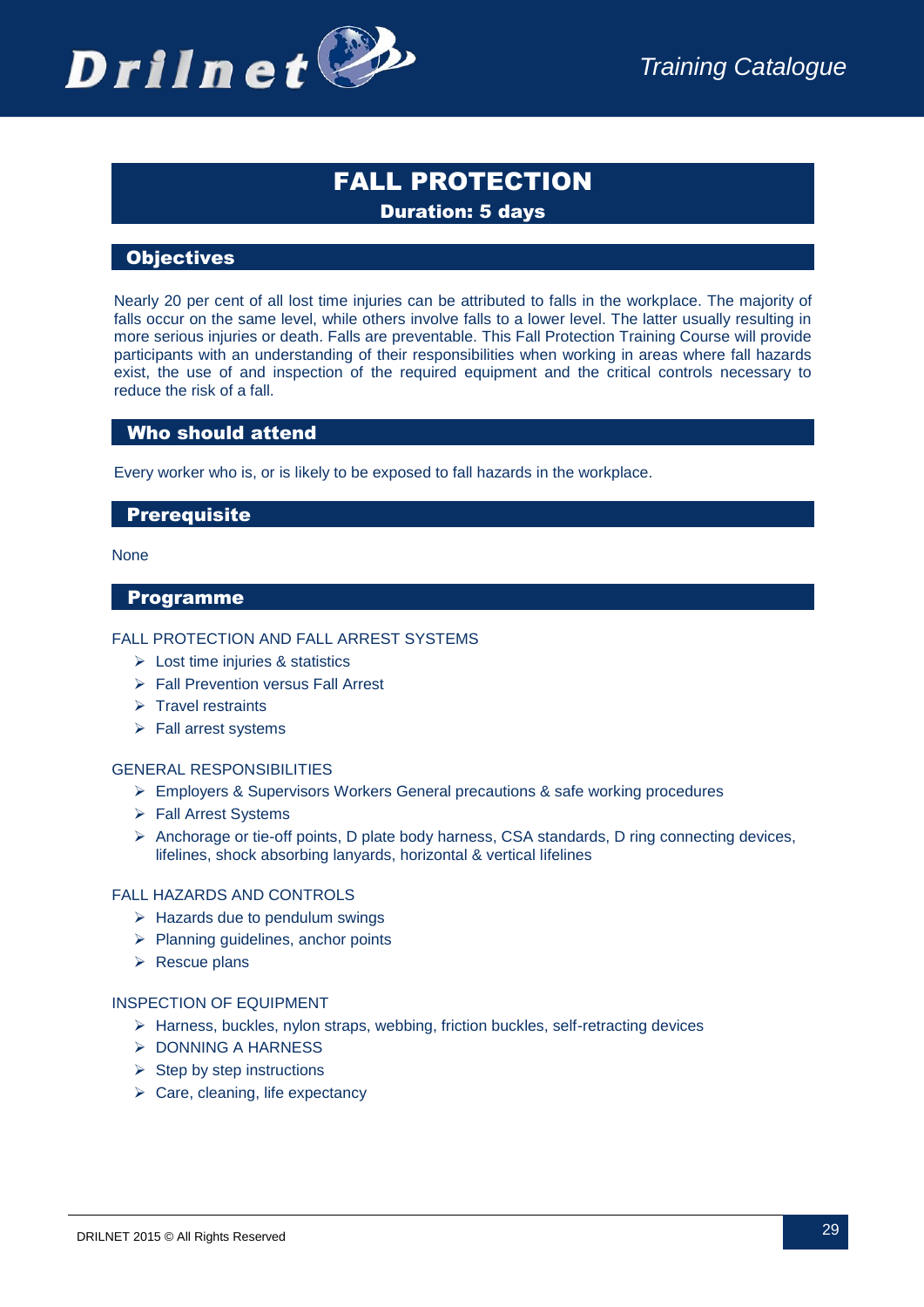

# LIFTING & RIGGING

Duration: 4 days

#### **Objectives**

To provide the participants awareness of lifting equipment and its correct safe usage.

#### Who should attend

Any person being brought in an occasional or permanent way, to work with the lifting equipment

#### **Prerequisite**

None

#### Programme

- $\triangleright$  Movement of plan and equipment
- $\triangleright$  Steel erection
- $\triangleright$  Particular hoist
- Placement of pre-cast concrete
- $\triangleright$  Safety nets and static lines
- $\triangleright$  Mast climbers
- $\triangleright$  Perimeter safety screens and shutters
- $\triangleright$  Cantilevered crane loading platforms
- $\triangleright$  Rigging cranes, conveyers dredgers excavators
- $\triangleright$  Title-slabs
- $\triangleright$  Demolition
- $\triangleright$  Dual lifts
- $\triangleright$  Rigging of gin poles and sheer legs
- $\triangleright$  Flying foxes and cableways
- $\triangleright$  Guyed derricks scaffolds and fabricated hung scaffolds

#### **Certification**

LEEA / IADC DIT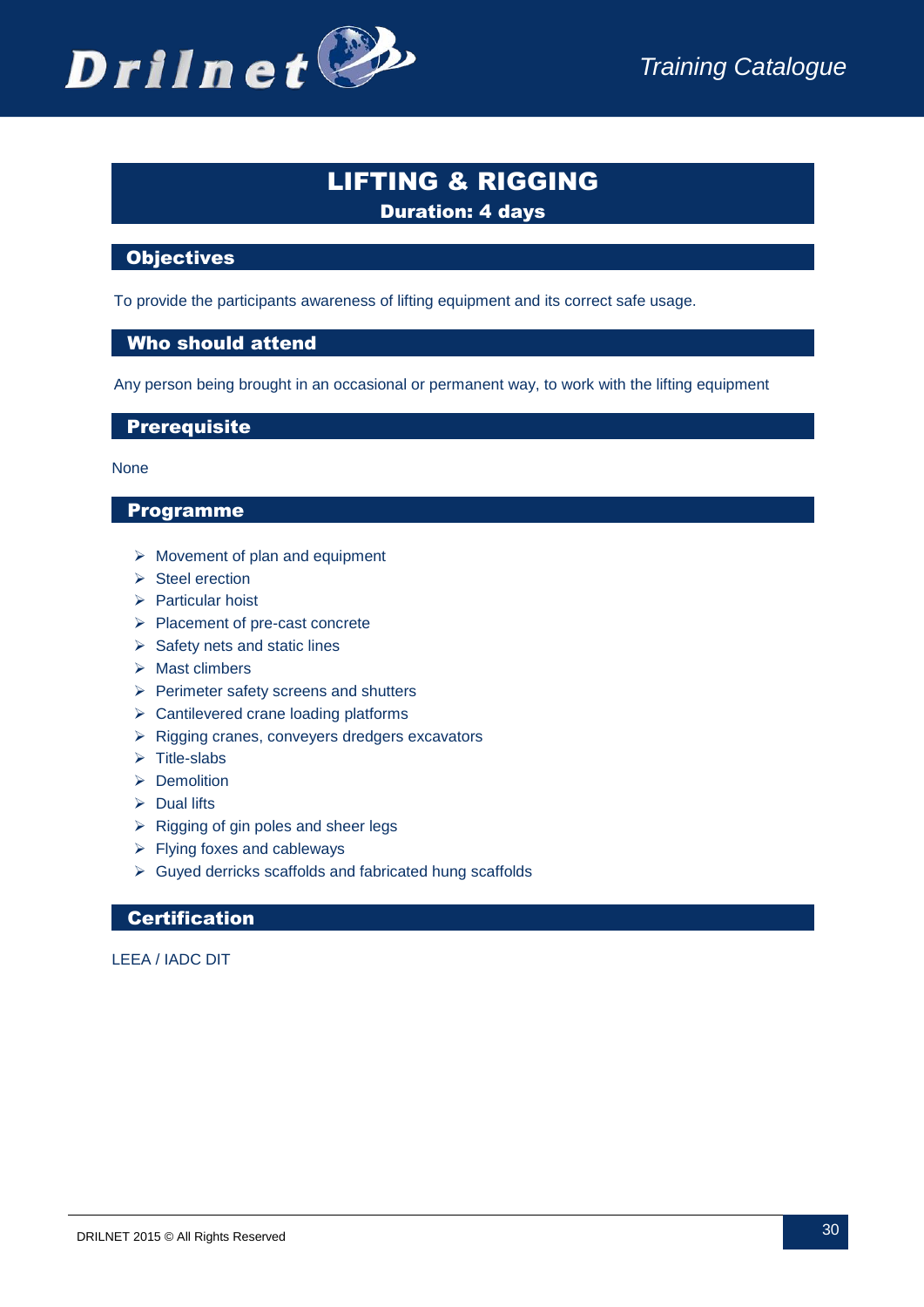

# INSPECTION OF LIFTING EQUIPMENT

Duration: 2 days

#### **Objectives**

This course is designed for Operative Level employees who have a responsibility for issuing, storing, pre-use inspection, condemning or acquiring lifting equipment. "You have a duty of care to ensure your employees are competent to carry out this skill especially if you are appointing them as your responsible person.

#### Who should attend

The two-day course has appeal to companies, large and small, where it is realised that a trained employee to oversee lifting equipment affords economies in time and equipment and demonstrates a company's commitment to safe working practices.

#### **Prerequisite**

None

#### Programme

The course will cover:

- $\triangleright$  The legislation related to lifting accessories
- $\triangleright$  Materials
- Lifting Accessories
- $\triangleright$  Inspection
- ▶ Visual Inspection
- ▶ Methods of Testing
- $\triangleright$  Reporting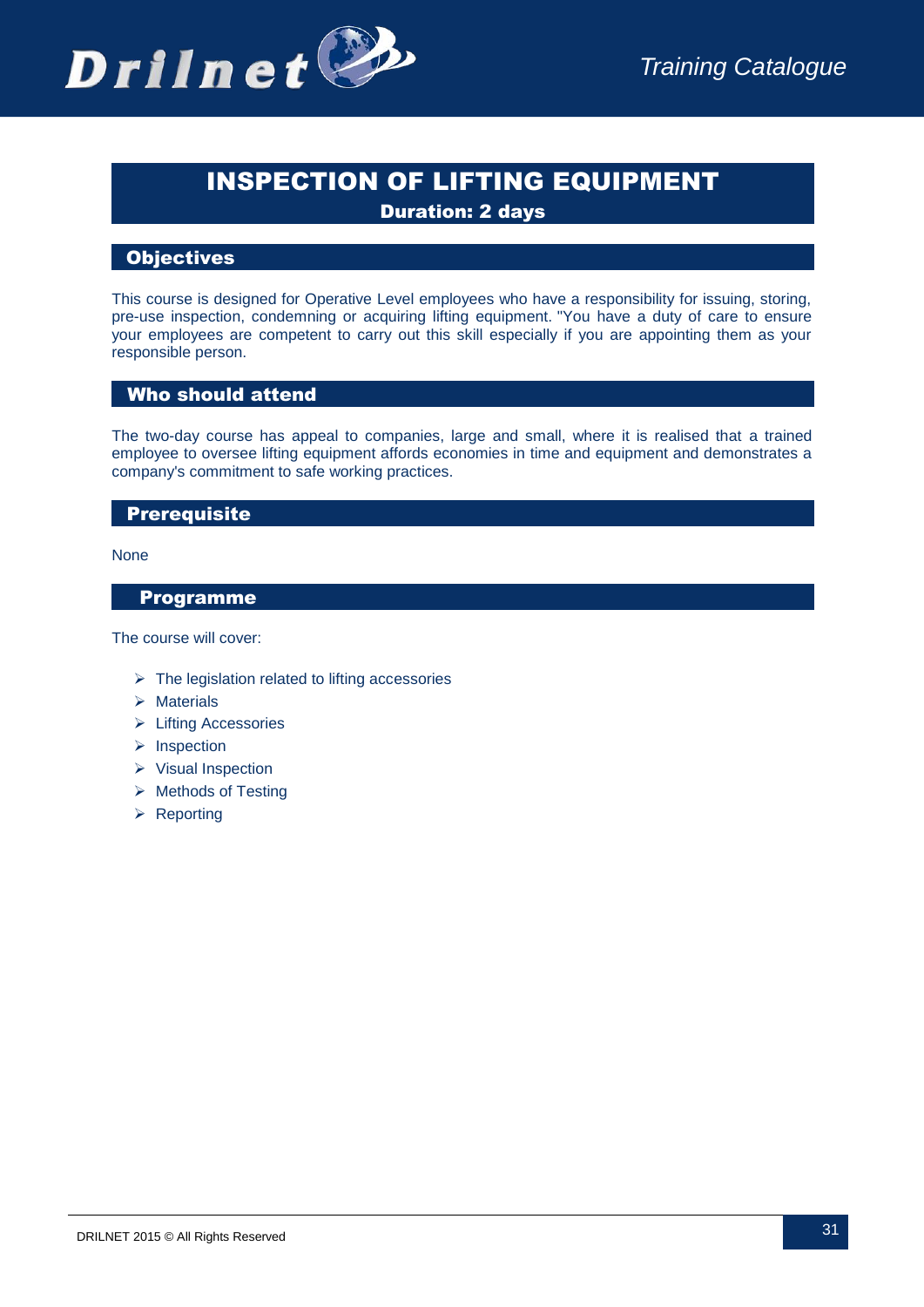

# SCISSOR LIFT

Duration: 1/2 day

#### **Objectives**

Provide participants a general understanding of the safe and efficient operation of Power Operated Mobile Work Platforms. Participants will be able to identify specific health and safety hazards associated with operating scissor lifts.

#### Who should attend

Personnel involved in the work with the scissor lifts

#### **Prerequisite**

None

#### Programme

- $\triangleright$  Hazards associated with operating scissor lifts
- $\triangleright$  Outline fines & penalties for improper use of the equipment.
- $\triangleright$  Lifting device & mobile equipment definitions
- Complete review of "fall arrest" required, and recommended
- $\triangleright$  Pre-shift equipment inspection and work area survey requirements
- $\triangleright$  Review site specific Hazards, and controls for safe operation of a scissor lift
- $\triangleright$  Review safety decals, load capabilities, and specific equipment requirements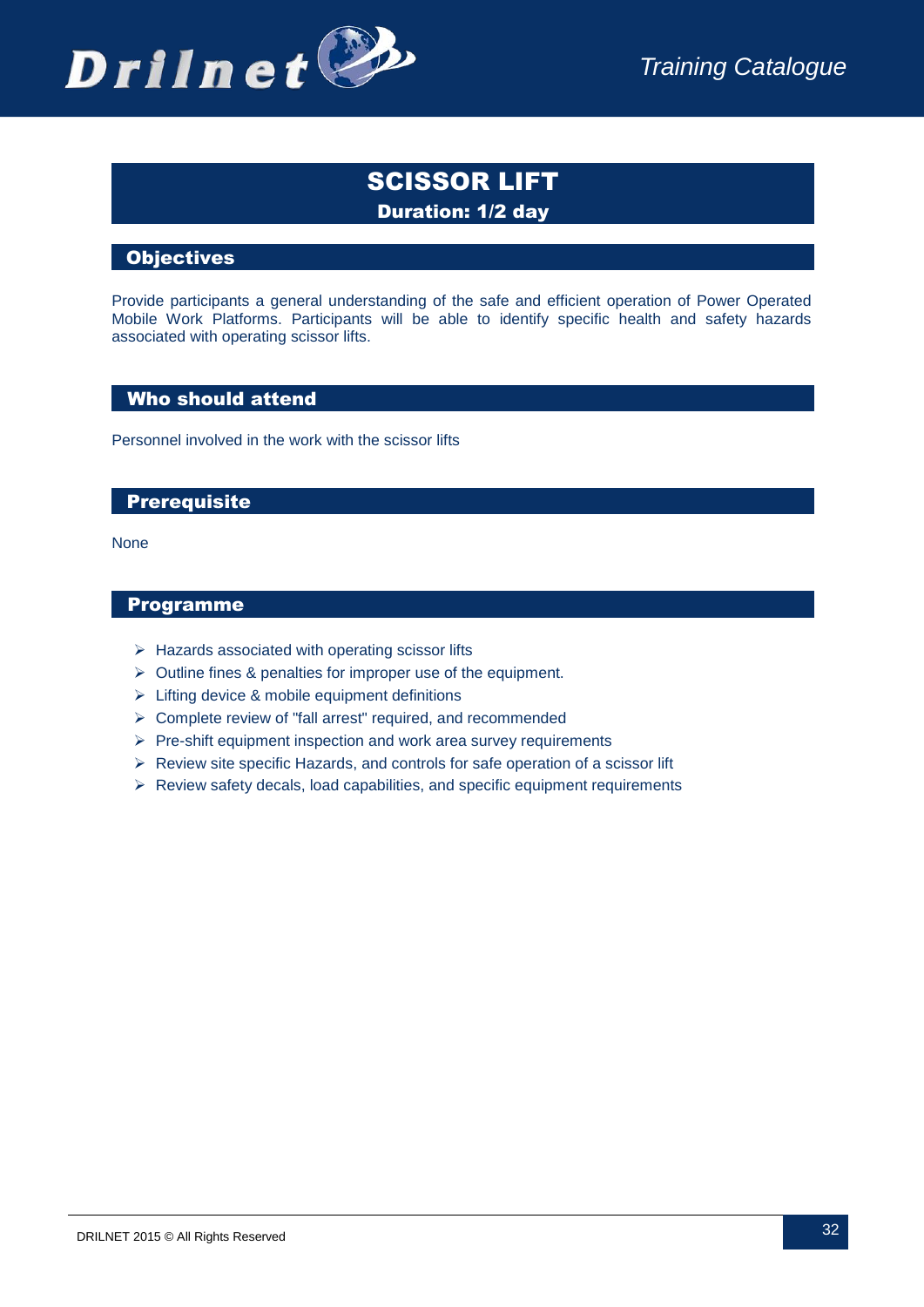# SCAFFOLDING AWARENESS

Duration: 1/2 day

#### **Objectives**

This Scaffolding Awareness training course is a half day course designed to provide participants with the appropriate information on the hazards and dangers of working at height on scaffolding.

#### Who should attend

For all persons who work involves the storage, use, erection and dismantle of all scaffold types.

#### **Prerequisite**

None

#### Programme

- $\triangleright$  Breakdown of the requirements of the Safety, Health and Welfare at Work Act, 2005.
- $\triangleright$  Evaluate the implications of the General Application Regulations, 2007 Part 4: Work at Height.
- $\triangleright$  Explain the principles of scaffold erection in accordance with manufacturers instructions.
- $\triangleright$  Storage and erection of scaffolds as per manufacturer's instructions.
- $\triangleright$  Practical demonstration.

#### **Certification**

IADC DIT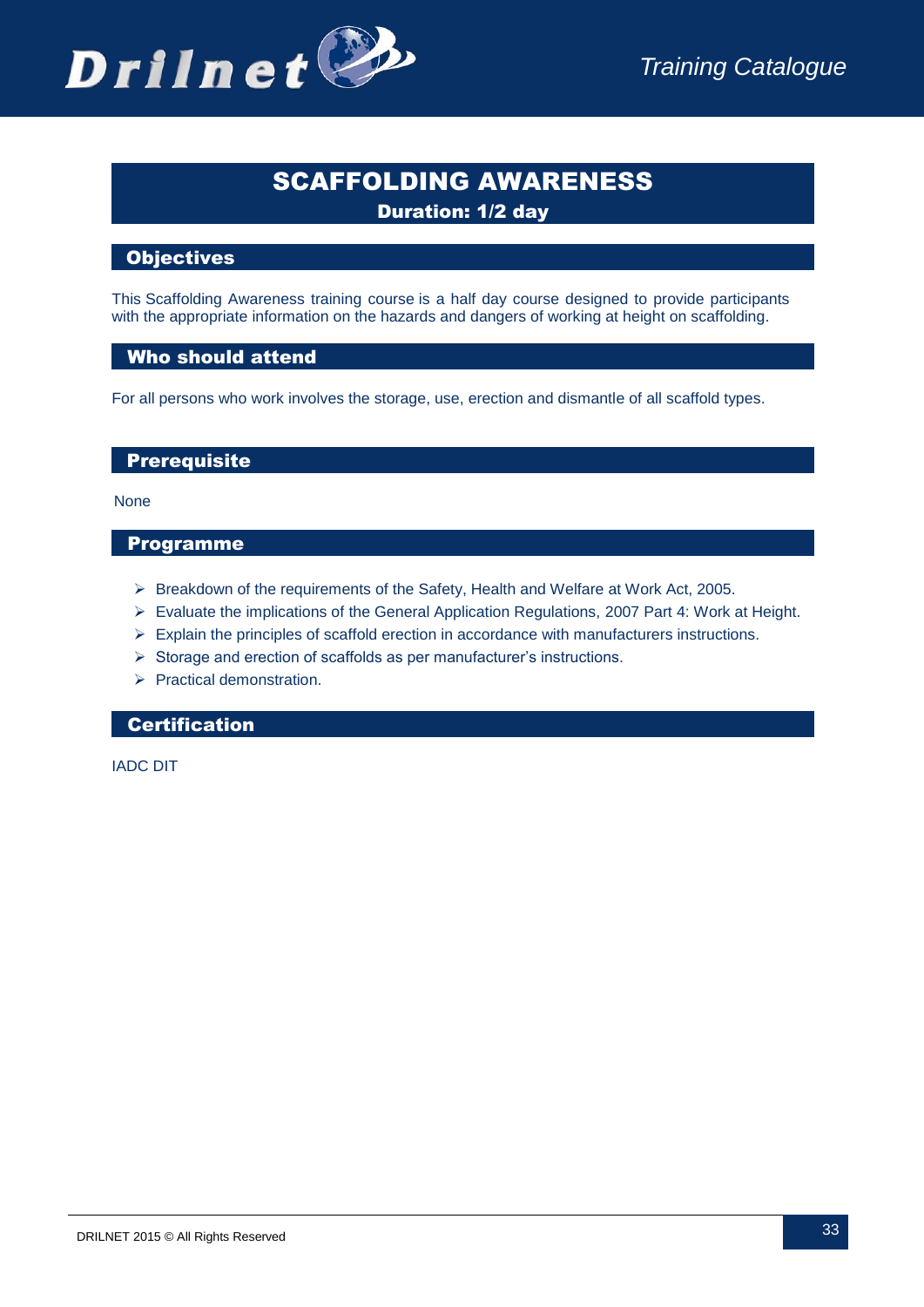

# BASIC SCAFFOLDING INSPECTION

Duration: 2 days

#### **Objectives**

To give the attendees such knowledge so as to enable them to understand how to inspect basic scaffolding structures in accordance with the Work at Height Regulations.

#### Who should attend

Managers & Supervisors who are responsible for inspecting scaffolds and completing reports in accordance with the Work at Height Regulations.

#### **Prerequisite**

#### None

#### Programme

- ▶ Introduction to Scaffolding & Scaffolding Terminology
- The Work at Height Regulations 2005
- $\triangleright$  British, European and Industry Standards (NASC)
- ▶ Overview of SG4:10 Fall Arrest Equipment
- Tube, Fittings & Boards
- $\triangleright$  Safe Ladder Access and Egress
- $\triangleright$  Scaffolders Training and Working Methods
- $\triangleright$  Bracing and Tying Scaffolds
- ▶ Fan Boards and Public Protection
- ▶ Mobile, Static and Loading Towers
- ▶ Birdcage Scaffolds
- $\triangleright$  Beams and Bridging Beams
- ▶ Various Types of System Scaffolding
- $\triangleright$  How to Carry Out a Scaffolding Inspection
- $\triangleright$  Scaffold Tagging Systems
- > Scaffold Inspection Exercise
- $\triangleright$  Knowledge Test

#### **Certification**

IADC DIT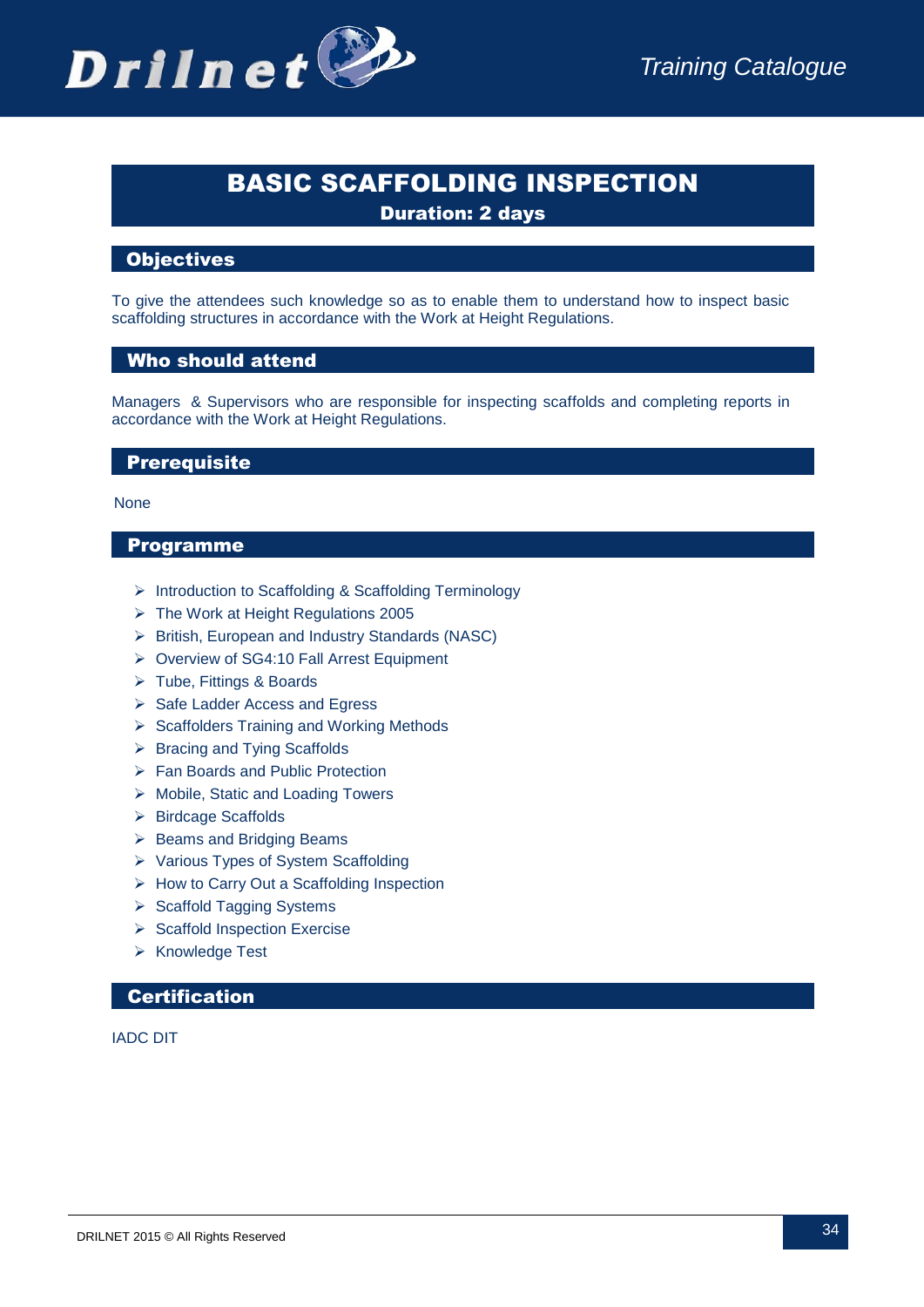

# SCAFFOLDING ERECTION & DISMANTLING Duration: 2 days

#### **Objectives**

This course is designed to develop scaffold work force of safe standards. Upon completion of this course the delegates will be able to identify the hazard in working at height, erection and dismantling of scaffold. This is also suitable for supervisor and safety professionals supervising scaffold activities.

#### Who should attend

This is also suitable for supervisor and safety professionals supervising scaffold activities.

#### **Prerequisite**

Personnel attending this course should be in a supervisory position, with some prior experience in rigging and scaffolding

#### Programme

The course covers the following topics:

- > Introduction to Scaffold Systems
- ▶ Scaffolding Materials & Parts
- > Types of Scaffold
- $\triangleright$  Proprietary Scaffolding Requirements
- ▶ Suspended Scaffolding Requirements
- ▶ Mobile Scaffolding Requirement
- $\triangleright$  Scaffolding Regulations as per OSHA
- $\triangleright$  Erection and Dismantling
- $\triangleright$  Preparation & Formulation of Inspection Checklist
- ▶ Basic Risk Assessment on Scaffolding Safety

#### **Certification**

OSHA / IADC DIT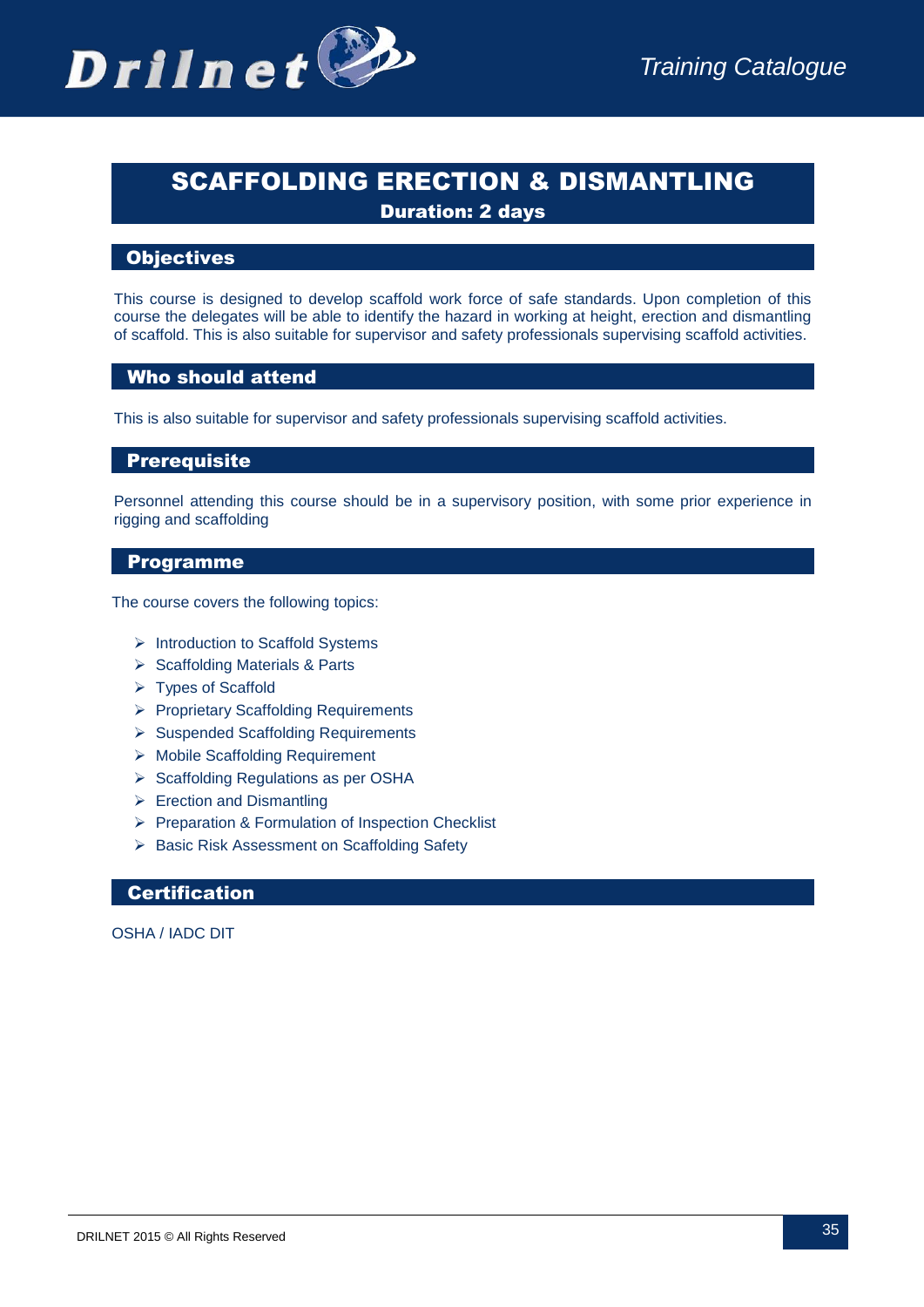

### SCAFFOLDING DESIGN, ERECTION & INSPECTION Duration: 5 days

#### **Objectives**

To provide delegates with theoretical and practical guidance on the safe use and construction of tube and coupling scaffolds and the inspection of said scaffolds. Pre-fabricated aluminium scaffolds can be included in this training, provided the training can be conducted on site, with aluminium scaffolding provided by the client.

Upon completion of the course the student should be able to:

- Describe the scaffold members and fittings used in scaffold construction.
- Explain the terms used in scaffold construction.
- List the common causes of accident from working with scaffolding.
- Outline the format of a scaffold inspection.
- Perform a scaffold inspection
- Practical build, inspect and disassemble a scaffold in a safe way (Erection & Inspection).
- Compile a scaffold inspection report, a remedial report

#### Who should attend

- The Course is designed for Site Supervisors, Managers and people who are responsible for inspecting and Design of scaffolds.
- Safety & Health practitioners who are responsible to coordinate plan and implement scaffolding work.

#### **Prerequisite**

**None** 

#### Programme

- $\triangleright$  Definition of scaffolding
- ▶ Related Statutory Requirement
- $\triangleright$  Scaffold Design
- $\triangleright$  Identify the different types of basic scaffolding.
- Types of Scaffolding Independent Scaffolding (Frame, Tubular)
- $\triangleright$  Static Tower & Mobiles (Frame, Tubular)
- $\triangleright$  Putlog Scaffolding (Frame, Tubular)
- $\triangleright$  Birdcage (Frame, Tubular)
- ▶ Erection & Dismantling Requirement
- $\triangleright$  Scaffolding defects.
- ▶ Competency Requirement
- $\triangleright$  Duty, Responsibilities limitation of Competent Scaffolder.
- General Site Hazards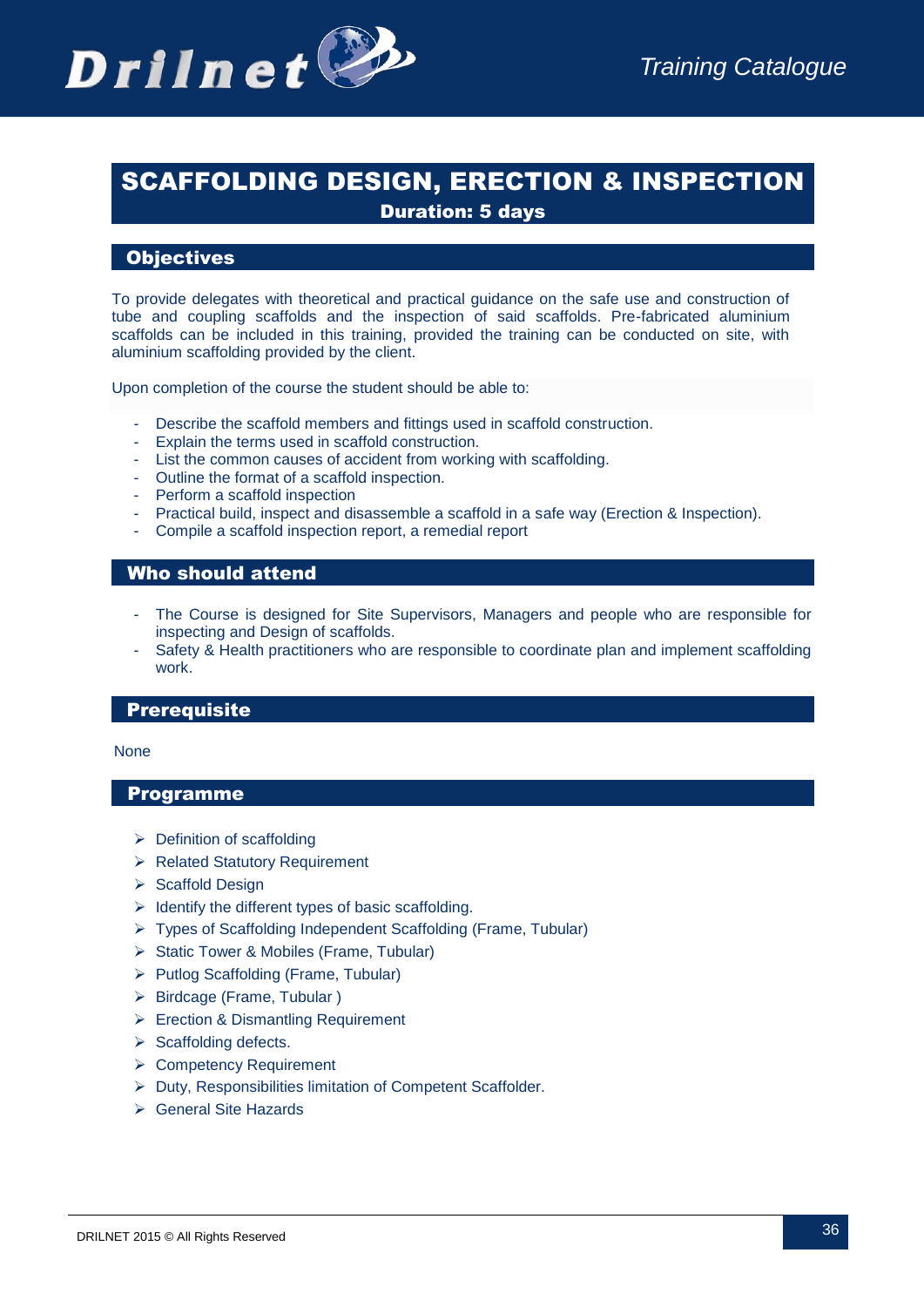

# SCAFFOLDING BASIC Duration: 3 days

# **Objectives**

Providing participants with the skills and knowledge necessary for them to safely erect scaffolding to an accepted standard

## Who should attend

Those who will be in charge of the erection of a scaffolding device (Painters, deck leader, ordinary seaman)

## **Prerequisite**

All participants must have completed a Banksman course prior to start this course

## Programme

On completion of this activity, participants will be able to demonstrate a competence in the theory and practice of the following:

- $\triangleright$  Erect a secure scaffold in a variety of situation
- Understand loading and load characteristics of various scaffold types and systems
- $\triangleright$  Utilize a tag system to ensure control of scaffold systems
- $\triangleright$  Safely dismantle scaffolding systems
- $\triangleright$  Service and maintain scaffolding equipment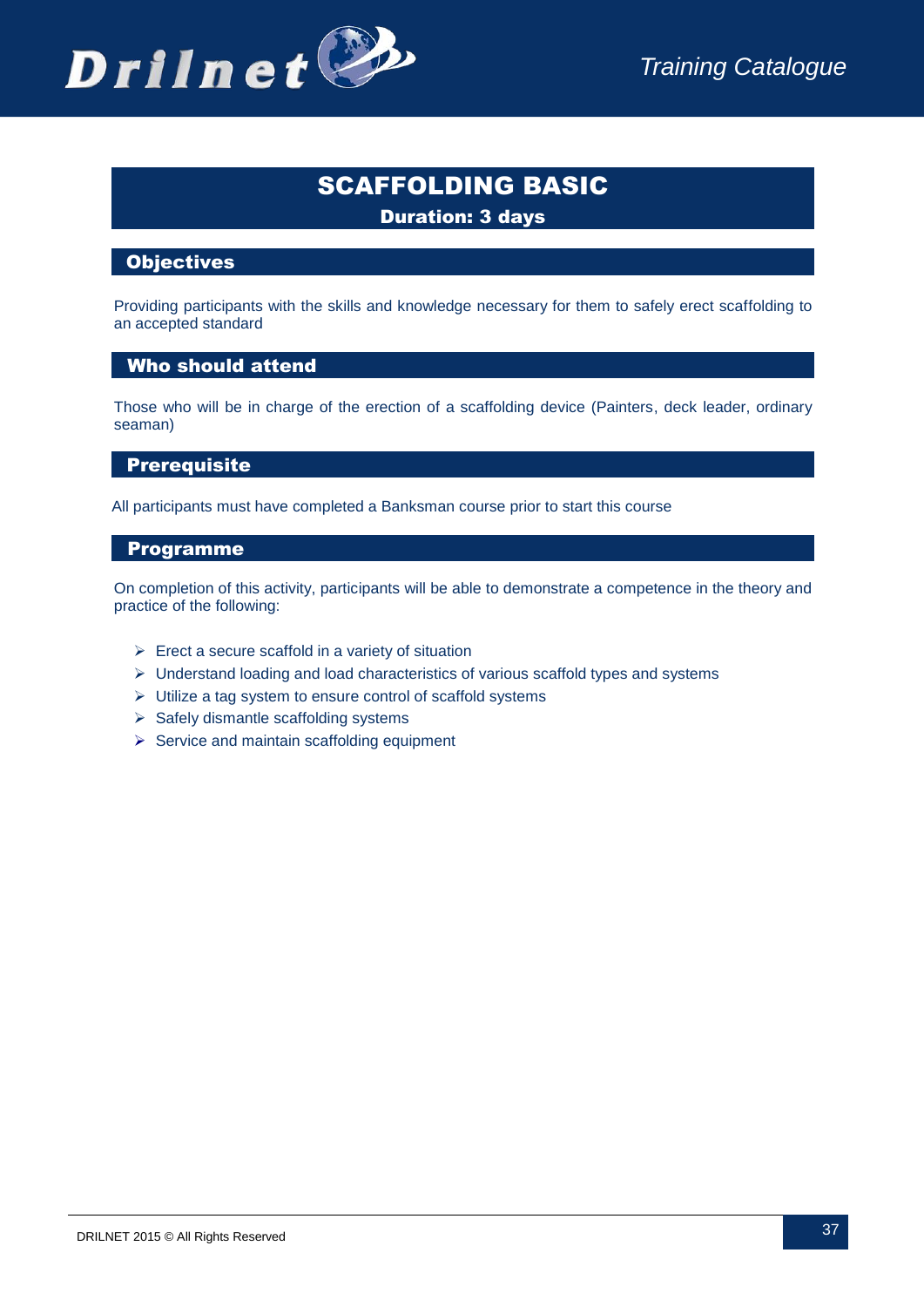

## SCAFFOLDING AUDITOR Duration: 1 day

## **Objectives**

To provide supervisors with the necessary knowledge to inspect a scaffold system and determine its suitability for purpose, and safe loading characteristics

## Who should attend

Those who will be in charge of the control of the scaffolding device

## **Prerequisite**

Personnel attending this course should be in a supervisory position, with some prior experience in rigging and scaffolding

## Programme

On completion of this activity, participants will be able to demonstrate a competence in the theory and practice of the following:

- $\triangleright$  Calculate load characteristics of various scaffold systems
- $\triangleright$  Determine the correct methods of scaffold erection
- $\triangleright$  Inspect scaffold components for suitability and serviceability
- $\triangleright$  Maintain a scaffold tagging management system.
- $\triangleright$  Knowledge and practical skill required to safety erect, independent, static tower, birdcage, hanging, truss out and scaffolds for circular structures, erected from standard tube and fittings
- $\triangleright$  Recognize safety hazards in the scaffolds listed.
- $\triangleright$  Know and take the appropriate action to prevent or remedy a hazard in the scaffolds listed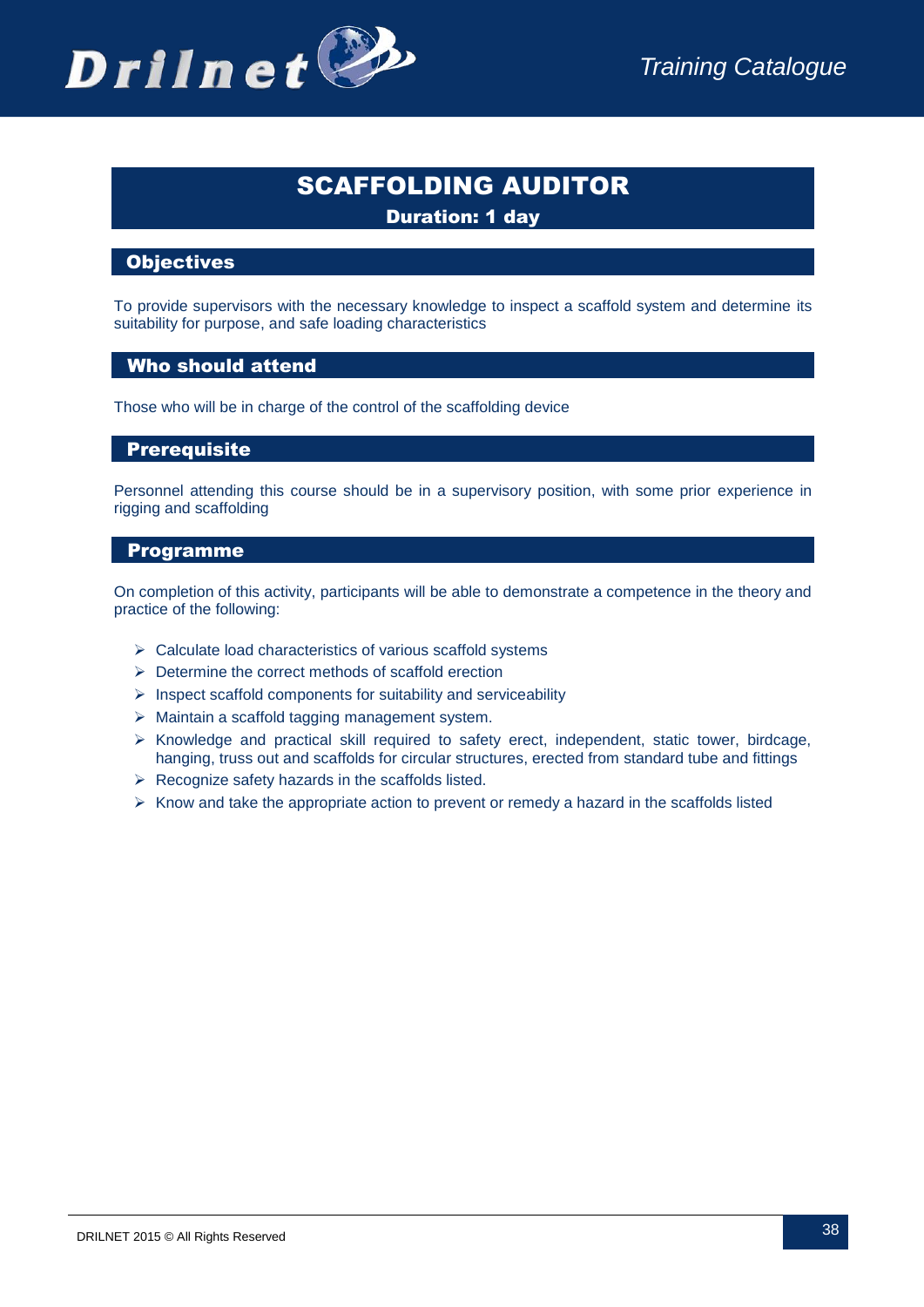

## FORKLIFT Duration: 3 days

## **Objectives**

This course aims at ensuring that, on completion, the trainee will be expected to have attained a level of operating skills which will comply with the applied standards.

## Who should attend

- This course will be beneficial to all personnel who have to operate a forklift as part of their daily duties.
- It will be especially beneficial to those who have no previous experience or have experience but require refresher training

## **Prerequisite**

Medical certificate and sufficient on the site job experience

## Programme

- $\triangleright$  Health and Safety at Work
- ▶ Operators safety code
- $\triangleright$  Principles of lifting
- $\triangleright$  Daily checks, battery care, hydraulic systems
- $\triangleright$  Operating, maneuvering and steering procedures
- $\triangleright$  Stacking and de-stacking loads at various height
- Loading and un-loading lorries
- $\triangleright$  Practical operations
- $\triangleright$  Assessment and correction of faults

## **Certification**

CACES / OSHA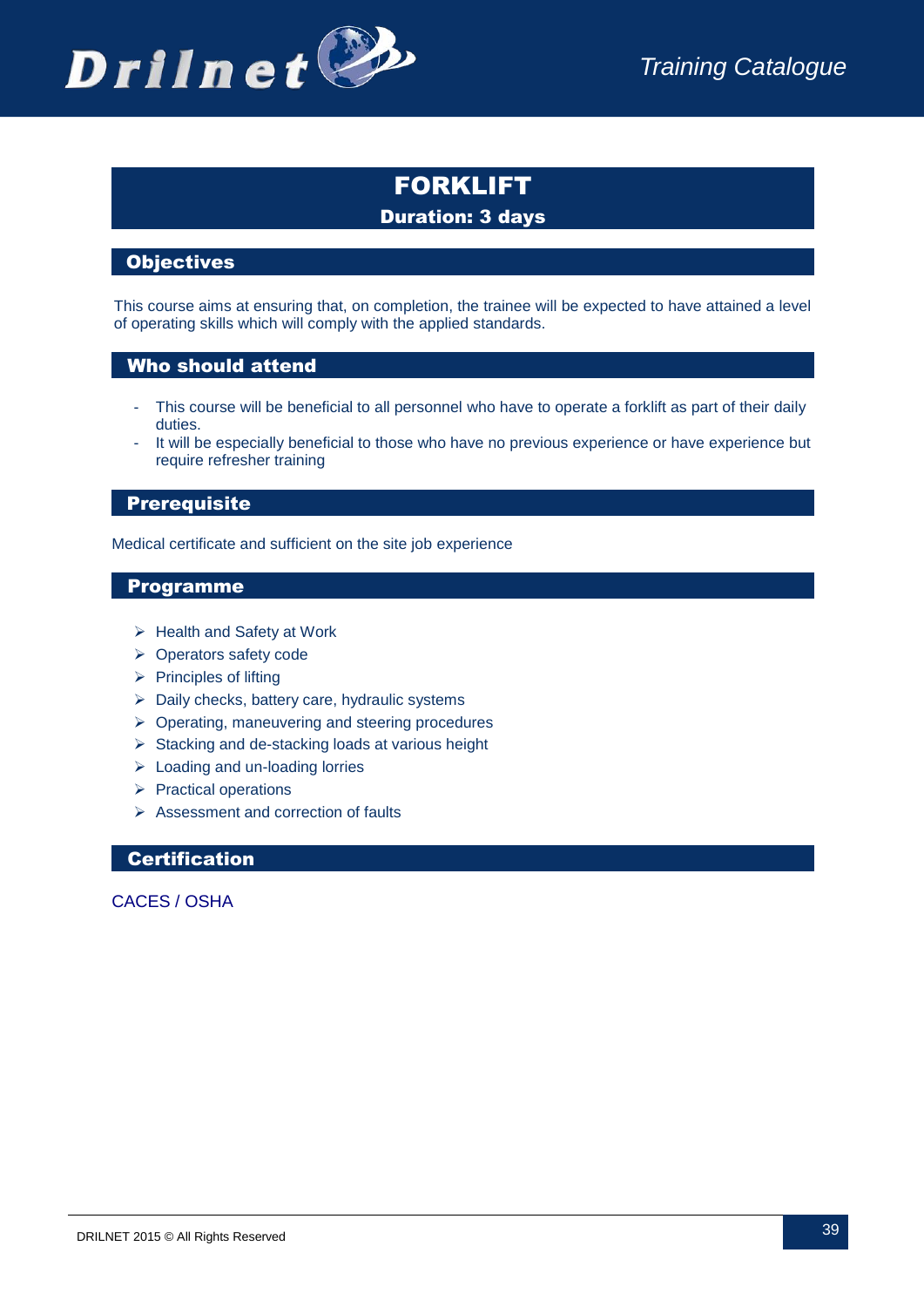

# FORKLIFT OPERATOR

Duration: 2 days

## **Objectives**

The forklift operator training course is designed give new forklift operators an understanding of the physics pertaining to forklifts; to give an understanding of the seriousness of operating a forklift; and to outline the responsibilities for operating a forklift. This program specifies basic knowledge and skill requirements needed for safe operation of lift trucks and their attachments. The two day, 16-hour, training course allows participants more time on the machine to learn how to safely operate the forklift.

## Who should attend

New forklift operators who require additional practical time in order to achieve certification.

## Programme

This program is divided into five theory sections and a practical component. The practical exercise consists of maneuvering a forklift through a predetermined obstacle course while performing several functions. Course length varies on number of students and their experience but is typically 16 hours in length. A general description of the forklift operator training course outline is as follows:

- ▶ General Requirements
- $\triangleright$  Provincial Legislation
- ▶ Company Policies & Procedures
- ▶ Operating Manuals
- Lift Truck Features & Safety Equipment
- $\triangleright$  Stability
- Capacity Plate & Location
- $\triangleright$  Pre-operational Inspection
- $\triangleright$  Start-up
- $\triangleright$  Traveling with & without a Load
- > Pedestrians
- $\triangleright$  Load Handling
- **EXAMPLE & Grades**
- ▶ Personnel Lifting, Lowering & Supporting
- $\triangleright$  Elevators
- ▶ Workplace Specific Hazards
- $\triangleright$  Procedures for Shutdown / Leaving the Operator's Position
- $\triangleright$  Re-fuelling / Recharging
- Practical Skills Training on both a Class I, IV, V (sit down) Lift Truck and a Class II (stand up narrow aisle) Lift Truck.

## **Certification**

#### IMI / IADC DIT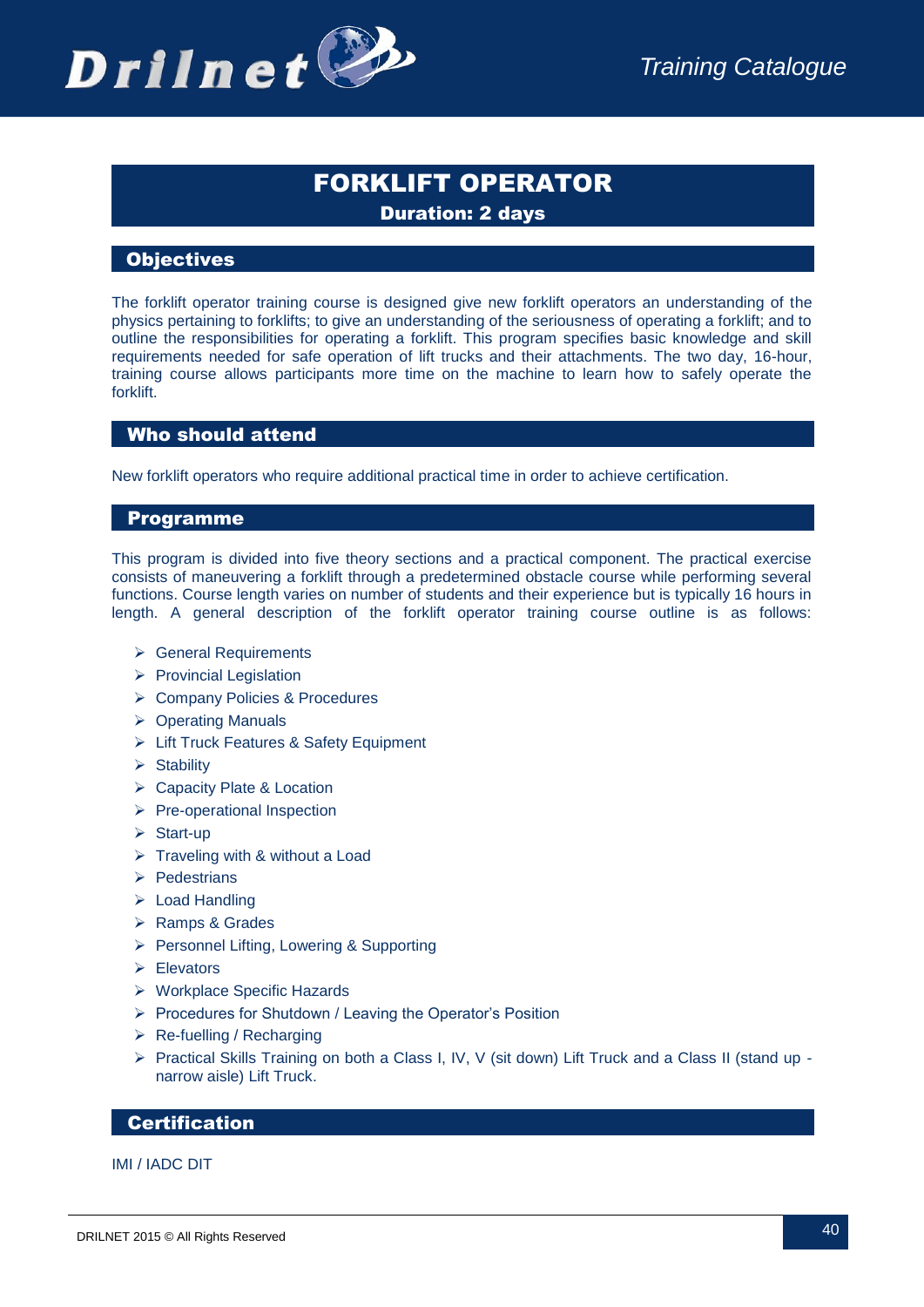

# FORKLIFT INSTRUCTOR Duration: 15 days

## **Objectives**

At the end of training, the participant should be able to articulate, explain and transmit the content of the training program following the reference chosen to name the techniques and methods of use of forklifts, to lead a session training, to issue an opinion on the ability of a trainee to conduct security forklift.

## Who should attend

Any person called to become a forklift instructor

## **Prerequisite**

- Experience conducting material handling / lifting.
- Ability to speak before a small group
- Sensitivity to the principles of prevention / safety

#### Programme

MODULE 1: TRAINING / CERTIFICATE (5 days)

- Safety: accidents, incidents, responsibilities.
- Regulation on the use of forklifts.
- Technology of the various categories of forklifts.
- Balance and capacity of forklifts.
- Regulatory audits required.
- Exercises and special handling.
- CACES ® Class 1, 2, 3, 4, 5 and 6 and / or CERTIFICAT OSHA 29 CFR 1910.178 Forklifts all categories

#### MODULE 2: CO ANIMATION STAGE (3 days)

- Animation theoretical and practical issues selected with the referent instructor.
- Summary with the referent instructor

#### MODULE 3: TECHNOLOGY AND PEDAGOGY (2 days)

- Analysis and synthesis Module 1 and 2.
- Advanced teaching:
- Deepening media.
- Teaching techniques.

#### MODULE 4: ANIMATION OF A STAGE (3 days)

- The applicant runs an internship under the supervision of a referent instructor.
- Analysis / Synthesis / Assessment

#### EVALUATION

- A continuous evaluation is conducted and a theoretical and practical sanctions issuing CACES ® R389 Cat. 1/2/3/4/5/6 and / or CERTIFICAT OSHA 29 CFR 1910.178 Forklifts all categories, a training certificate and a certificate of suitability for the forklift instructor
- Evaluation on the achievement of objectives

## **Certification**

CACES / OSHA

-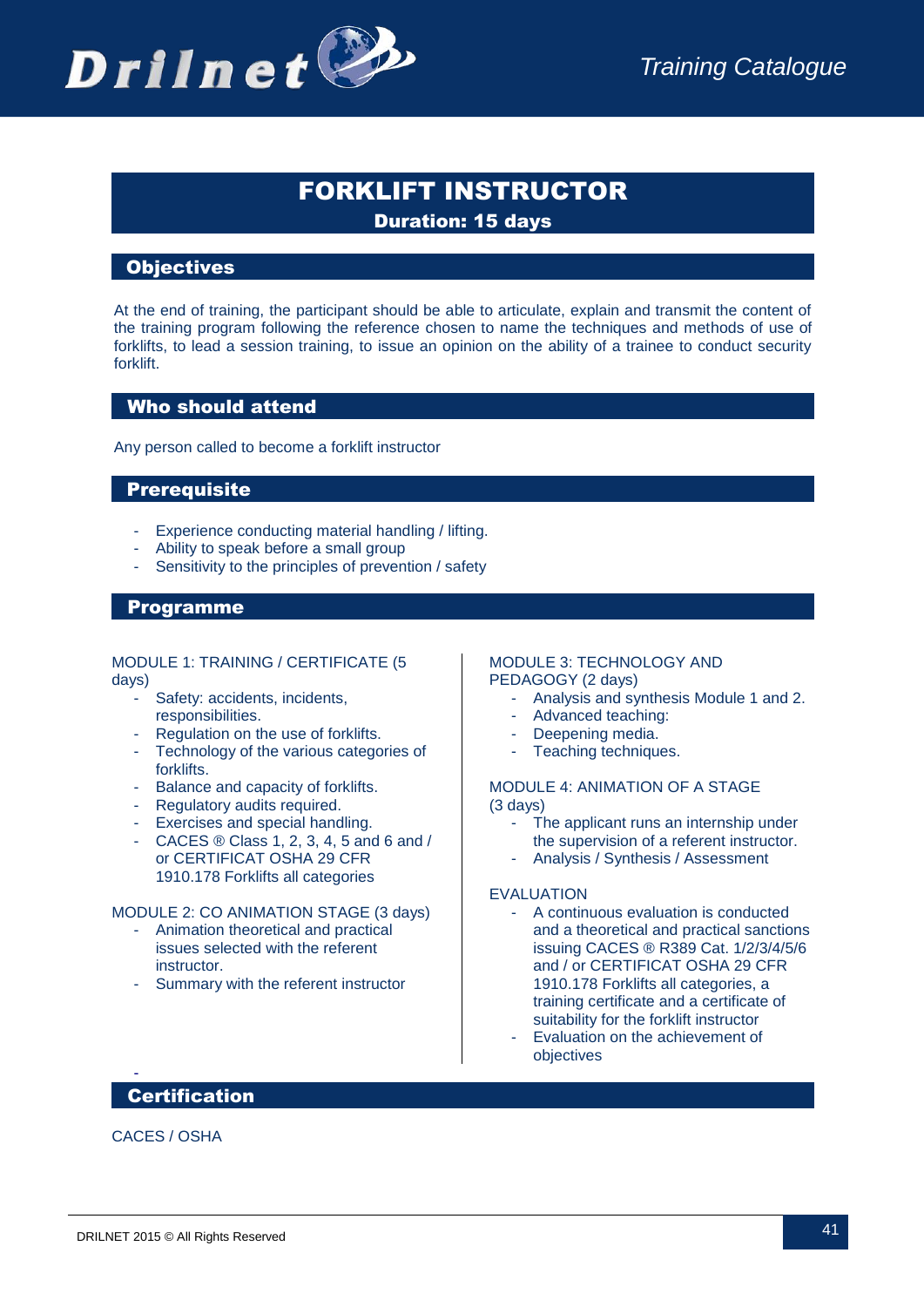

# CRANE SAFETY / CRANE OPERATOR Duration: 1 day

## **Objectives**

This Crane Operator course has been developed for those workers tasked with crane operation, and covers the knowledge needed by a worker to safely operate a variety of different crane types, including overhead, mobile, tower, and articulating cranes. The crane operator has many responsibilities and plays an integral part in the safety of a job site where cranes are in operation. This course, will help to properly prepare an operator to do their job safely and correctly.

## Who should attend

A focused operations and safety training for operators.

## **Prerequisite**

#### None

#### Programme

- ▶ Hazard Types & Recognition
- $\triangleright$  Qualifications
- ▶ Crane Components & Operations
- $\triangleright$  Construction
- $\triangleright$  Definitions
- $\triangleright$  Site Operations
- $\triangleright$  Training
- ▶ Crane Types & Classifications
- ▶ Emergency Response
- $\triangleright$  Rigging
- $\triangleright$  Inspection
- $\triangleright$  Signals
- **▶ Case Studies**
- Updated Standard Subpart CC

## **Certification**

LEEA / OSHA / IADC DIT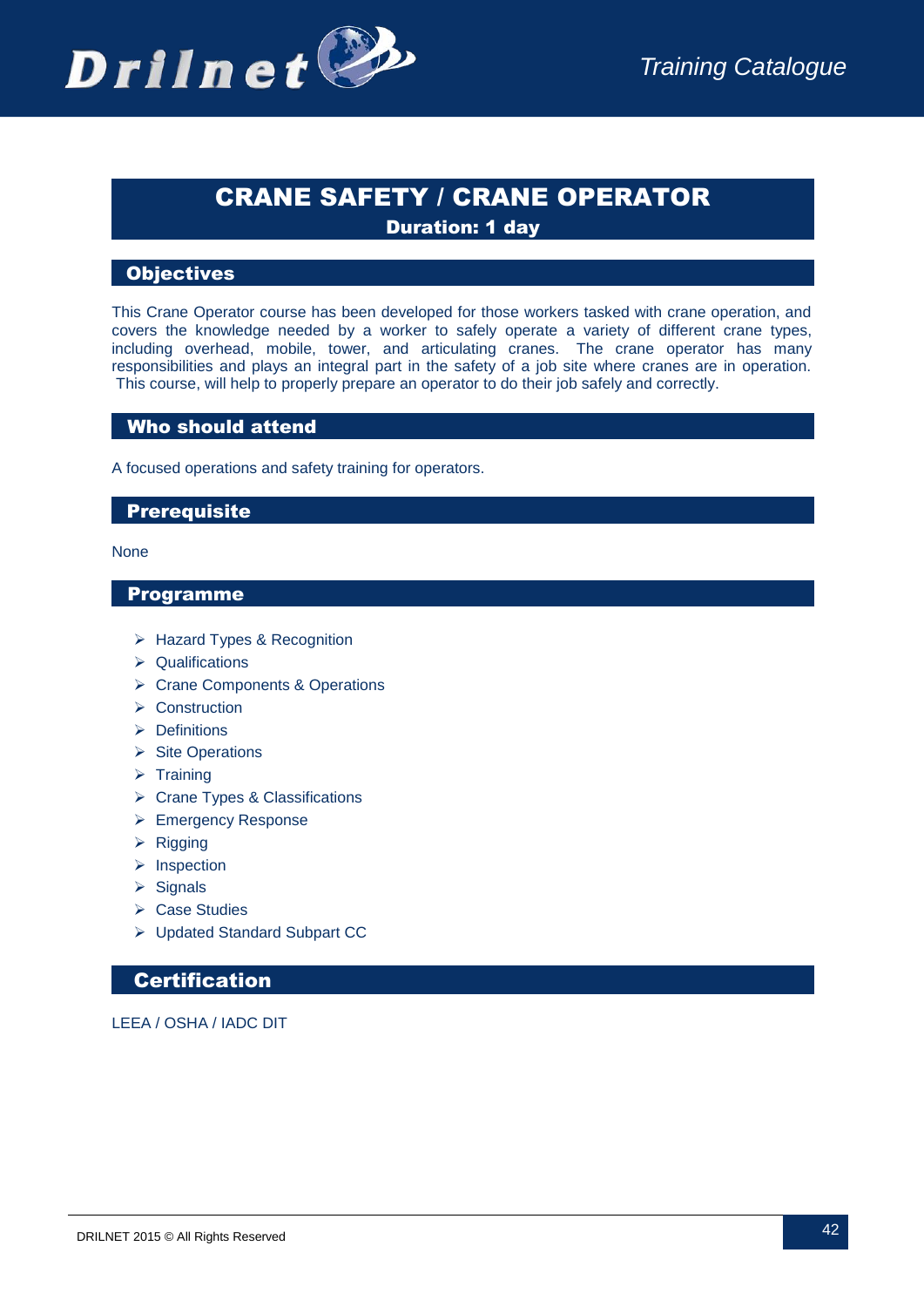

# TRUCK MOUNTED CRANE Duration: 1 day

## **Objectives**

This truck mounted crane operator training program is designed to provide folding boom truck crane and stiff boom truck crane operators with a solid foundation in:

- $\checkmark$  Health & Safety Standards
- $\checkmark$  Preventative Maintenance
- $\checkmark$  Proper Procedures for Safe Operation

## Who should attend

Personnel involved in the work with the truck mounted crane.

## **Prerequisite**

None

- ▶ Safety Regulations & Standards
- ▶ Truck Mounted Crane Fundamentals
- Principles of Balance, Stability & Capacity
- **Preventive Maintenance & Procedures**
- ▶ Pre-Operational Inspections
- $\triangleright$  Safe Operations for Applicable Designation
- ▶ Load Control Techniques
- $\triangleright$  Rigging Orientation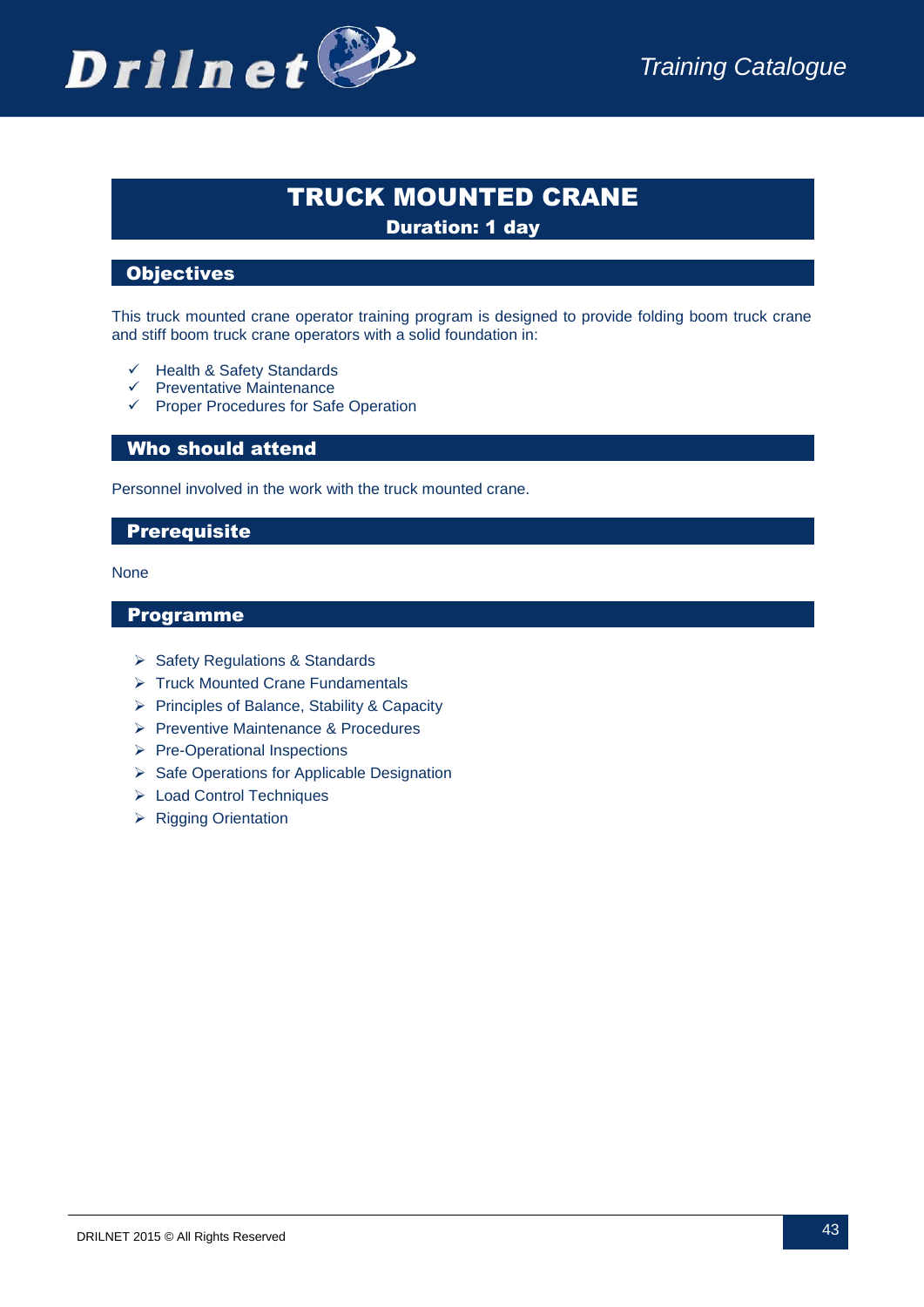

# OVERHEAD CRANE Duration: 1 day

## **Objectives**

This training module gives workers an overview of the safe operating procedures for moving loads with floor-operated overhead industrial cranes. This course covers the dangers associated with lifting and moving a load with an overhead crane, as well as safe procedures that will avoid those dangers.

## Who should attend

Personnel involved in the work with the overhead cranes

## **Prerequisite**

None

- $\triangleright$  Safety Regulations & Standards
- Overhead Crane Fundamentals & Overview
- $\triangleright$  Crane Terminology
- Preventative Maintenance & Procedures
- Pre-Operational Inspections
- **▶ Crane Movements & Controls**
- ▶ Load Control Techniques
- $\triangleright$  Brakes Overview
- ▶ Load Control Techniques
- ▶ Crane Start Up & Shut down
- $\triangleright$  Rigging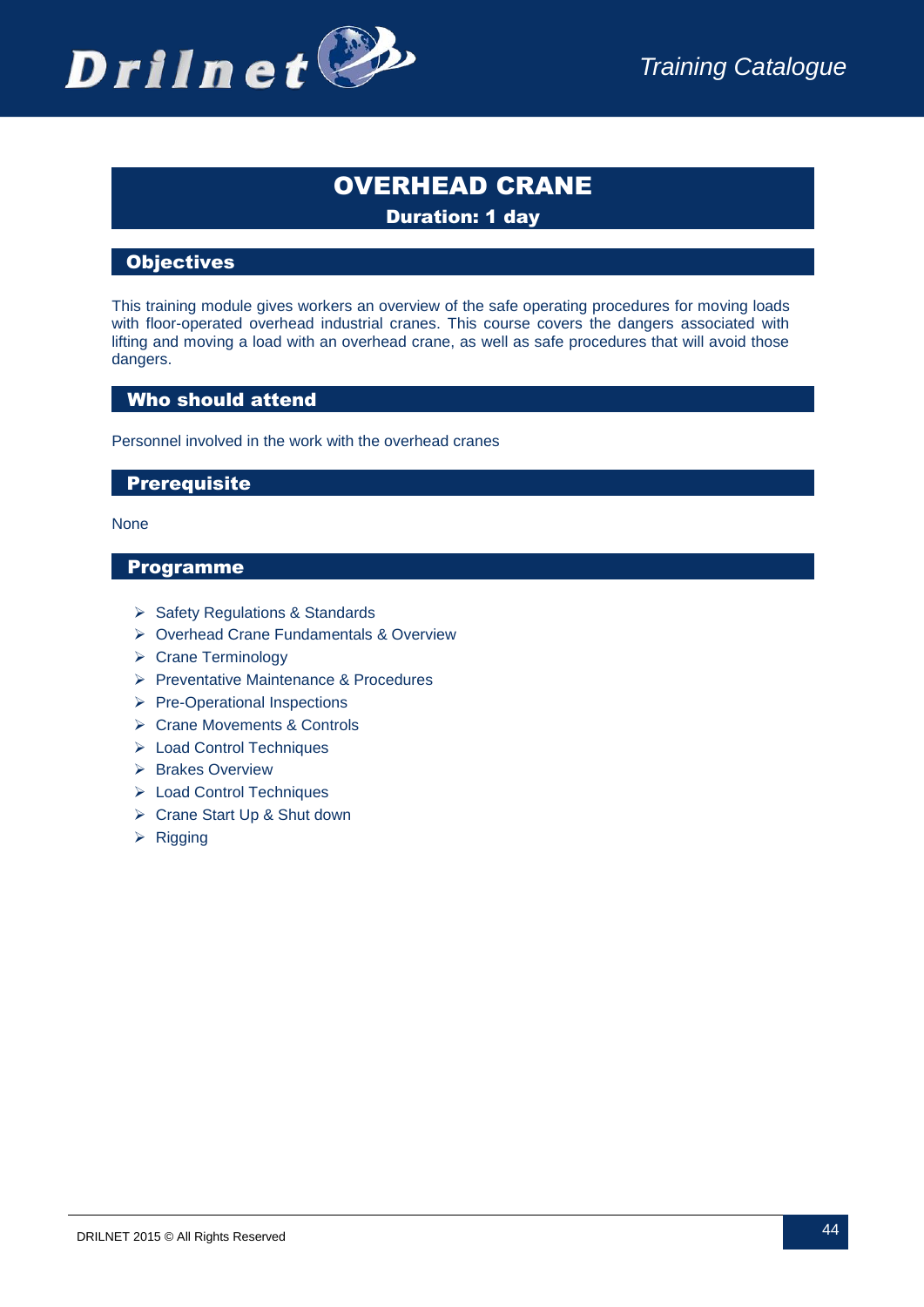

# MOBILE CRANE Duration: 1 day

## **Objectives**

This Crane Operator course has been developed for those workers tasked with crane operation, and covers the knowledge needed by a worker to safely operate a mobile crane. The crane operator has many responsibilities and plays an integral part in the safety of a job site where cranes are in operation. This course will help to properly prepare an operator to do their job safely and correctly.

## Who should attend

A focused operations and safety training for operators

## **Prerequisite**

None

## Programme

- **▶ Crane Components**
- $\triangleright$  Intro to Hydraulic Theory
- $\triangleright$  Mathematical Calculations
- Load Moment Indicator (LMI)
- > Inspection Parameters
- Wire Rope
- $\triangleright$  Standard Hand Signals
- ▶ Load Charts

**Certification** 

LEEA / OSHA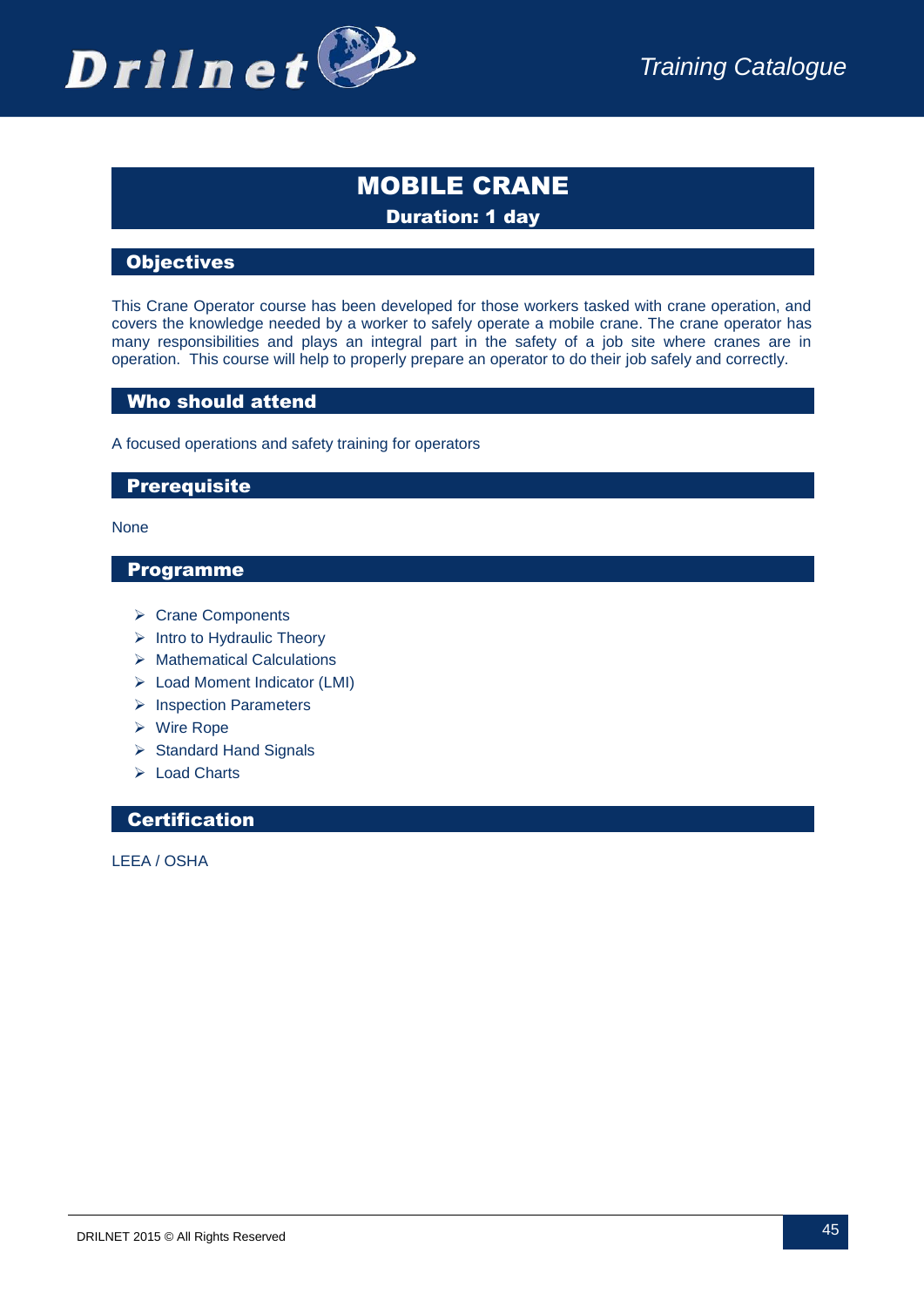

# BANKSMAN & SLINGER

Duration: 3 days

## **Objectives**

The course will train delegates in the principles of banking a crane using hand and radio signals, in the correct slinging of different types of loads, and in the safety precautions to be taken whilst working with cranes. The course is a mix of theoretical and practical sessions, during which delegates will be required to demonstrate their level of knowledge and understanding of the training program content.

## Who should attend

People who are involved in the crane banking and the loads slinging

## Pre-requisite

Due to certain aspects of the course being physically demanding and potentially stressful, delegates will be required to confirm their medical fitness & physical ability to participate on this course by completing our centre medical self-screening form prior to course commencement

## Programme

- $\triangleright$  Relevant regulations pertaining to lifting operations
- $\triangleright$  Loads assessment (( weight and centre of gravity)
- $\triangleright$  SWLs and color coding
- $\triangleright$  Pre-use inspections on equipment to ensure safe lifting
- $\triangleright$  Slinging and securing loads
- $\triangleright$  Hand and radio signals
- $\triangleright$  Lifting equipment (e.g. slings, shackles and chains)
- $\triangleright$  Packing and stowage of containers, half heights and correct securing methods
- $\triangleright$  Safety precautions while working with cranes

## **Certification**

LEEA / OPITO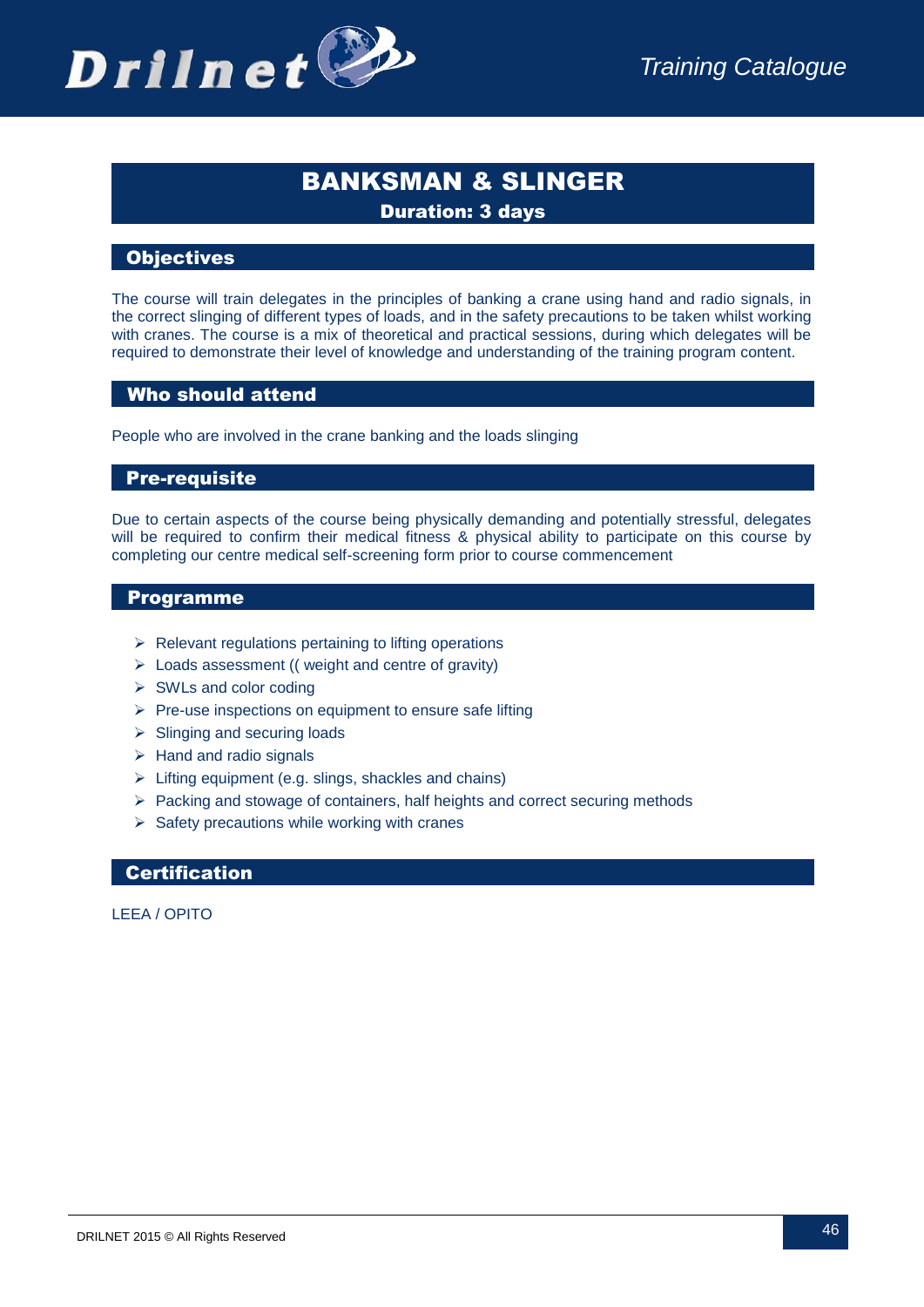

# LOCKOUT TAGOUT PROCEDURES (LOTO) Duration: 1 day

## **Objectives**

During servicing and maintenance of machines and equipment, "Contact with moving machinery or object being machined" or "Contact with electricity or electric discharge" will be the potential hazard at workplace because the power source has not been controlled correctly. Lockout / Tagout (LOTO) is the primary control measure of hazardous energy in order to ensure that there is no unexpected energization, start up of the machines or equipment or release of stored energy causing employee's injury when carrying out the maintenance work.

This course aims at improving an organizations energy control system by setting out the detailed legal requirements and best operating practices needed for an effective lockout and tag out program.

Learner objectives:

- $\checkmark$  Introduction to lockout and tag out systems energy control systems
- $\checkmark$  Legal requirements for lockout and tag out
- $\checkmark$  Identifying energy sources requiring lockouts and tag outs
- $\checkmark$  Developing energy control systems lockout and tag out standards and procedures

## Who should attend

Target group: SHE practitioners, SHE representatives, technicians, managers and supervisors.

## **Prerequisite**

None

- $\triangleright$  Scope and Application
- ▶ The Energy Control Plan
- Lockout/Tagout Training
- Lockout/Tagout Periodic Inspections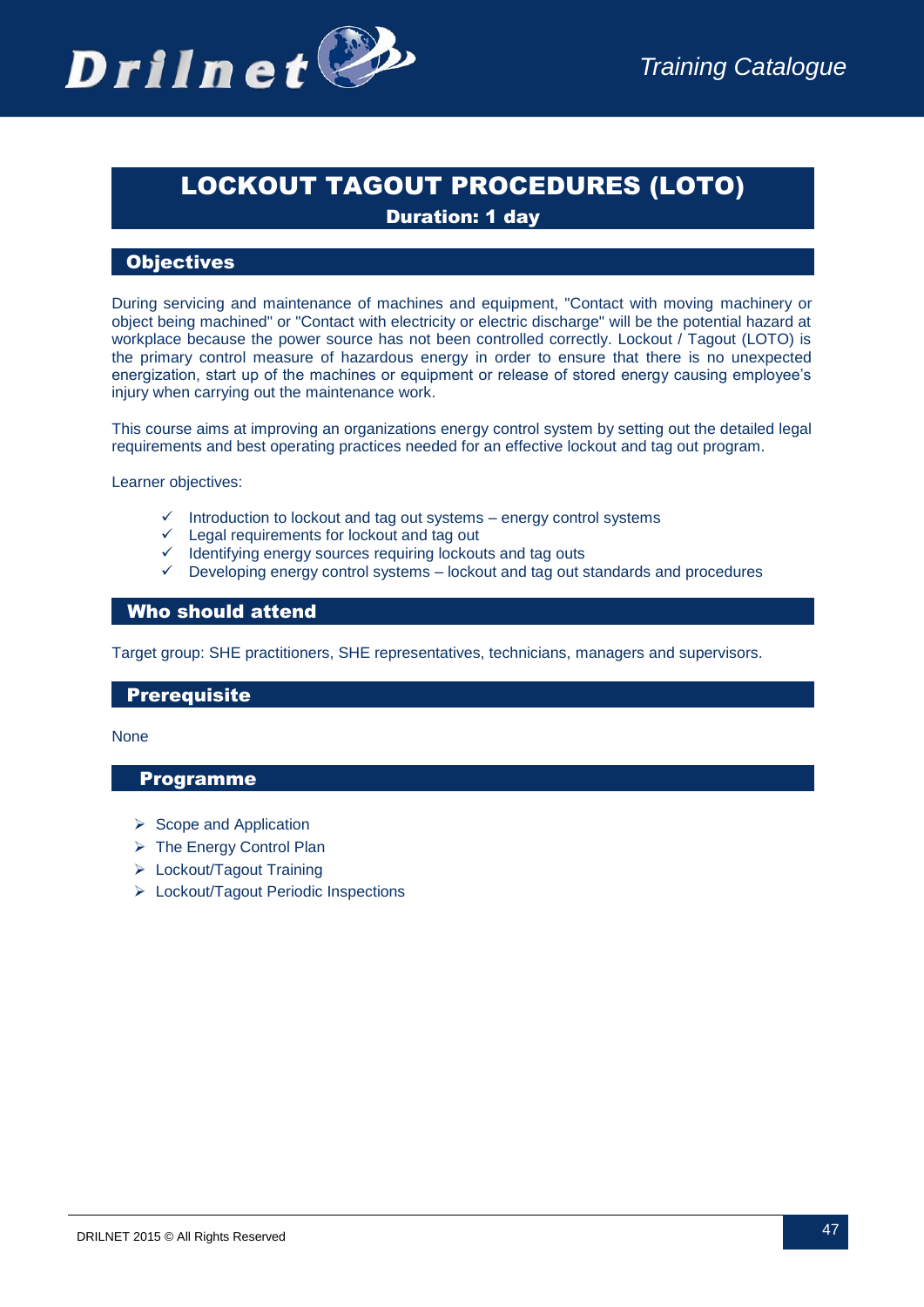

# HAND & POWER TOOLS Duration: 1 day

## **Objectives**

To minimize the amount of accidents occurring with powered tools, and to reduce the severity of outcome with an incident

## Who should attend

Any department requiring their employees to use hand or portable tools

## **Prerequisite**

#### None

#### Programme

- General Safe Work Practices
- $\triangleright$  Personal protective equipment
- $\triangleright$  Guarding
- Controls & Switches
- $\triangleright$  Hand tools
- $\triangleright$  Power tools
	- Electric power operated tools
	- Abrasive Wheels and Tools
	- Pneumatic power tools
	- Fuel powered tools
	- Hydraulic power tools
	- Power-actuated tools
	- Explosive Actuated Tools
- $\triangleright$  Medical emergency

## **Certification**

**OSHA**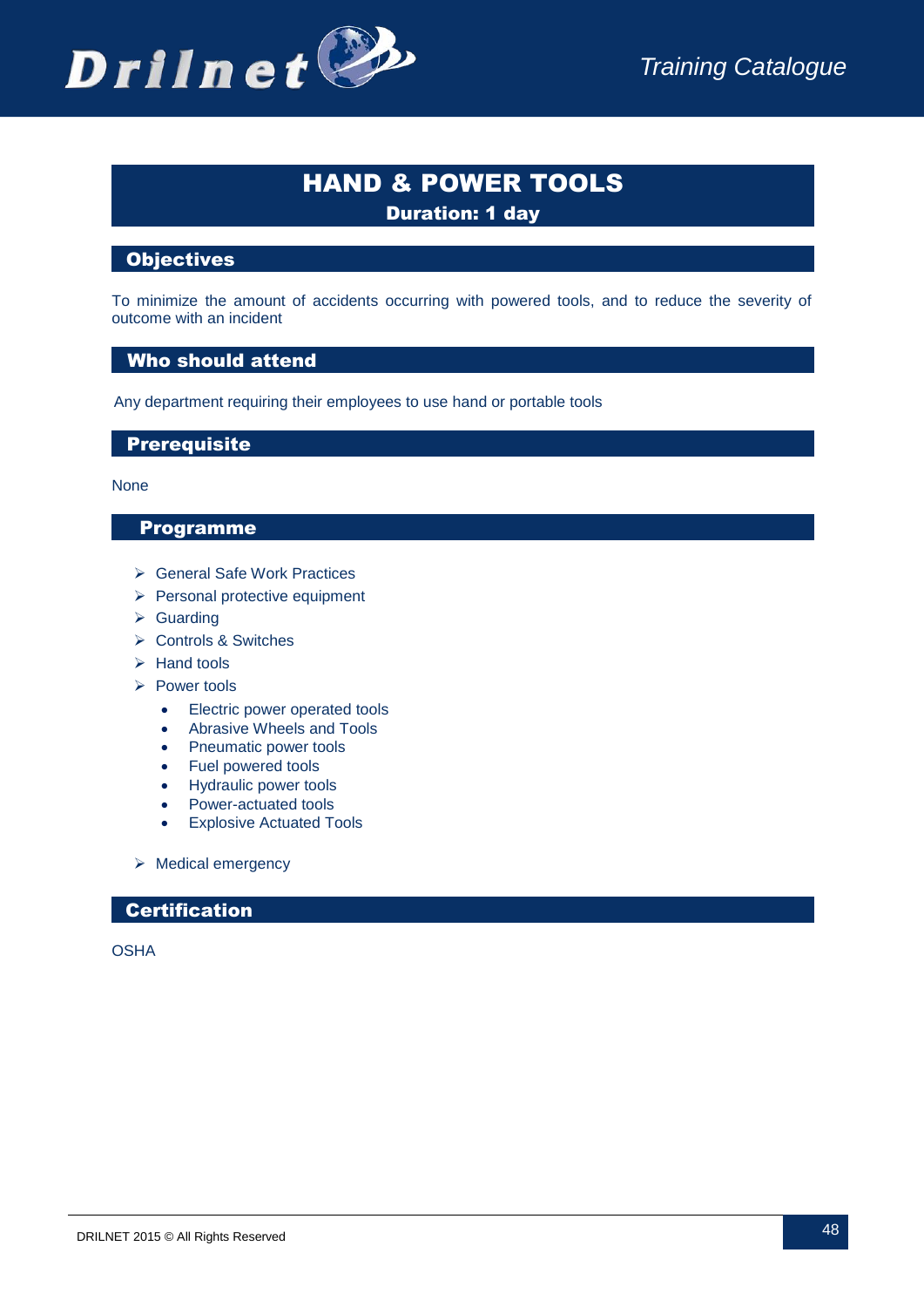

# ABRASIVE WHEEL Duration: 1 day

## **Objectives**

The aim of the Abrasive wheels training course is to enable candidates to work safely, to provide an understanding of current legislation and promote awareness of the dangers and hazards of abrasive wheels, and to offer practical steps to reduce workplace accidents and encourage workers to adopt a culture that results in a safer workplace.

## Who should attend

Our abrasive wheel training courses are suitable for all operators, managers and supervisors, who as part of their working duties select, mount, specify or use abrasive wheels.

## Pre-requisite

**None** 

- $\triangleright$  Provides a brief outline of the Health and Safety at Work Act
- Provision & Use of Work Equipment Regulations
- $\triangleright$  Safety in the use of abrasive wheels HSG17.
- $\triangleright$  Personal Protective Equipment Regulations
- $\triangleright$  The correct use of PPF.
- $\triangleright$  Hazards arising from use of abrasive wheels.
- $\triangleright$  Methods of marking abrasive wheels.
- $\triangleright$  Methods of storing, handling & transporting of abrasive wheels.
- $\triangleright$  Mounting procedures & precautions of abrasive wheels.
- $\triangleright$  Diamond Wheels.
- $\triangleright$  Flectric and Petrol Machines.
- $\triangleright$  Safe use of the machines and equipment.
- $\triangleright$  Question papers with feedback from course delegates.
- $\triangleright$  Balancing of grinding wheels, correct method of dressing wheels.
- $\triangleright$  Adjustment of guards and rests.
- $\triangleright$  Practical exercise to include all elements of the above on bench grinders, Portable disc cutters & Grinders.
- $\triangleright$  Question papers
- $\triangleright$  Feedback from course delegates.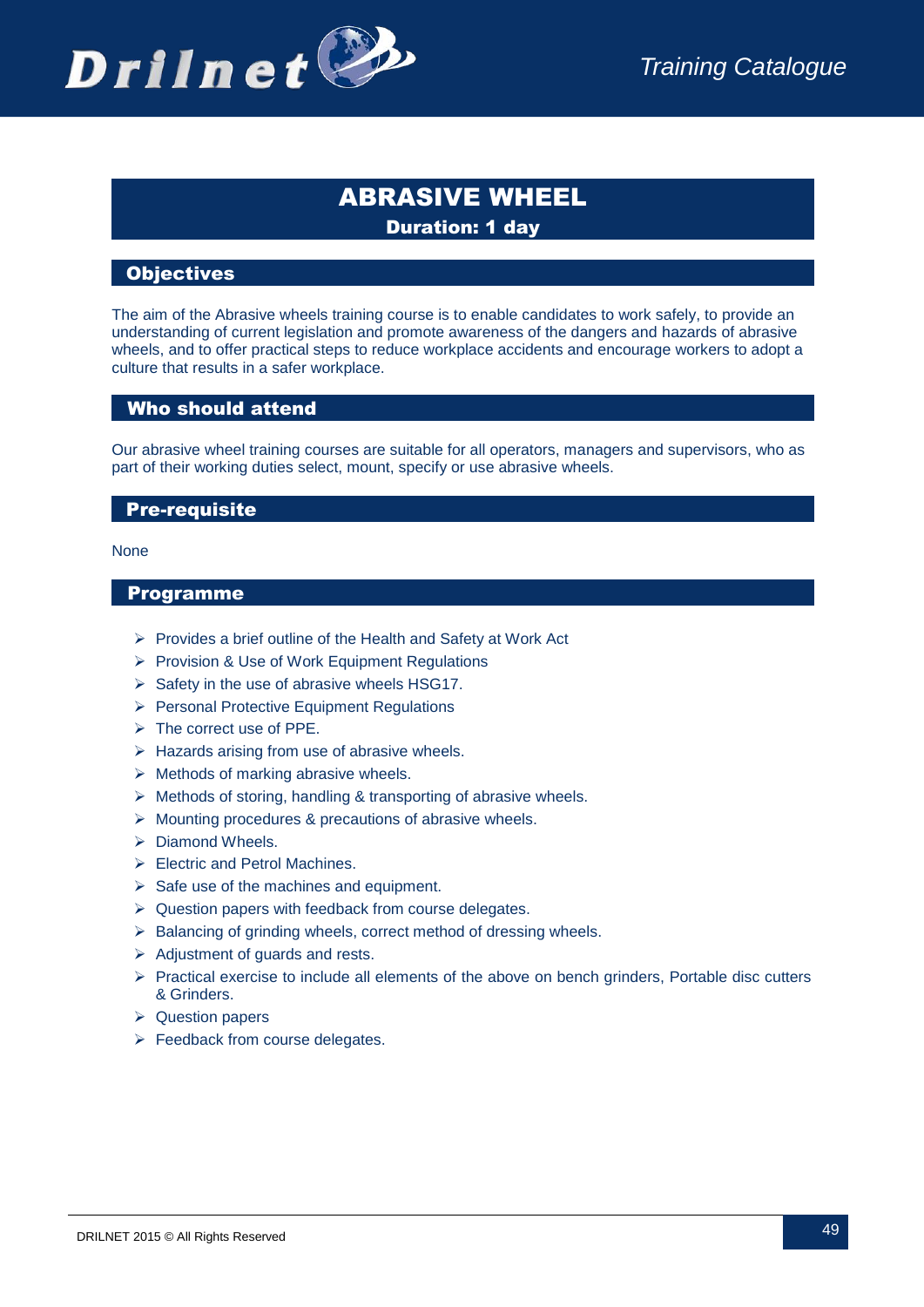

# WELDING SAFETY Duration: 1 day

## **Objectives**

To minimize the amount of accidents related to the welding operations, and to reduce the severity of outcome with an incident.

## Who should attend

Any personnel involved in the welding operations

## **Prerequisite**

None

- $\triangleright$  Types of Welding
- OxyFuel Welding
- Shielded Metal Arc Welding
- $\triangleright$  Types of Cutting
- Oxygen Cutting
- $\triangleright$  Arc Cutting
- $\triangleright$  Hazards of Welding
- **► Fire Prevention & Protection**
- $\triangleright$  Special Precautions
- $\triangleright$  Protection of Personnel
- $\triangleright$  Ventilation
- ▶ Confined Spaces
- ▶ Basic Safety Guidelines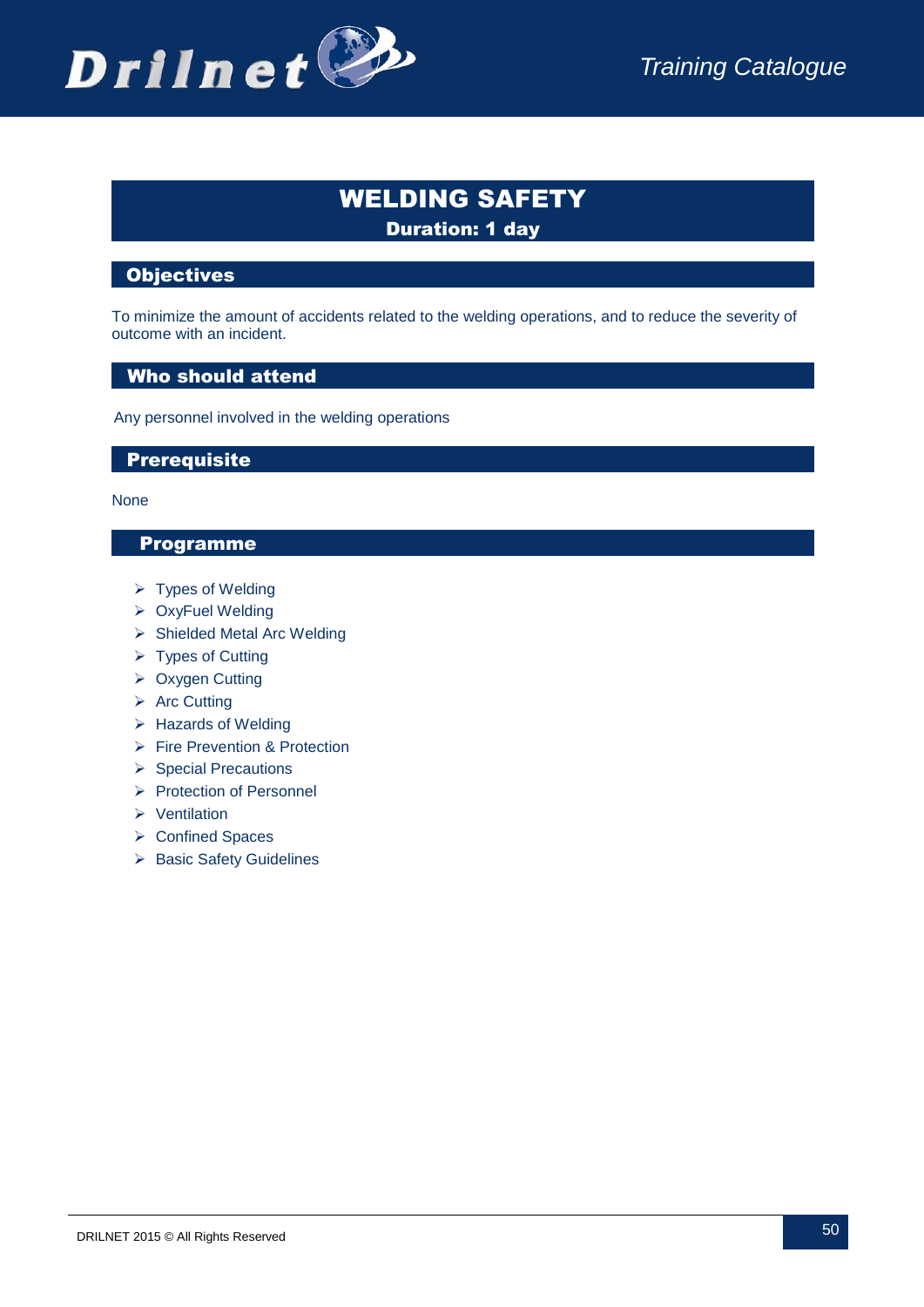

# ELECTRICITY AT WORK Duration: 1 day

## **Objectives**

This 1 day electricity at work regulations course provides an insight into the use and application of the current legal requirements, to make the candidate aware of their duties under these regulations and the duties imposed on employers and employees.

## Who should attend

This course is highly useful to anyone who works with electricity be that an electrician or an office manager, particularly for Facilities maintenance people, existing electrical contractors, Health and Safety officers amongst many others.

## Pre-requisite

None

- $\triangleright$  The concept of 'duty holder'
- $\triangleright$  Electrical systems, work activities and protective equipment
- $\triangleright$  The strength and capabilities of electrical equipment
- $\triangleright$  Electrical equipment in adverse or hazardous environments
- $\triangleright$  The provision of insulation, barriers, etc
- $\triangleright$  Earthing, bonding and other means of protection
- $\triangleright$  The integrity of referenced conductors
- $\triangleright$  Suitability of electrical connections
- $\triangleright$  Protection from overload and short-circuit currents
- $\triangleright$  Disconnection and isolation of circuits
- $\triangleright$  Precautions for safe isolation
- $\triangleright$  Working live
- $\triangleright$  Working space, access and lighting
- $\triangleright$  The concept of 'competence' in electrical work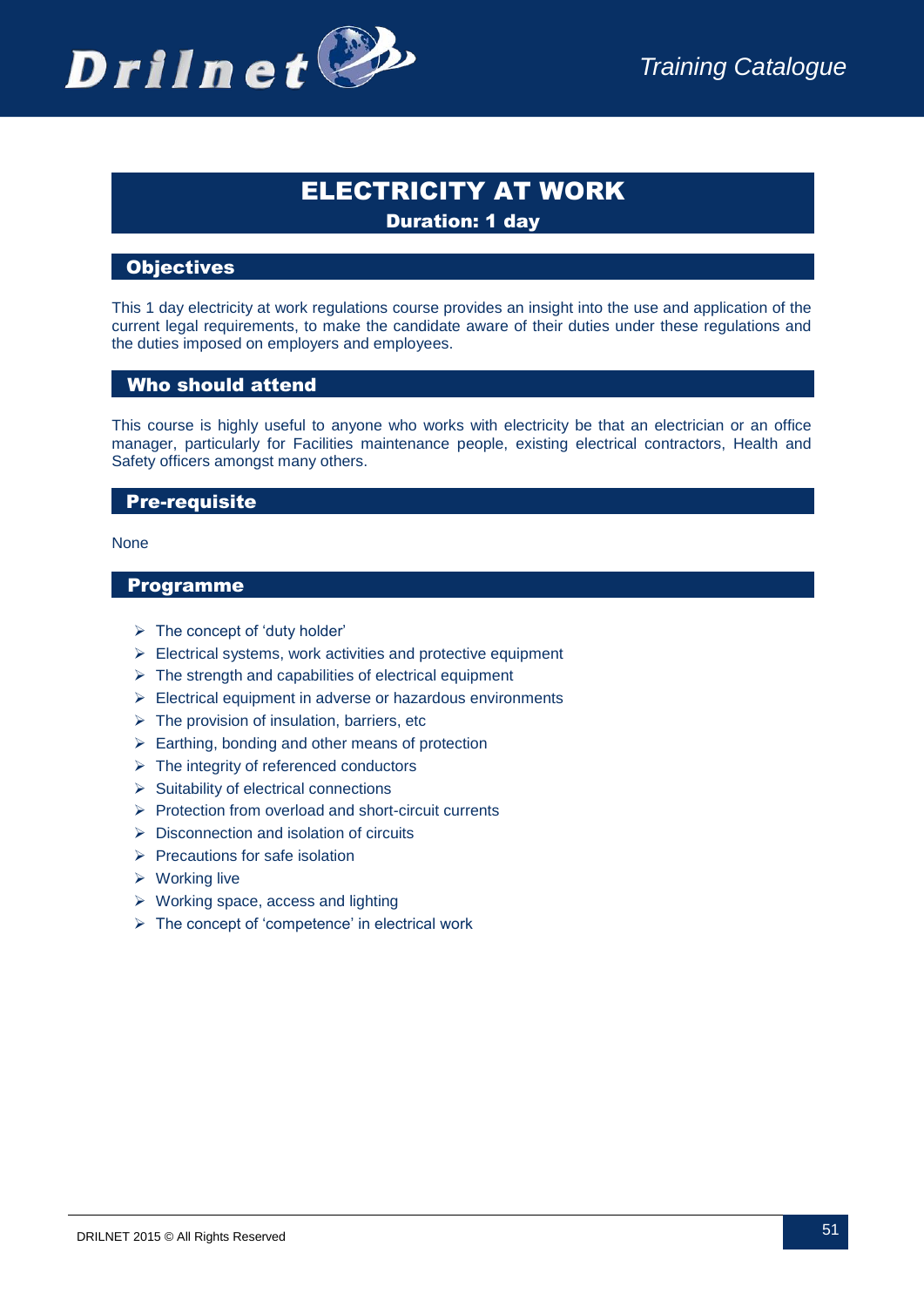

# ELECTRICAL RISKS Duration: 1 day

## **Objectives**

Spark discussion with your team on effective ways to recognize, evaluate, and avoid electrical hazards. Topics covered include personal protective equipment related to electrical safety, requirements for working on equipment, and electrical injuries such as shocks, burns, electrocutions, and falls.

## Who should attend

Personnel involved in the electricity works.

## **Prerequisite**

None

- $\triangleright$  From this training session you will learn;
- What is Hazard Identification and Risk Assessment
- $\triangleright$  Who has the responsibility to perform the Hazard Identification and Risk Assessment
- Hazard Identification Process
- **EXEC** Risk Assessment Process
- $\triangleright$  Initial Risk Estimation
- Parameters used in Risk Estimation, (Severity, Frequency, Likelihood of Occurrence of Harm, Likelihood of Avoiding or Limiting Harm)
- ▶ Risk Reduction Strategies
- $\triangleright$  Risk Evaluation
- $\triangleright$  Risk Reduction Verification
- Documentation and Communication Process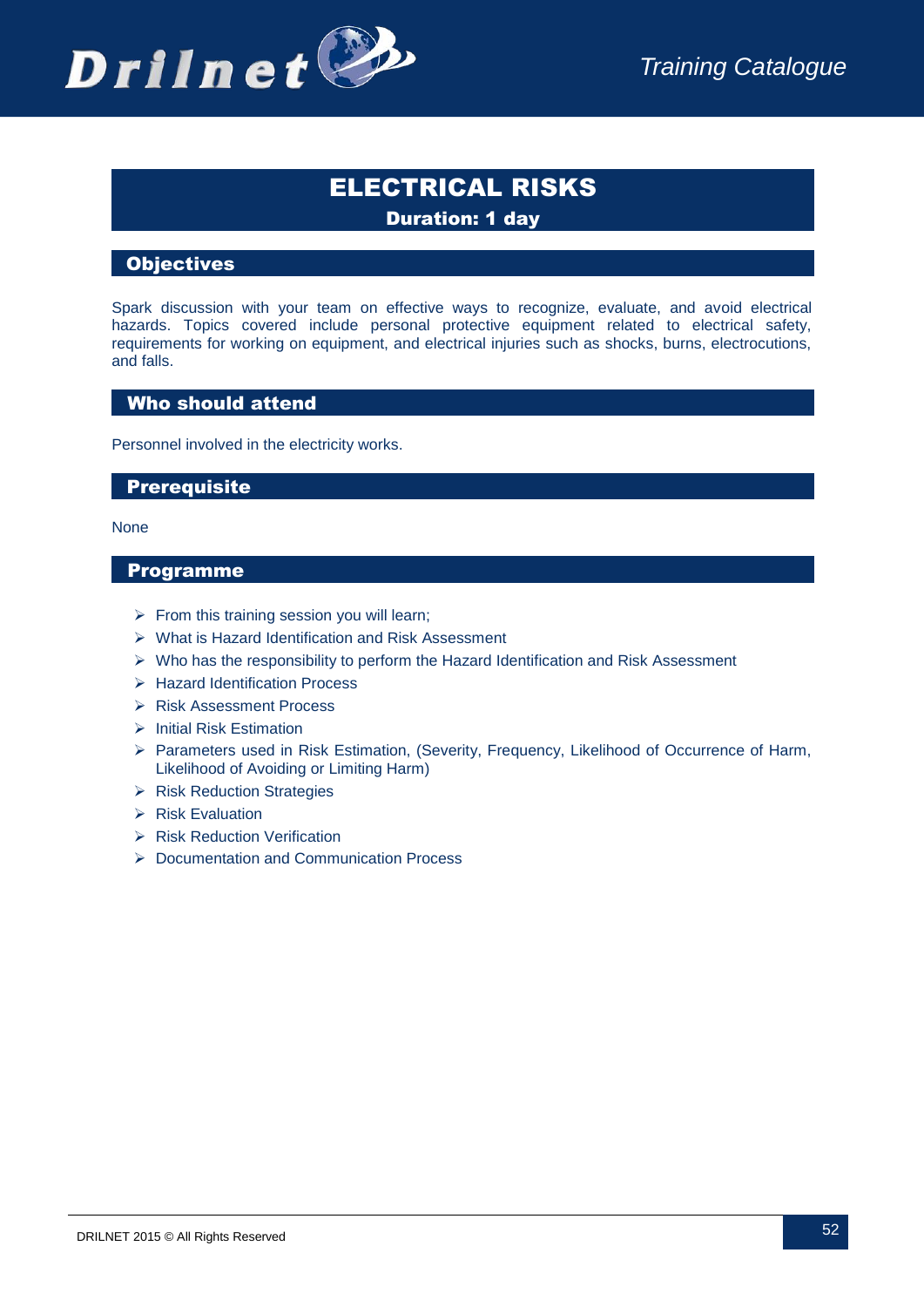

# CHEMICALS HANDLING Duration: 1/2 day

## **Objectives**

On completion of the workshop, participants will be able to:

- $\checkmark$  Identify personnel who are exposed to risk
- $\checkmark$  Understand the need for risk assessments recognize the hazards associated with specific chemicals
- $\checkmark$  Understand the design and function of gas cylinders
- $\checkmark$  Select appropriate personal protective equipment
- $\checkmark$  Safely handle gas cylinders and drums
- $\checkmark$  Re-assess storage facilities in line with safe working practices
- $\checkmark$  Identify unsafe working practices when working with gas control equipment
- $\checkmark$  Understand the key actions required in an emergency situation

## Who should attend

The workshop is designed for managers, supervisors, workshop personnel and engineers who either use or supervise personnel working with chemicals.

This workshop complements and builds on existing levels of experience and focuses delegates on safe working practice in line with relevant Codes of Practice and Guidance Notes.

## Pre-requisite

None

#### Programme

The course consists of seven modules, each covering different aspects of the handling and storage of chemicals:

- $\triangleright$  Introduction to gases
- $\triangleright$  Gas properties (specific to your requirements)
- $\triangleright$  Gas packages
- $\triangleright$  Personal protective equipment
- $\triangleright$  Handling cylinders and drums
- $\triangleright$  Safe gas storage
- $\triangleright$  Emergency rescue situation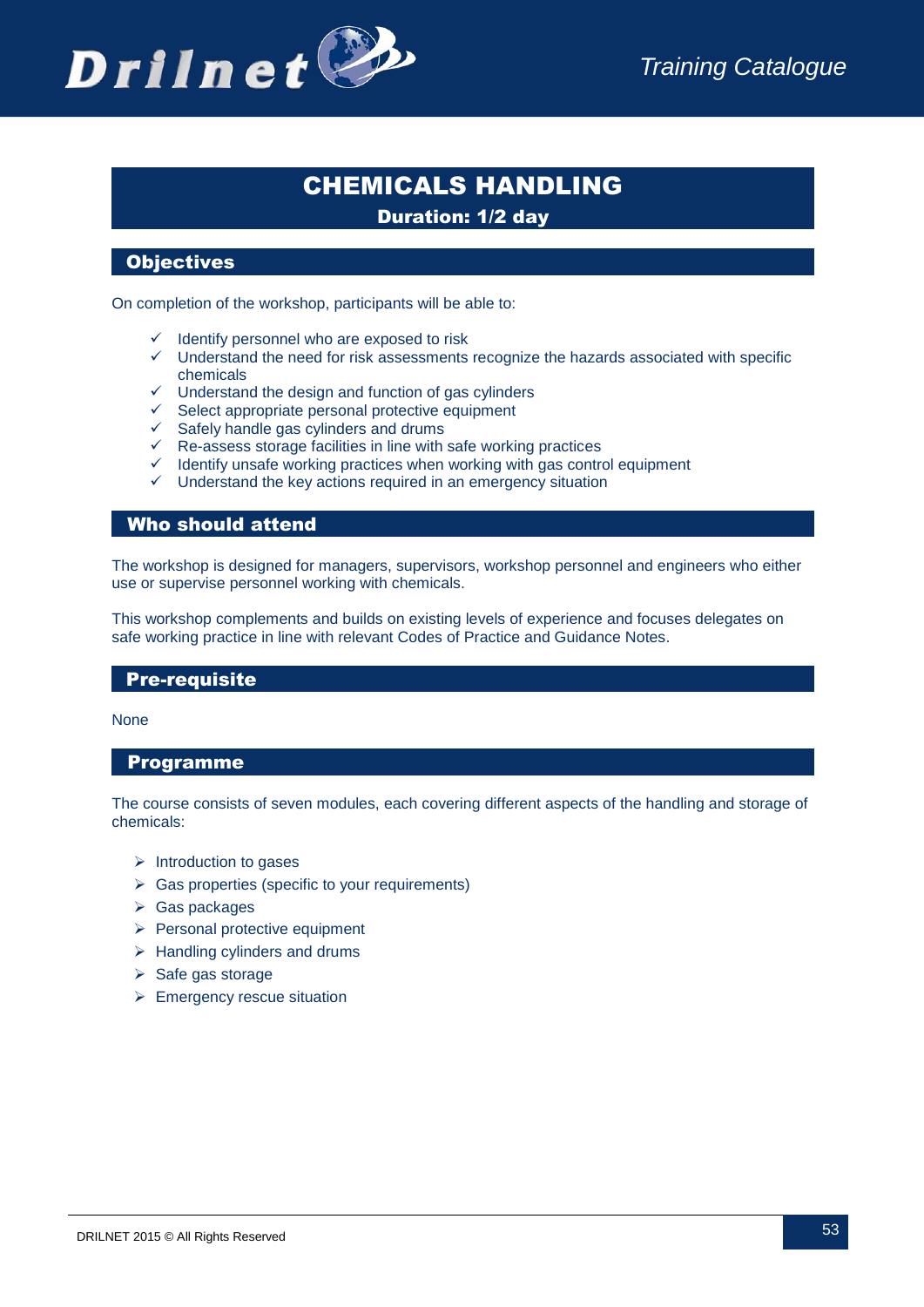# CHEMICAL SPILL AWARENESS

Duration: 1/2 day

## **Objectives**

This training course covers the knowledge required to respond and manage a chemical spill.

By completing this course it is expected that employees required to mange a chemical spill in the workplace will have the necessary knowledge to safely do so.

## Who should attend

People who are required to manage chemical spills

## Pre-requisite

None

- $\triangleright$  The hazards and associated risks
- Hazardous substances & dangerous goods (definitions)
- $\triangleright$  Technical terms
- $\triangleright$  Environmental impacts
- $\triangleright$  Exposure standards
- $\triangleright$  MSDS sections and their contained information
- $\triangleright$  Spill evaluation
- $\triangleright$  Notifications
- $\triangleright$  Site security
- $\triangleright$  Control, contain and clean-up
- $\triangleright$  Decontamination
- $\triangleright$  Incident investigation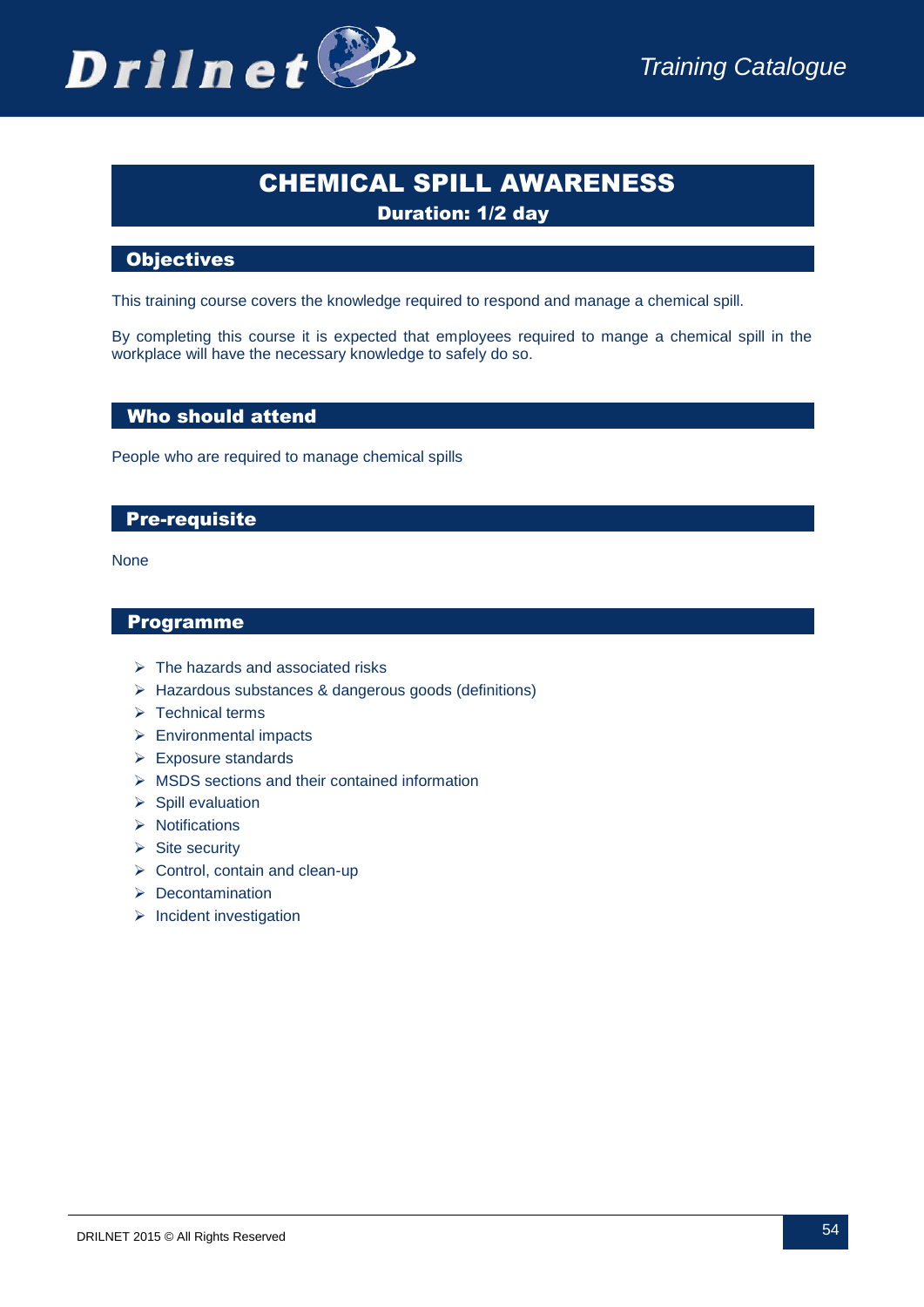

# CHLORINE HANDLING & HAZARDS Duration: 1/2 day

## **Objectives**

To instruct personnel on the chlorine dangers and necessary precautions

## Who should attend

Workers who are involved with the use, storage or transport of chlorine

## Pre-requisite

None

- $\triangleright$  Basic information about chlorine in the material safety data sheet
- $\triangleright$  [The hazards](http://www.hse.gov.uk/pubns/iacl36.htm#a1)
- $\triangleright$  [How to reduce risk](http://www.hse.gov.uk/pubns/iacl36.htm#a2)
- $\triangleright$  [Complying with occupational exposure limits](http://www.hse.gov.uk/pubns/iacl36.htm#a3)
- $\triangleright$  [The duty of suppliers](http://www.hse.gov.uk/pubns/iacl36.htm#a4)
- $\triangleright$  [Safe storage](http://www.hse.gov.uk/pubns/iacl36.htm#a5)
- $\triangleright$  [Pipe work](http://www.hse.gov.uk/pubns/iacl36.htm#a6)
- Chlorine container handling
- $\triangleright$  Ventilation while working with chlorine
- $\triangleright$  Responding to leaks in chlorine cylinders and systems
- $\triangleright$  First aid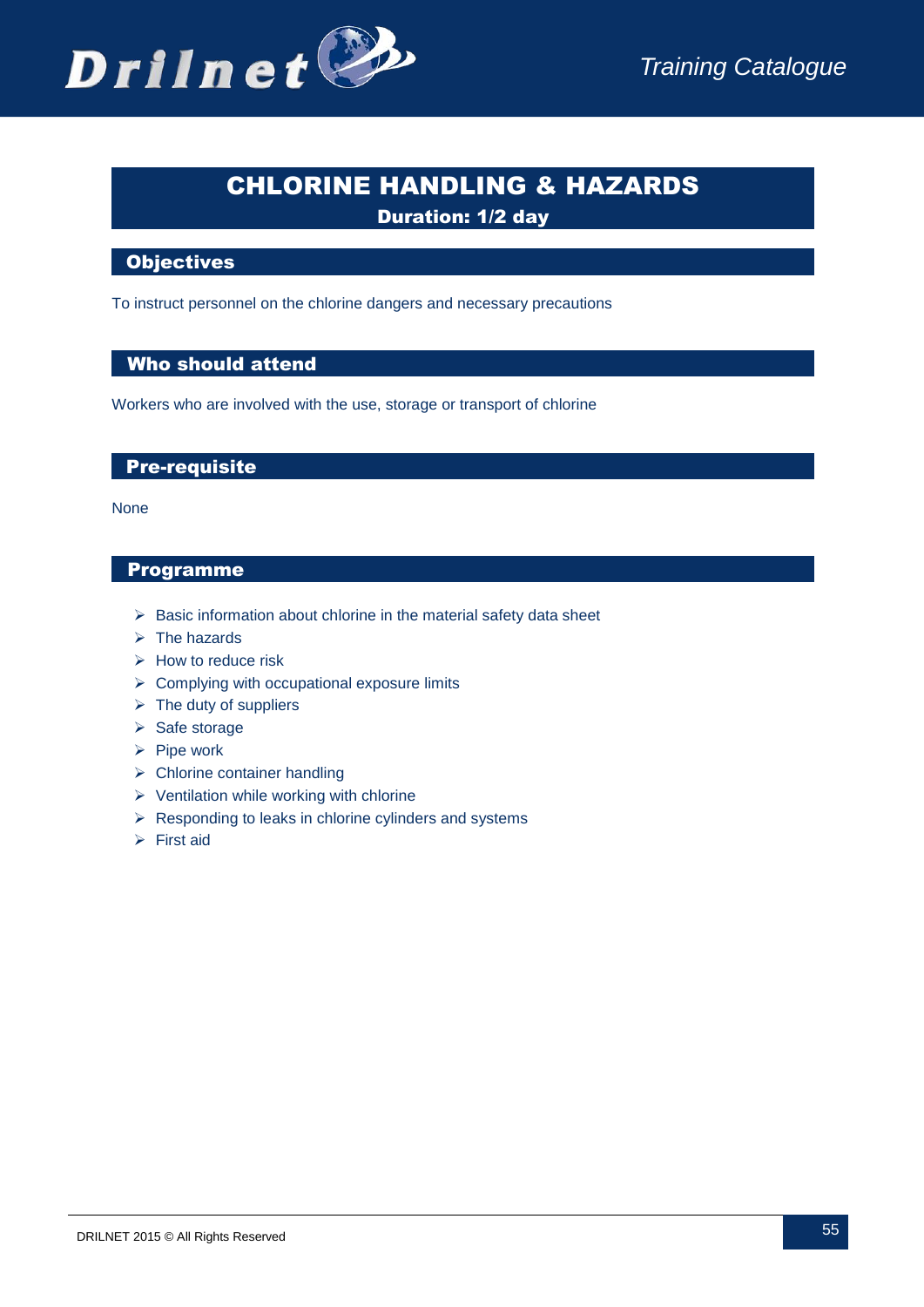

# OIL SPILL AWARENESS

Duration: 1 day

## **Objectives**

Delegates will gain an understanding of pre-spill planning, the deployment and use of equipment for oil spill clean-up operations and the importance of Health and Safety.

## Who should attend

This course is designed for all operational staff within ports, harbours, oil handling facilities, offshore personnel, local governmental authorities and environmental agencies who may form part of an oil spill response team.

## **Prerequisite**

None

- $\triangleright$  Health and Safety
- $\triangleright$  Reporting procedures
- $\triangleright$  Response options
- $\triangleright$  Mechanical recovery
- $\triangleright$  Chemical dispersants
- $\triangleright$  Shoreline clean-up
- $\triangleright$  Waste segregation
- $\triangleright$  Practical deployment exercises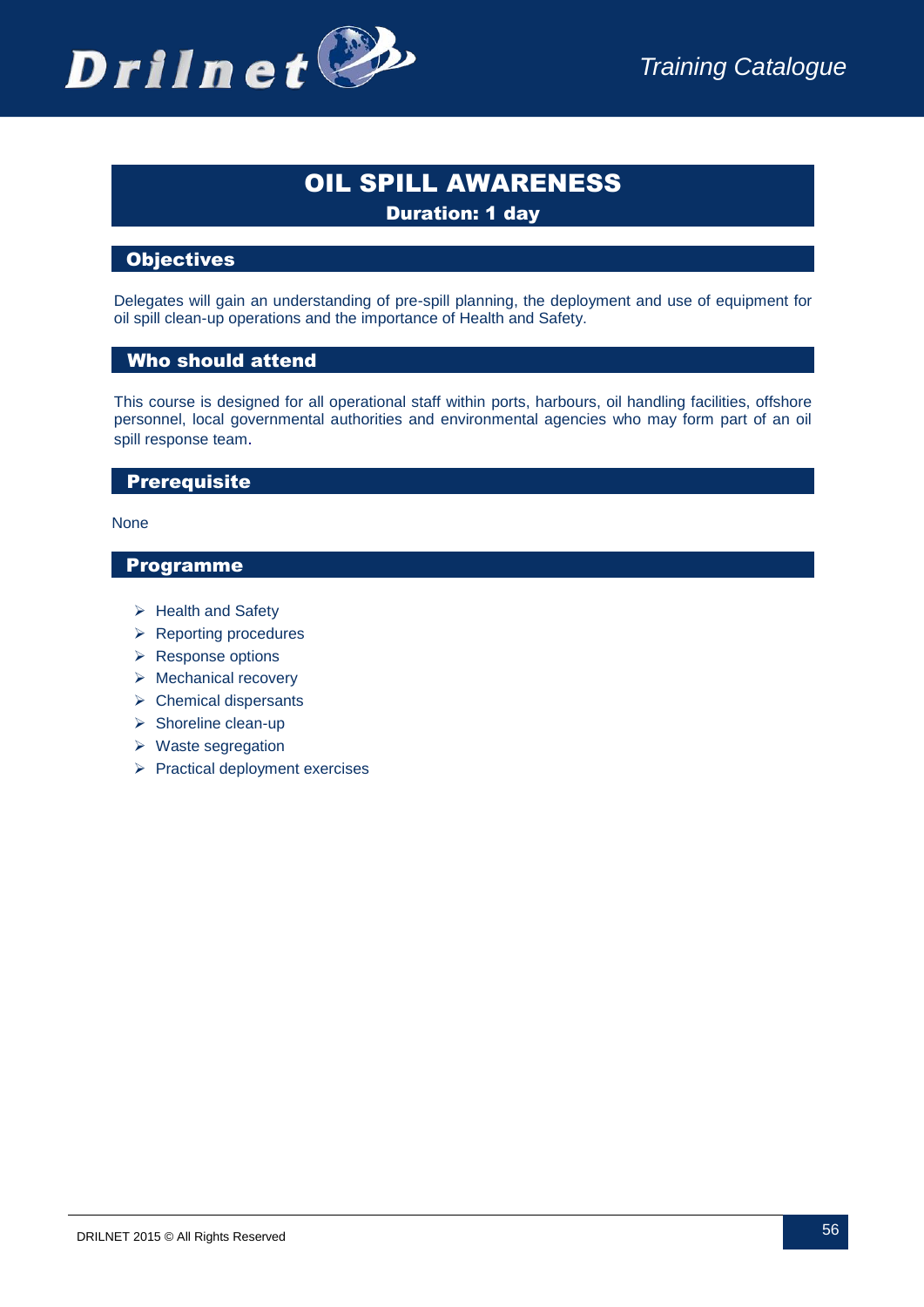

# GAS TESTING Duration: 1 day

## **Objectives**

This course is designed for those who are required to work and monitor hazardous atmospheres (gas test) in the workplace. This course has theoretical and practical components that participants must successfully complete.

## Who should attend

The course is designed for all those who are required to operate gas testing equipment within the workplace.

## Pre-requisite

None

## Programme

On completion of this course, participants should be able to:

- $\triangleright$  Prepare and plan for monitoring
- $\triangleright$  Take precautions to safeguard health
- > Take atmospheric readings
- > Identify TWA, STEL, Peaks, IDLH atmospheres
- $\triangleright$  Follow sampling rules
- $\triangleright$  Maintain equipment
- $\triangleright$  Change sensors in the field
- $\triangleright$  Conduct bump and calibration testing of the equipment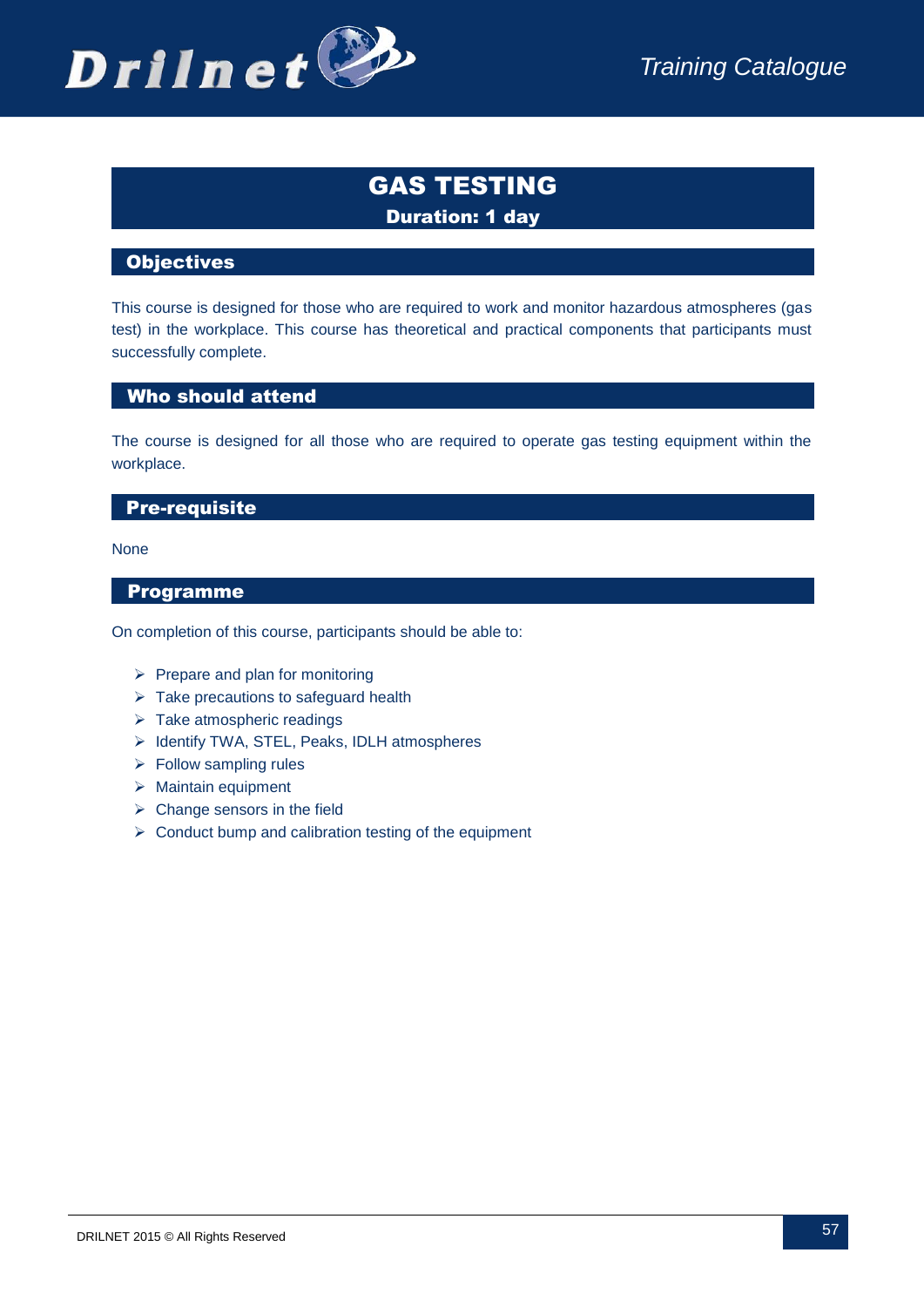

# HYDROGEN SULFIDE (H2S)

Duration: 1 day

## **Objectives**

This course is designed for personnel who are involved with process operations where Hydrogen Sulphide may be encountered.

## Who should attend

RSTR

**Prerequisite** 

None

- ▶ Respirator Fitness Physicals
- Hydrogen Sulfide Hazards and Properties (Characteristics)
- $\triangleright$  Hazards
- $\triangleright$  Properties (characteristics)
- ▶ Regulations and Emergency Procedures
- $\triangleright$  Special Health Problems
- ▶ H2S Detection Electronic Detectors
- > H2S Detection Hand Operated Tube Detectors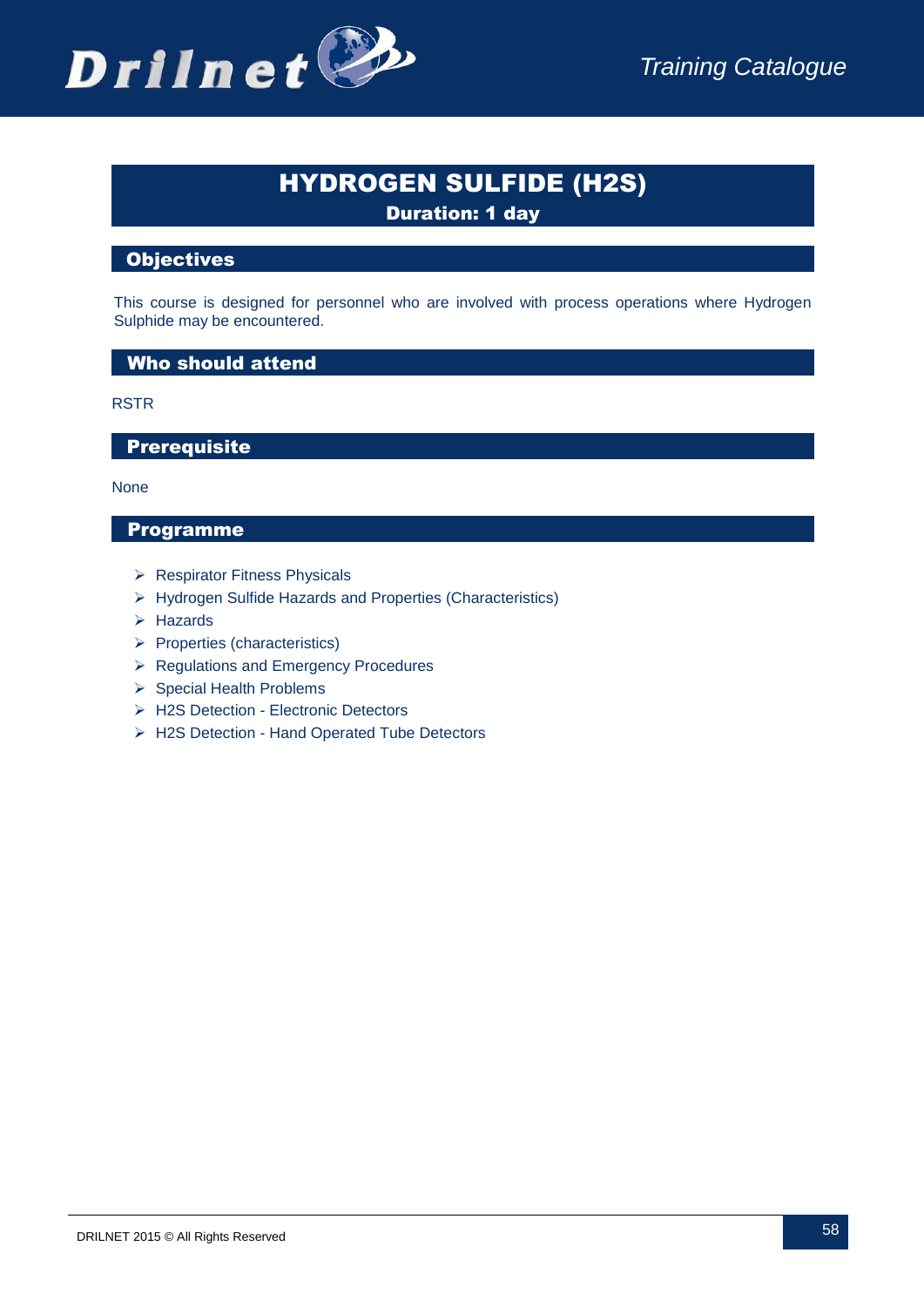

# H2S AWARENESS Duration: 1/2 day

## **Objectives**

This course will provide delegates with the additional skills, information and knowledge, along with the appropriate attitudes to enable them to identify and manage a H2S hazard, assess the risks and implement the appropriate control measures.

## Who should attend

This short course is intended for all personnel assigned to an Oil & Gas facility where gas may be present.

## **Prerequisite**

None

- $\triangleright$  The properties and sources of H2S
- $\triangleright$  Toxicity levels and exposure limits
- $\triangleright$  Acute and chronic effects of exposure
- $\triangleright$  H2S effects on metals, elastomers and polymers
- $\triangleright$  H2S gas detection including fixed and portable systems, their advantages and limitations
- $\triangleright$  Respiratory protection including different types of BA, mask fit testing, cascade systems, their advantages and limitations
- $\triangleright$  Practical use of Breathing Apparatus
- $\triangleright$  H2S emergency procedures during operations
- ▶ Rescue of H2S casualties
- $\triangleright$  Detection and protection equipment overview
- $\triangleright$  Practical use of gas detection
- $\triangleright$  Site requirements
- $\triangleright$  A written test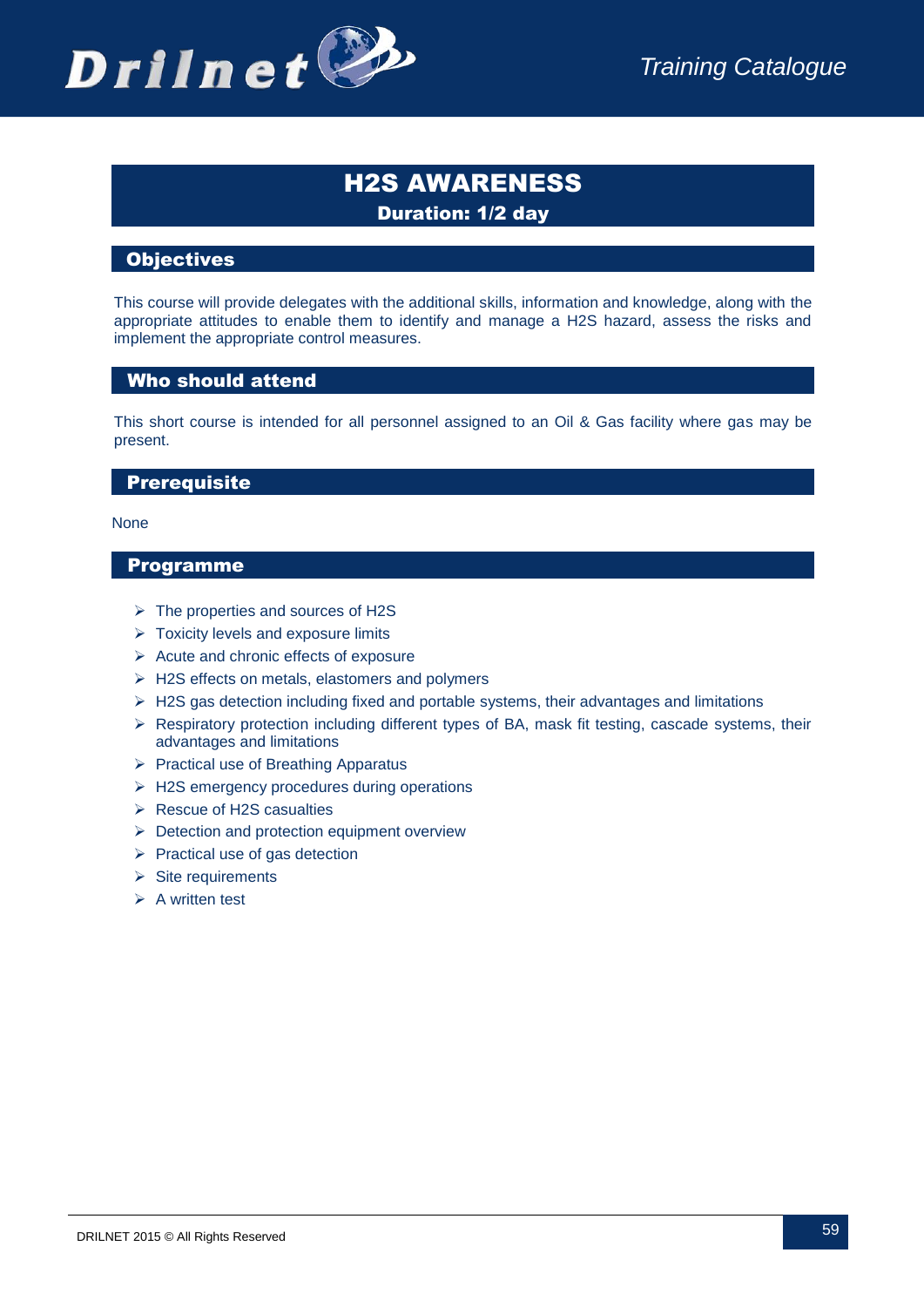

## BASIC H2S Duration: 1/2 day

## **Objectives**

The OPITO Basic H2S Training course provides the participant with the basic knowledge, skills and attitudes to identify, act and conduct themselves in line with Industry recognised good practice in the event of an H2S hazard or emergency. On completion of this course the candidate will be able to identify the properties and sources of H2S and Sulphur Dioxide as well as learn how to manage the risk of exposure; they will be able to operate a personal H2S monitor in accordance with the procedures; they will be able to inspect, store, don, and use the breathing apparatus supplied for training purposes, in accordance with the procedures; They will be able to identify their emergency procedures according to a management plan during an H2S emergency.

## Who should attend

This short course is intended for all personnel assigned to an Oil & Gas facility where gas may be present.

## **Prerequisite**

Emergency response training contains physically demanding and potentially stressful elements. All personnel who participate in such training must be medically fit and capable of participating fully. Therefore, prior to attendance candidates must be in possession of a valid offshore medical certificate or an in-date employer medical certificate.

## Programme

- $\triangleright$  What H2S gas is, where you would find it, how its formed
- $\triangleright$  Other names used to describe H2S gas
- $\triangleright$  Properties and characteristics of H2S gas
- $\triangleright$  Parts per million (ppm) as a measurement parameter
- $\triangleright$  Occupational exposure limits and toxicity levels of H2S gas
- $\triangleright$  Factors that affect exposure to H2S gas
- $\triangleright$  Different ways of measuring and detecting H2S gas
- $\triangleright$  Acute and chronic effects H2S gas has on an individual
- $\triangleright$  The role of the emergency response team in the event of an H2S emergency
- $\triangleright$  What actions are to be taken in the event of an H2S alarm activation
- $\triangleright$  The various types of portable gas detection devices and when they would be used
- $\triangleright$  How to conduct a pre-use check and how to operate the portable gas detection equipment
- $\triangleright$  Understand the various gas detection devices limitations
- $\triangleright$  The different types of breathing apparatus and what operations they are used for
- $\triangleright$  How to conduct a pre-use check and how to operate the breathing apparatus
- $\triangleright$  Understand the various breathing apparatus' limitations
- $\triangleright$  How to connect to a breathing air cascade system
- $\triangleright$  How to disconnect from a breathing air cascade system

#### **Certification**

OPITO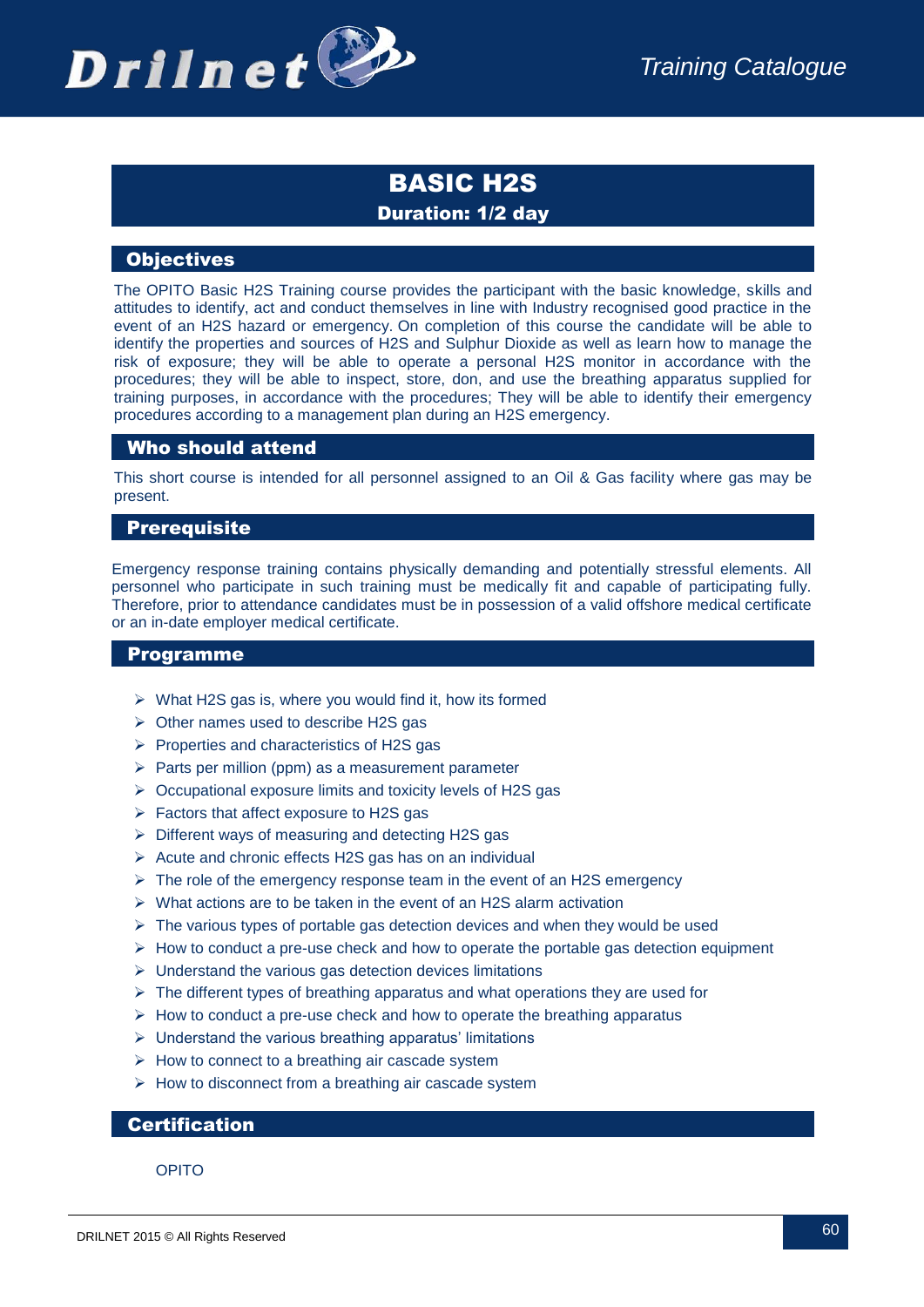

# H2S BREATHING APPARATUS Duration: 3 days

## **Objectives**

The training course aims to provide knowledge, skills, and confidence to respond appropriately to a H2S release as well as recognition of an emergency and provide the knowledge for the proper use of emergency equipment and procedures to enhance survival whenever a gas release is in place.

## Who should attend

This short course is intended for all personnel assigned to an Oil & Gas facility where gas may be present.

## **Prerequisite**

None

## Programme

- $\triangleright$  Introduction
- Properties of Hydrogen Sulfide
- ▶ Hazards of Hydrogen Sulfide
- $\triangleright$  Detection and Monitoring
- ▶ Emergency Alarms
- Personal Protective Equipment
- ▶ Wind Direction Indicators
- Escape Routes And Procedures
- $\triangleright$  Handling of Breathing Apparatus (Theory/Practice)
- $\triangleright$  Safety Rules and Procedures
- $\triangleright$  Closure

## **Certification**

IADC DIT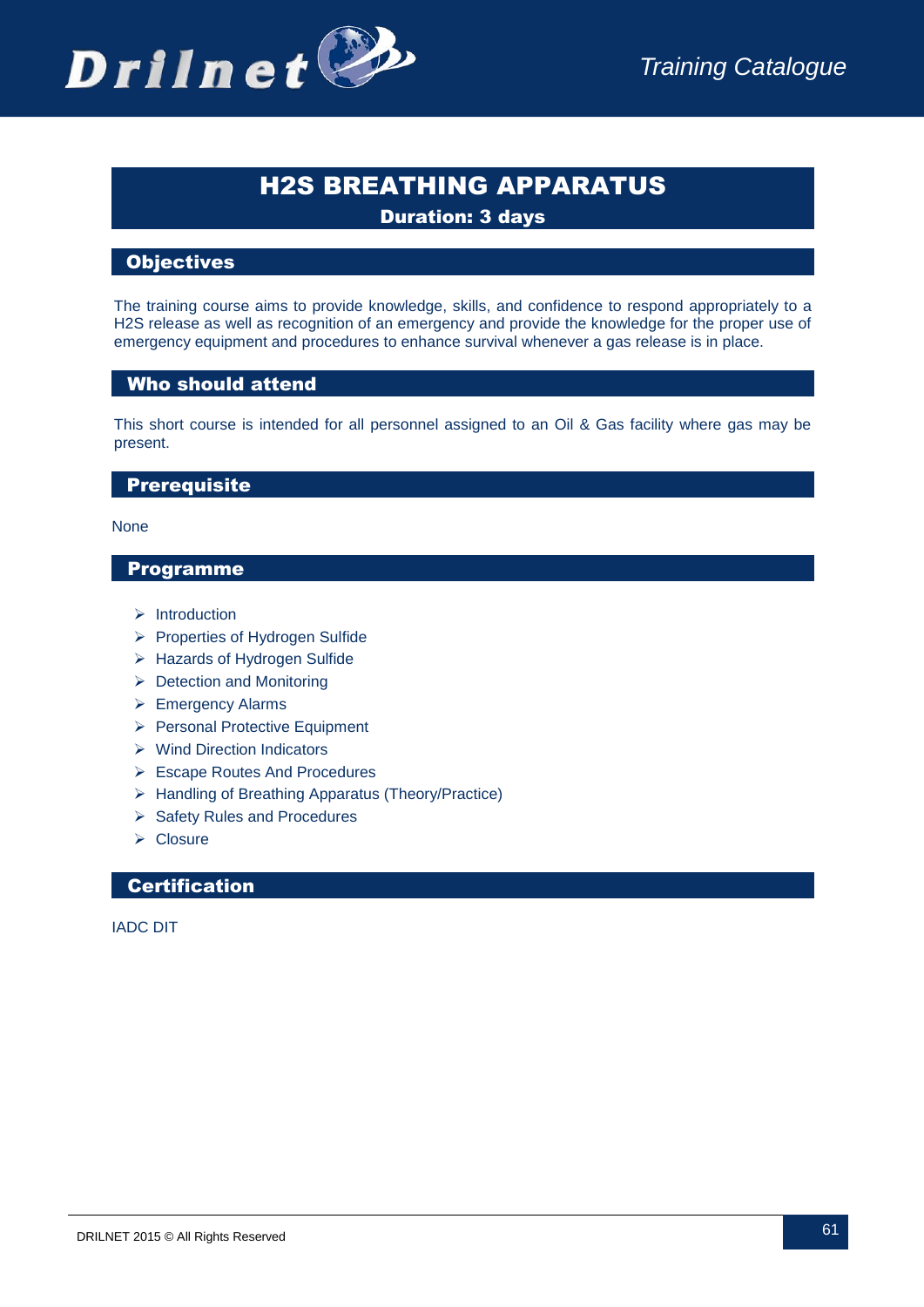

# FIRE AWARENESS Duration: 1/2 day

## **Objectives**

Our fire awareness course is designed to give your staff the knowledge and confidence to act safely in the event of a fire, and to aid fire prevention in your work place.

## Who should attend

Any personnel

#### **Prerequisite**

None

- $\triangleright$  Recognize the cost of fire
- $\triangleright$  The role of the fire marshal
- $\triangleright$  Liaison with the fire service
- $\triangleright$  Action on discovering a fire
- $\triangleright$  Fire safety legislation
- $\triangleright$  The chemistry of fire
- $\triangleright$  Common causes of fire
- $\triangleright$  Fire safety precautions & prevention
- $\triangleright$  Fire drills and evacuation
- $\triangleright$  How to use fire extinguishers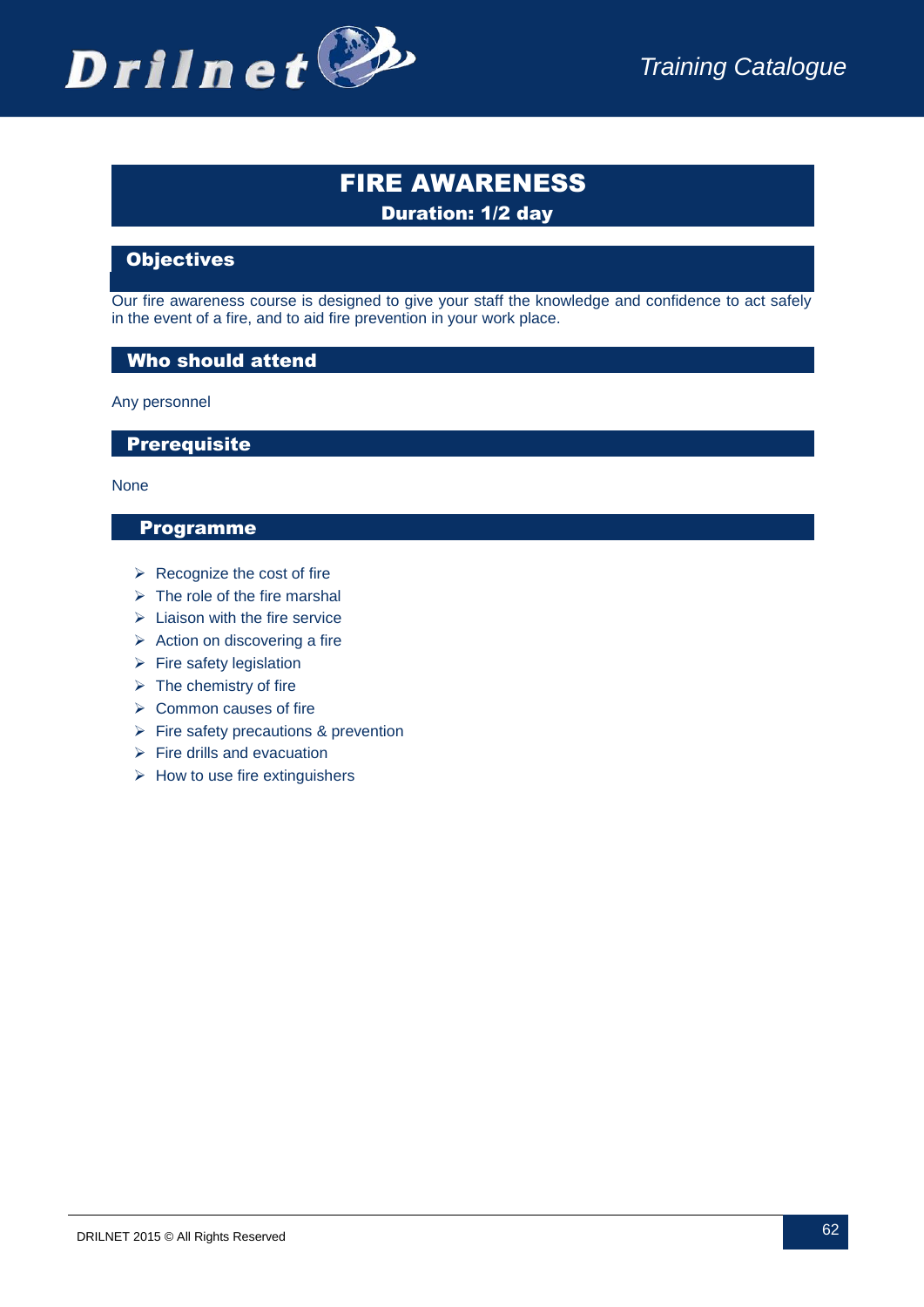

# FIRE WATCH Duration: 1/2 day

## **Objectives**

Every year, many workplace fires occur as a result of hot work – cutting, welding and other work that generates heat and sparks – being done without an adequate fire watch in place. Most – if not all – hot work incidents are completely preventable. A fire watch, conducted properly, is one of the most important ways to keep workers safe during hot work and prevent damage and destruction to property.

## Who should attend

This course covers the role and responsibilities of the fire watcher.

## **Prerequisite**

None

## Programme

- $\triangleright$  Where hot work is and is not permitted
- $\triangleright$  The safety precautions needed to prepare an area for hot work
- $\triangleright$  The role and responsibilities of a fire watcher
- $\triangleright$  Responsibilities of other individuals involved in hot work
- $\triangleright$  What emergency procedures need to be in place for hot work

## **Certification**

**OSHA**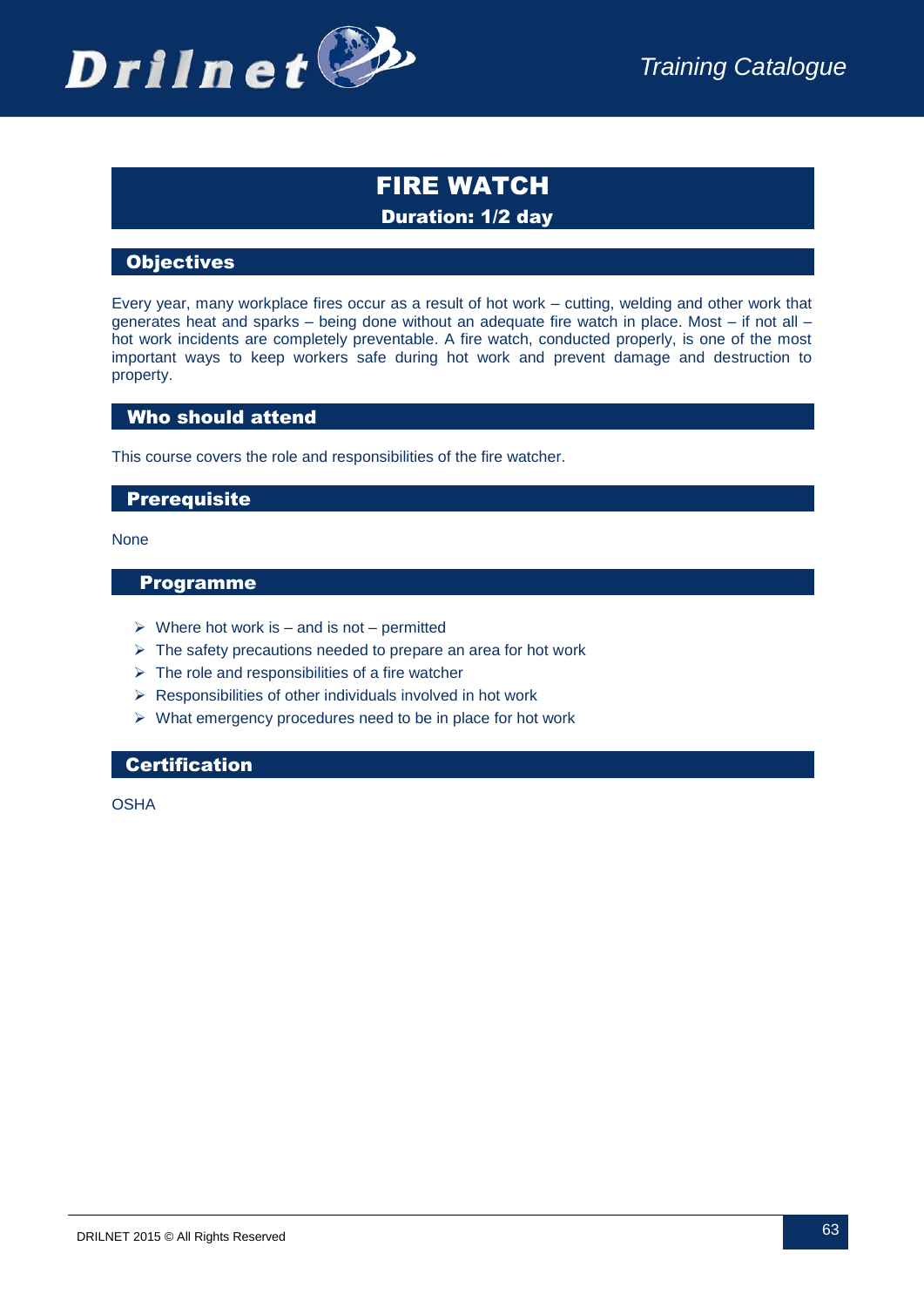

# FIRE INDUCTION Duration: 1/2 day

## **Objectives**

This course is designed to raise awareness of fire hazards in the workplace and how to act safely in the event of an emergency fire situation, including selecting and using a fire extinguisher. On completion of the course participants will understand the chemistry of fire, Identify fire hazards in the workplace, follow evacuation procedures and select and use appropriate fire fighting equipment.

## Who should attend

This course is aimed at all employees across all industry types.

## **Prerequisite**

None

- $\triangleright$  Fire safety legislation
- $\triangleright$  Understanding the physics and chemistry of fire.
- $\triangleright$  Development and spread of fire.
- $\triangleright$  Action in the event of fire.
- $\triangleright$  Means of raising alarm.
- $\triangleright$  Means of summoning the fire brigade.
- $\triangleright$  Action on hearing the fire alarm.
- $\triangleright$  Evacuation procedures.
- $\triangleright$  Practical demonstration in the use of foam and CO2 fire extinguishers.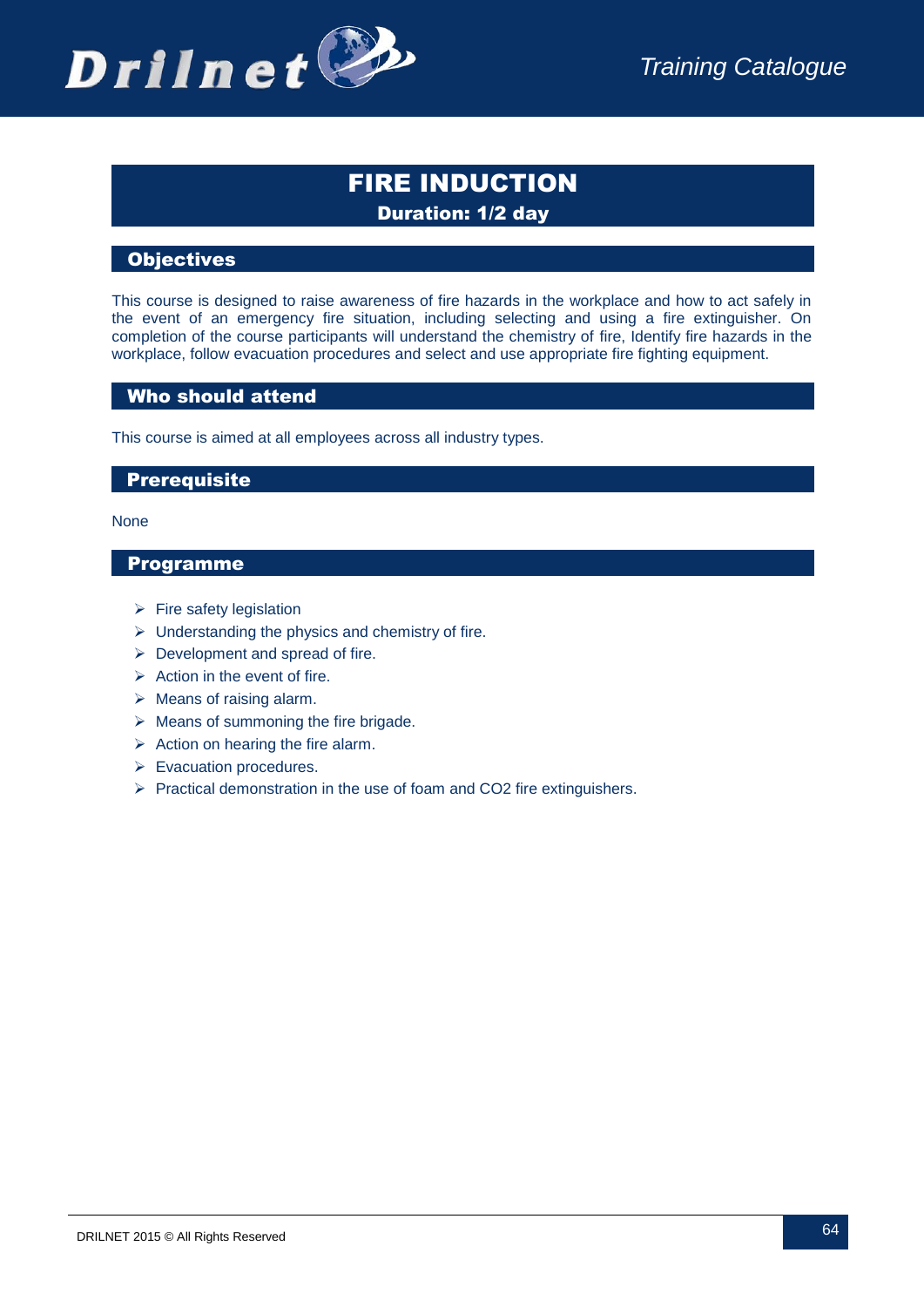

# FIRE TEAM MEMBER Duration: 1 day

## **Objectives**

This fire team member training course is designed to equip your staff members with the skills of how to safely respond to a fire emergency under the instruction and guidance of the trained fire team leader.

## Who should attend

Employees that will be a member of a company's Fire Team that is responsible for fire safety and fighting fires.

## **Prerequisite**

None

- $\triangleright$  Elements of fire How does fire occur?
- $\triangleright$  Types of fire: There are five main types of fire namely Class A, Class B, Class C, Class D and Class K
- $\triangleright$  Fire spreads by means of Conduction, Convection and Radiation, What does that mean?
- $\triangleright$  How to extinguish a fire Smother, Starve, Cool
- $\triangleright$  How to choose an extinguishing method Look at the type, size and location of the fire
- What type of extinguisher to use Dry Chemical Powder, Carbon Dioxide, Foam or Water?
- $\triangleright$  The different types of Fire hose reels
- $\triangleright$  Fire Blankets
- $\triangleright$  Safety steps before fighting a fire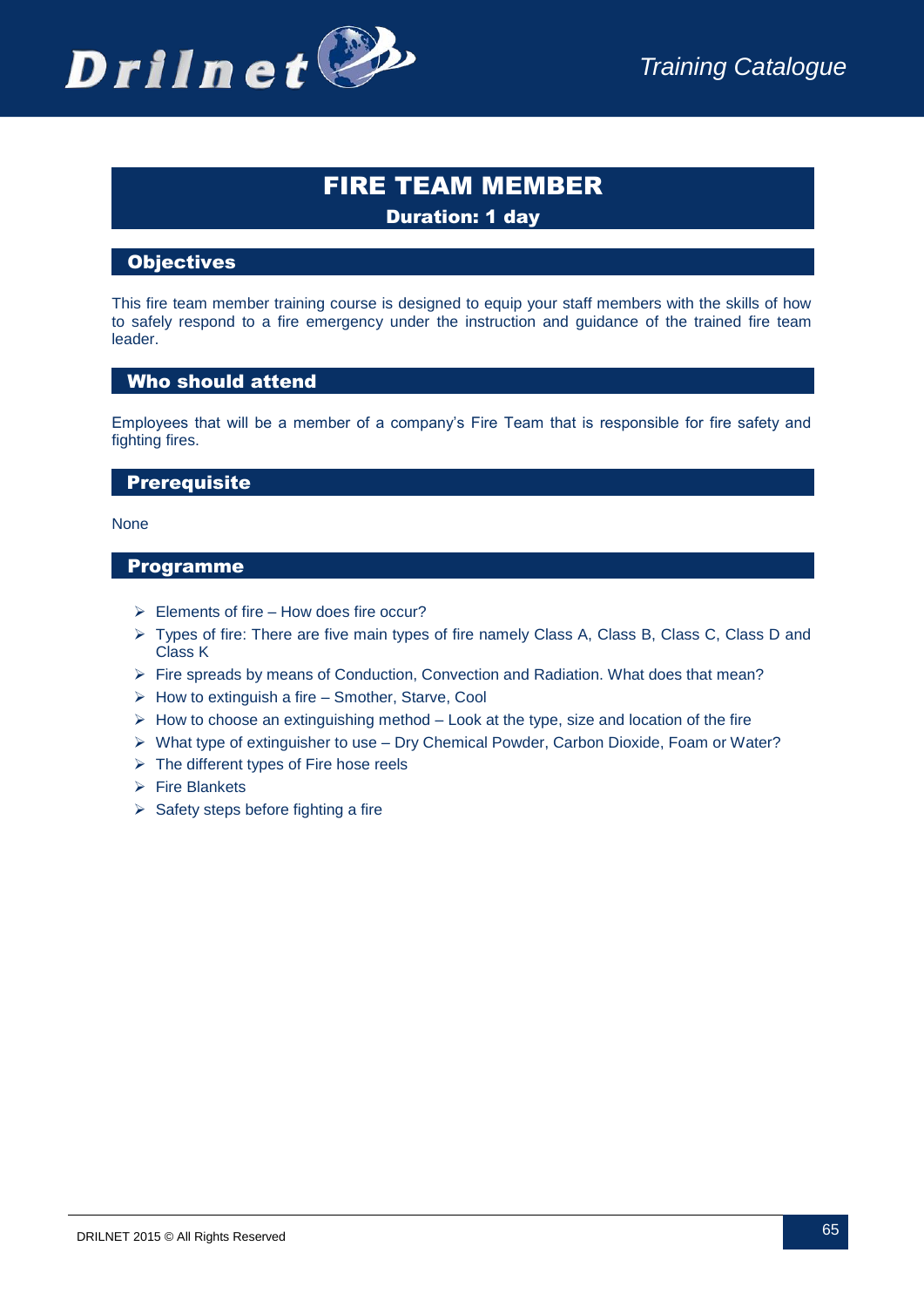

# FIRE TEAM LEADER Duration: 5 days

## **Objectives**

-

The aim of this course is to provide delegates with the necessary skills, knowledge and understanding required to lead an industrial fire team in an emergency fire or rescue situation. Individuals will benefit from the experience and knowledge of our expert instructors while undertaking practical training scenarios in hot, challenging, realistic scenarios and conditions.

## Who should attend

Designed for team leaders with a requirement to respond to and lead a team in an emergency fire or rescue situation.

#### **Prerequisite**

None

- Dynamic risk assessment
- $\triangleright$  Incident assessment
- $\triangleright$  Good planning and organizing
- $\triangleright$  Effective briefing and debriefing
- $\triangleright$  Effective team leadership and mentoring
- $\triangleright$  Safe use of fire-fighting equipment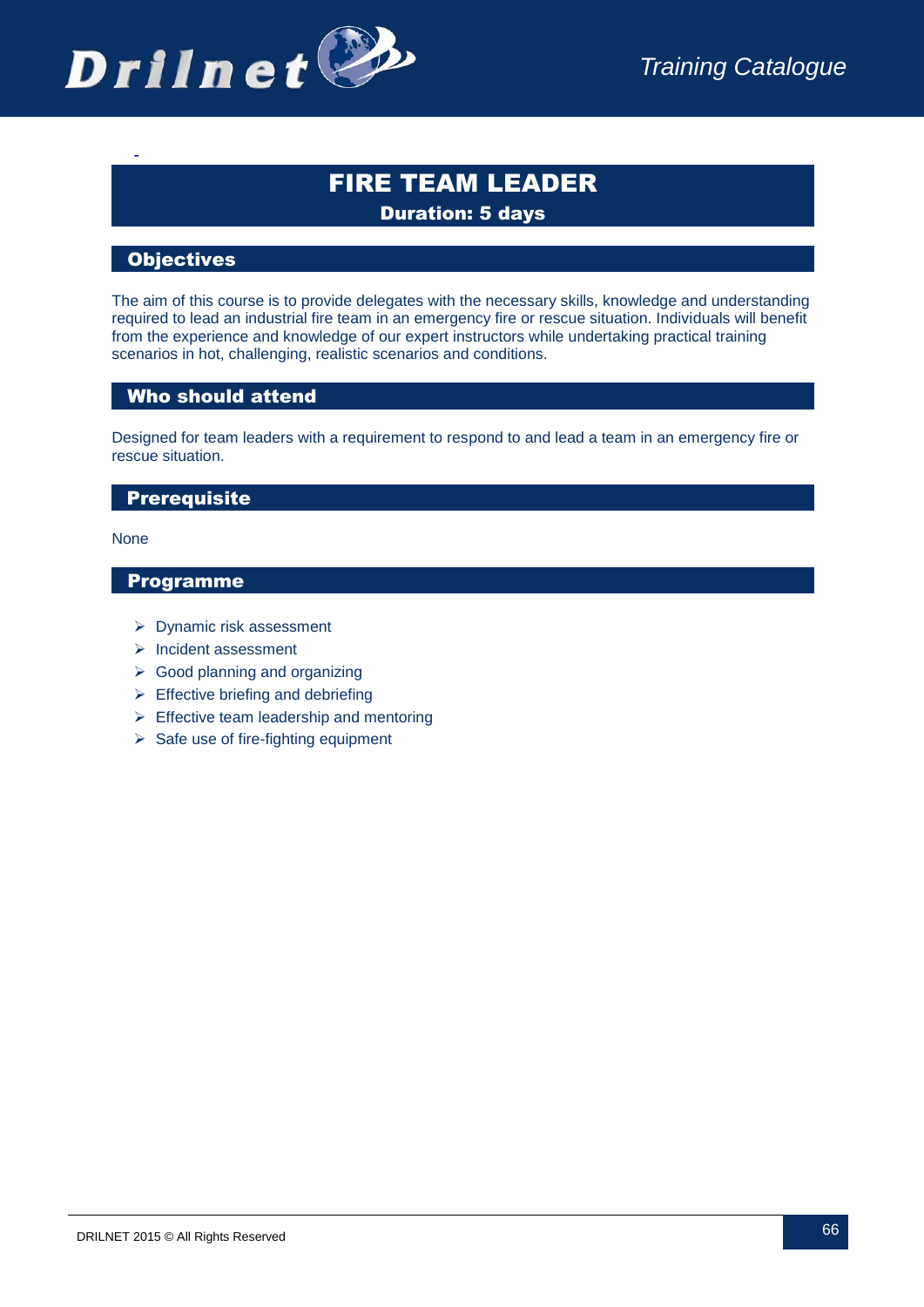

# TEAM MEMBER FIRST RESPONSE Duration: 1 day

## **Objectives**

- $\checkmark$  Make the staff responsible with Fire Fighting Company Security Policy and First Response actions waiting Fire Fighters
- Manage trainee attitude in connection with fire starting
- $\checkmark$  Identify and use right extinguisher for each fire, have the right knowledge about company safety means

## Who should attend

All companies and institutions

## **Prerequisite**

None

## Programme

#### THEORETICAL TRAINING

- $\triangleright$  Fire Triangle Elements
- $\triangleright$  Fire Classification
- $\triangleright$  Extinction materials
- Extinction Ways and Procedures

#### PRACTICAL TRAINING

- $\triangleright$  All kind of extinguishers Intervention on real fire (no pollution with our simulators)
- $\triangleright$  Domestic Fire
- $\triangleright$  Gas cylinder fire extinction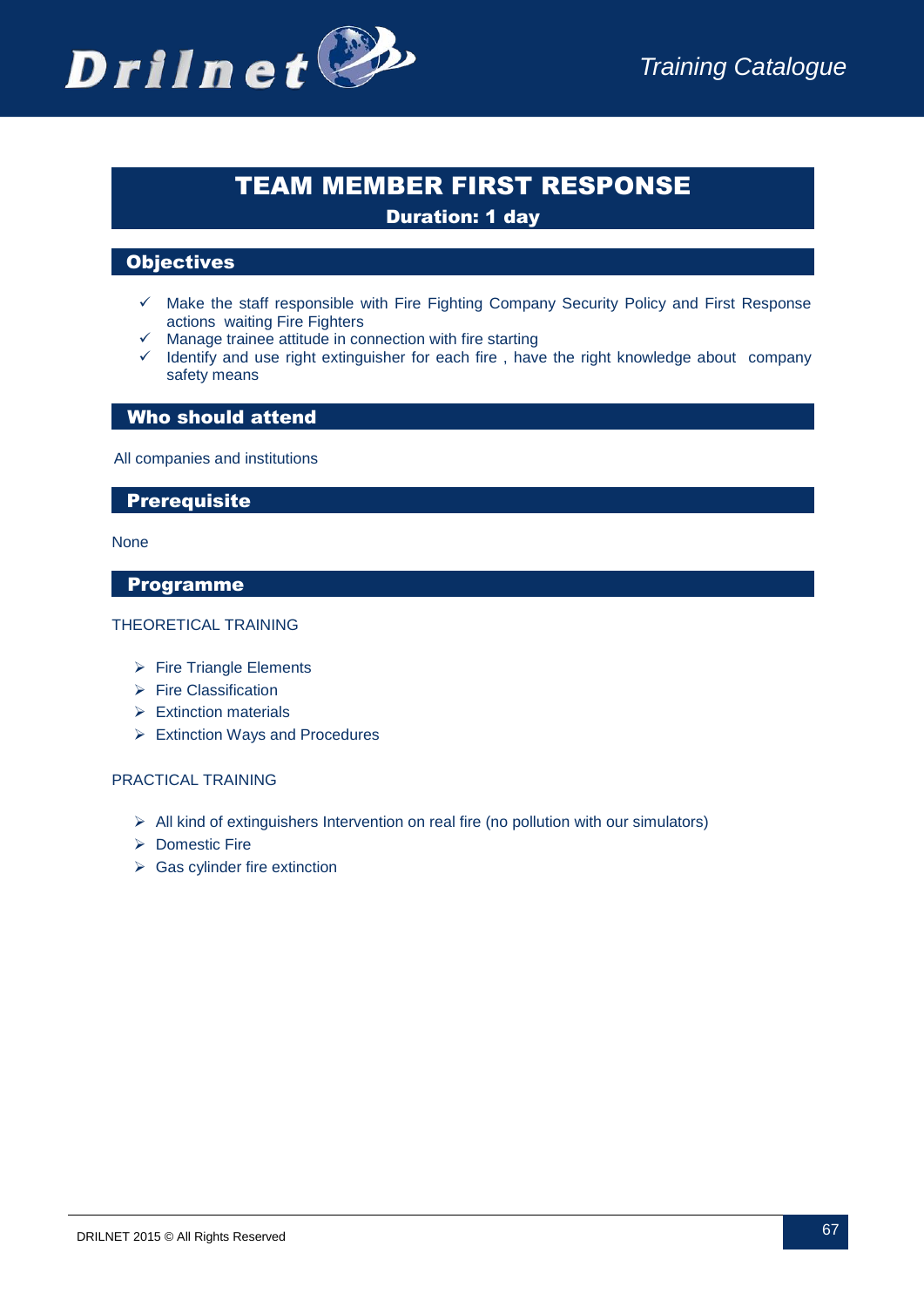

# TEAM MEMBER SECOND RESPONSE Duration: 1 day

## **Objectives**

This course is designed to provide the student with the knowledge and training to use fire fighting equipment and operate efficiently as a unit.

## Who should attend

All Companies and Institutions

## **Prerequisite**

#### None

## Programme

#### THEORETICAL TRAINING

- $\triangleright$  Classifications of fire
- $\triangleright$  Proper types of extinguishing agents
- $\triangleright$  Preparing and entering an incident area
- **Exercise missing personnel**
- $\triangleright$  Handle and remove casualties
- $\triangleright$  SCBA
- $\triangleright$  Maintaining communications

## PRACTICAL TRAINING

- $\triangleright$  Types of fire extinguishers
- Foam Systems
- $\triangleright$  Fixed fire fighting systems
- $\triangleright$  Flammable liquid fires
- $\triangleright$  SCBA
- $\triangleright$  Heat & smoke
- $\triangleright$  Evacuation techniques
- $\triangleright$  Fire security chain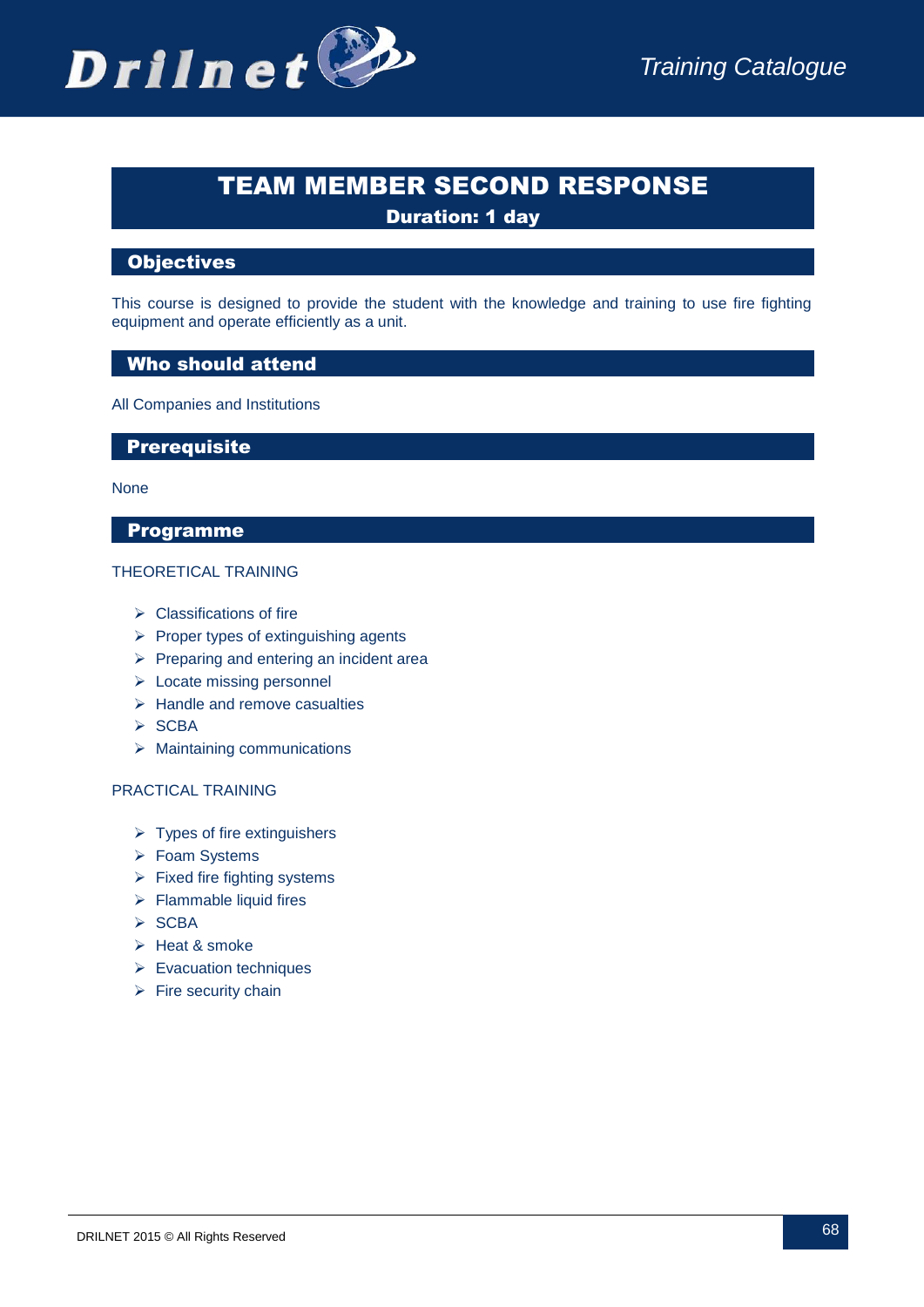# FIRE MARSHAL / WARDEN Duration: 1/2 day

## **Objectives**

This half-day fire marshal training course covers the role of the designated fire marshal (fire warden). You will learn about preventing fires and learn about the different types of fire extinguisher and how to use them correctly. The course will present an understanding of fire regulations and general fire precautions.

## Who should attend

This course is suitable for:

- those who are responsible for overseeing fire safety
- designated fire marshals
- anyone who needs to know how to use a fire extinguisher.

## **Prerequisite**

None

- $\triangleright$  Action on discovering a fire
- $\triangleright$  Common causes of fire
- $\triangleright$  Fire drills and evacuation
- $\triangleright$  Fire safety legislation
- $\triangleright$  Fire safety precautions
- $\triangleright$  The chemistry of fire
- $\triangleright$  The role of fire marshal
- $\triangleright$  Using fire extinguishers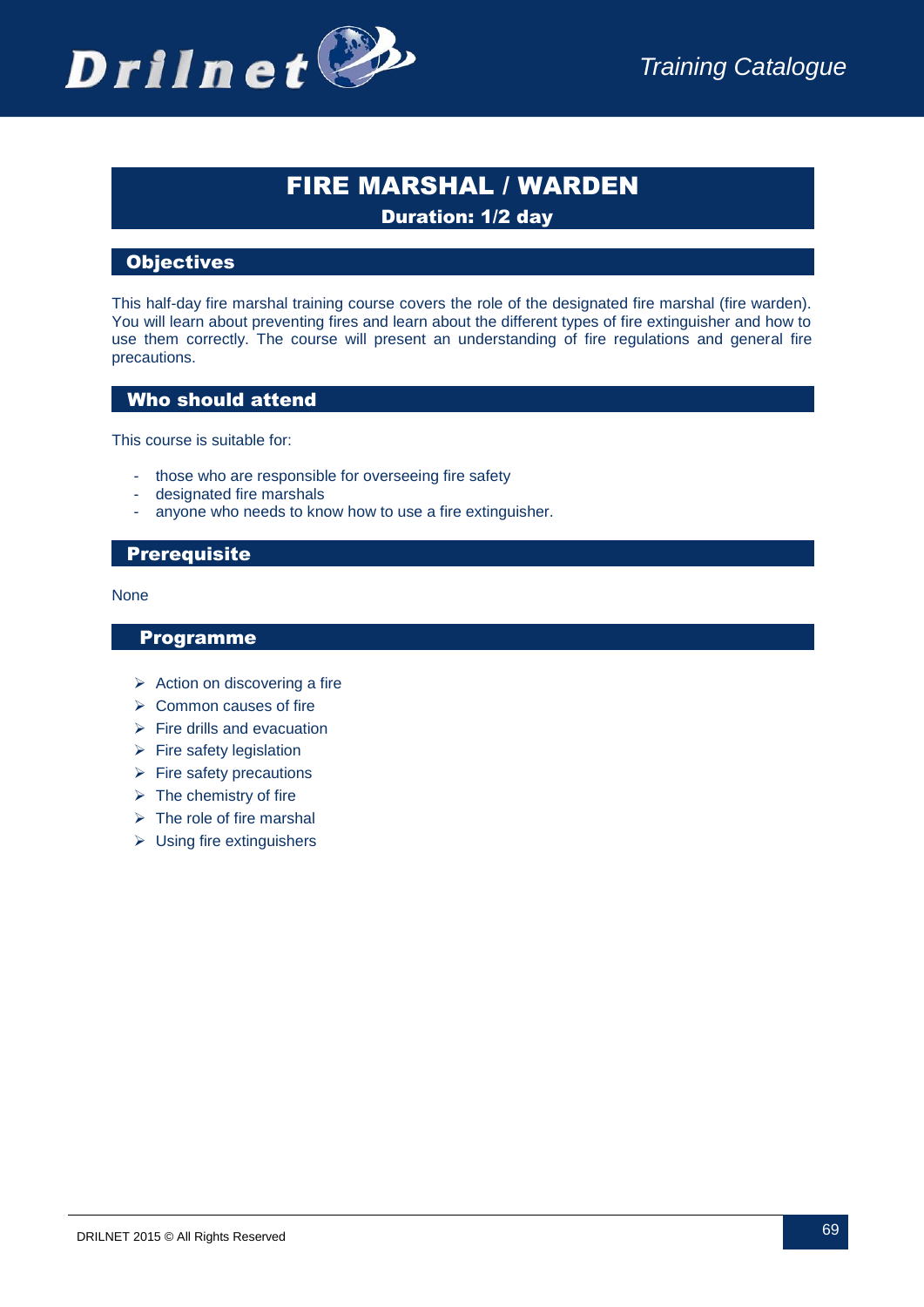

# COMMAND & CONTROL FIRE FIGHTING

**Duration: 3 days** 

## **Objectives**

This course covers the strategy and tactics of fire fighting from the point of view of the senior officer.

This is an active course with theory and practical input for all leaders or potential leaders that may be required to take action in the event of fire or related incidents. Our aim is to give participants a greater awareness of leadership and the need for control on the fire ground.

## Who should attend

Individuals who have responsibility to command incidents within their jurisdiction, company officers, and/or newly appointed officers. Additionally, individuals who are upwardly mobile in their organizations may be considered.

## **Prerequisite**

Open to all but students must be physically fit and able to undertake all aspects of this training.

## Programme

A mixture of practical based exercises and classroom input:

- $\triangleright$  Incident sizing and assessment
- $\triangleright$  Crew allocation and briefing
- ▶ Dynamic risk assessment
- $\triangleright$  Planning and co-ordination
- > Liaison
- $\triangleright$  Leadership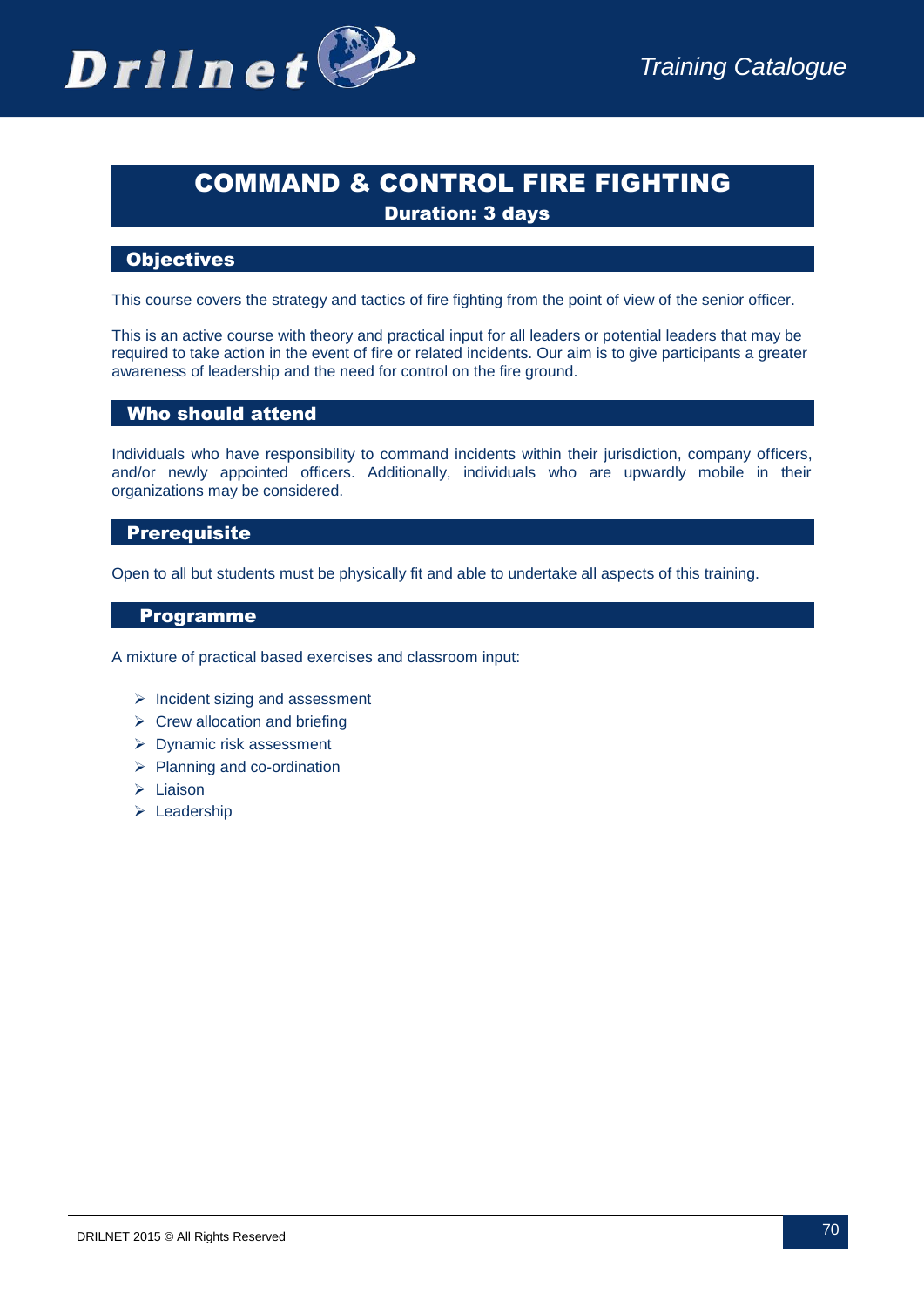

# CONFINED SPACES Duration: 1 day

## **Objectives**

The overall objective of this training is to protect those entering or working around a confined space. In this course you will learn the physical, chemical, and biological principles related to safe working with confined spaces.

## Who should attend

Personnel working in or around confined spaces

## **Prerequisite**

None

## Programme

#### CONFINED SPACE INTRODUCTION & REGULATIONS

#### HAZARDS OF A CONFINED SPACE

#### PRE-ENTRY REQUIREMENTS

- ▶ Confined Space Program
- $\triangleright$  Hazard Assessment & the Entry Plan
- > Training Requirements & Record Keeping

#### ENTERING A CONFINED SPACE

- The Entry Permit & On-site Rescue
- Energy / Materials Isolation & Control
- > Atmospheric Safety & Ventilation

## INTERACTIVE EXERCISES, TESTS

#### **Certification**

**OSHA**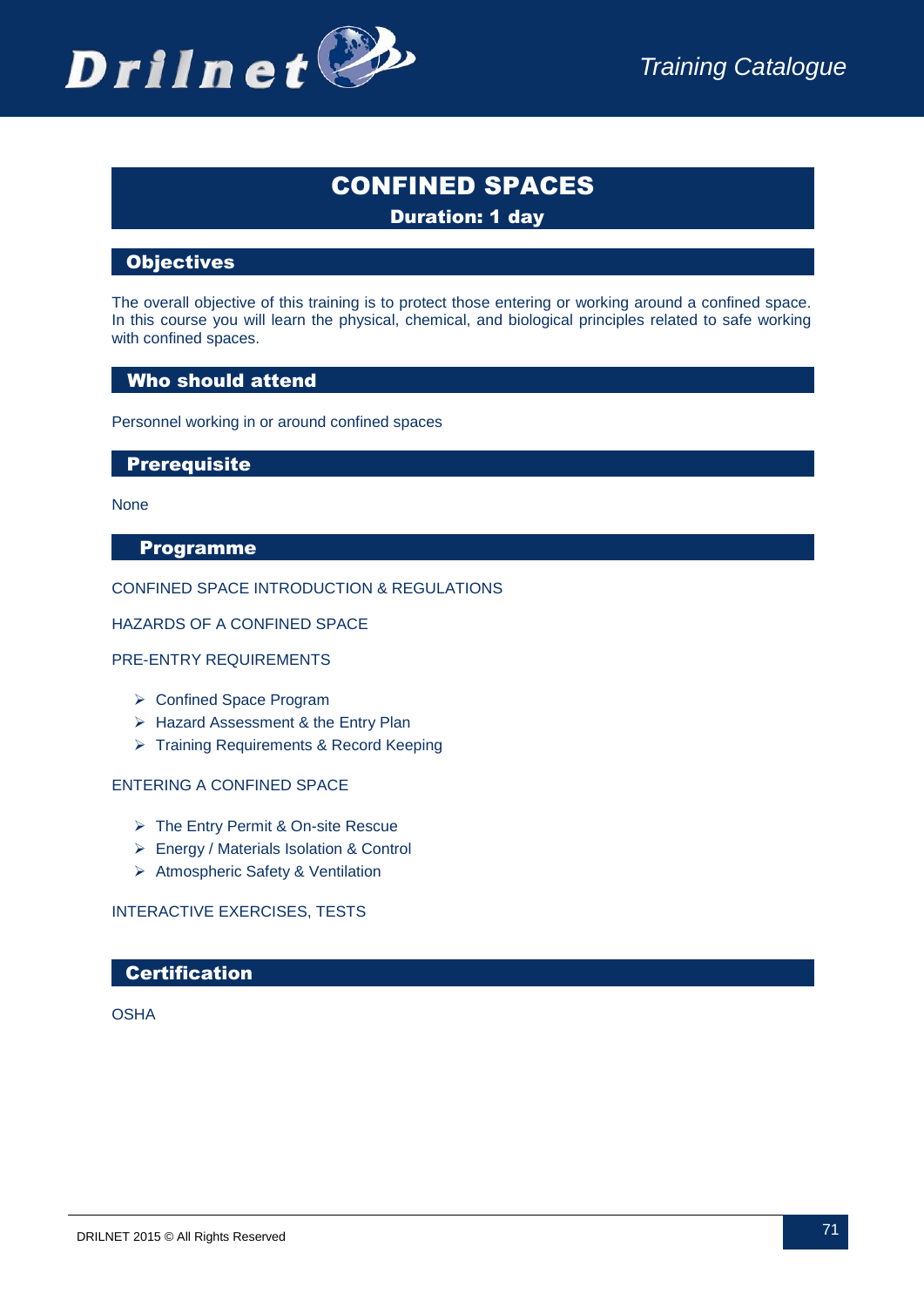

# SELF CONTAINED BREATHING APPARATUS

Duration: 2 days

## **Objectives**

This training allows participants to maintain proficiency in using SCBA, so that its use becomes second nature when operating on the fire ground.

## Who should attend

All Companies and Institutions staff

## **Prerequisite**

#### None

- $\triangleright$  Breathing Apparatus presentation
- $\triangleright$  Breathing psychology
- Assessment and Prevention Professional Risk
- $\triangleright$  Debriefing
- $\triangleright$  Outside intervention without SCBA
- ▶ Confined space intervention
- $\triangleright$  In line weight transport / scaffold assembling
- Low density foam full space SCBA intervention Daily debriefing
- $\triangleright$  SCBA intervention in cloud smoke
- $\triangleright$  Incident on piping
- $\triangleright$  Work with bridle, work on leak ...
- $\triangleright$  Pit Entry / Exit
- $\triangleright$  Manhole Entry / Exit
- Climb up / down escape ladder
- > Hot CO2 atmosphere SCBA Intervention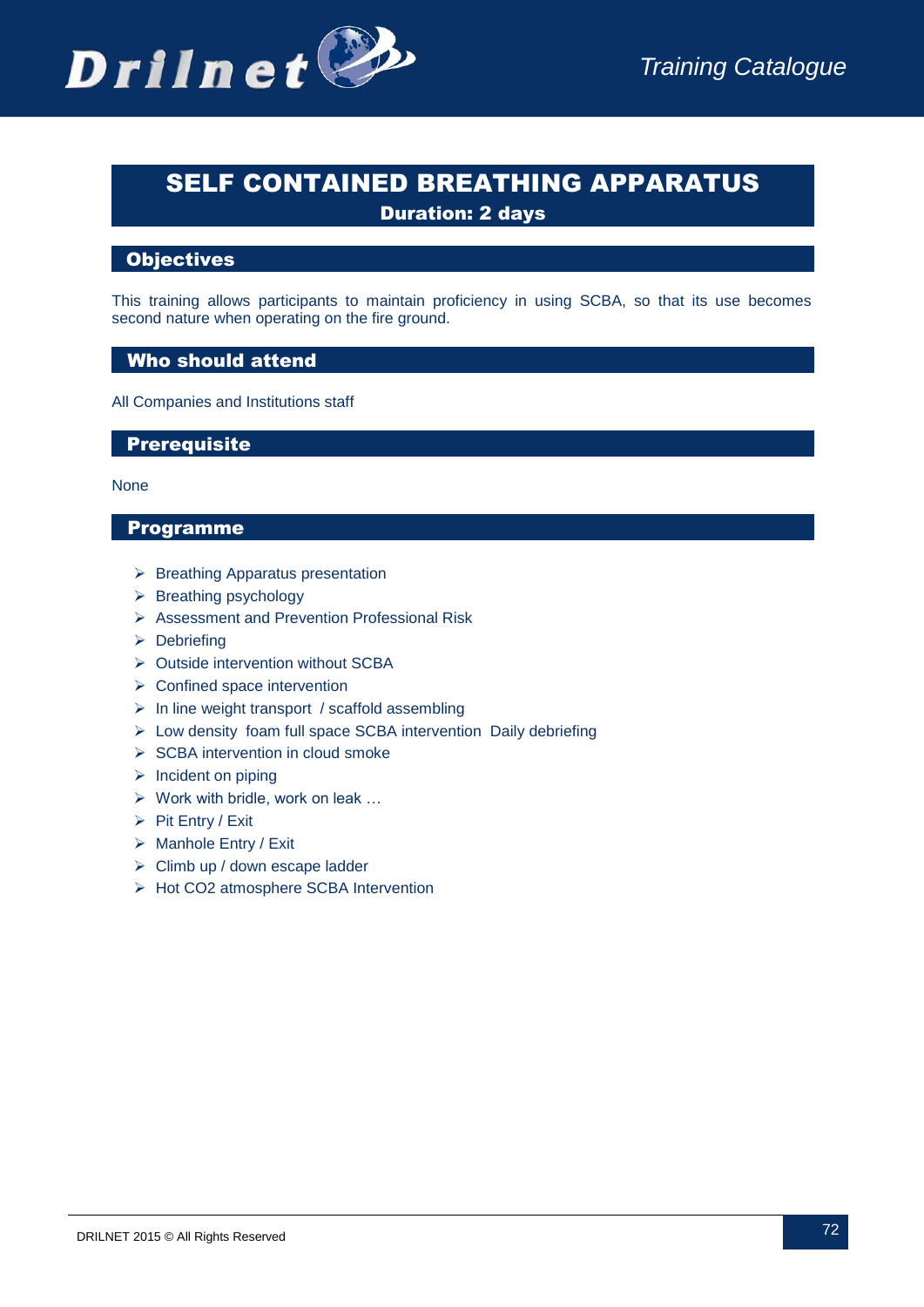

# FIRE EXTINGUISHER Duration: 1/2 day

# **Objectives**

This program provides the basic introduction to fire extinguishers. There are multiple correct ways to perform services and each company may use particular methods. Some of these include: onsite service using specially equipped service vehicles, onsite service for annual maintenance only while other service work is performed in the shop, or other than annual maintenance the extinguishers are "swapped out" using an exchange program.

### Who should attend

Any personnel

**Prerequisite** 

None

#### Programme

These training courses consist of both theory and practical training. The participants will have:

- $\triangleright$  Understanding of relevant state fire safety regulations
- $\triangleright$  Understanding of the theory of fire, classes of fire and fire extinguishing techniques
- $\triangleright$  Use of Fire Extinguishers, Fire Blankets and Fire Hose reels.
- $\triangleright$  Experience in extinguishing fires with fire equipment (live hot fires)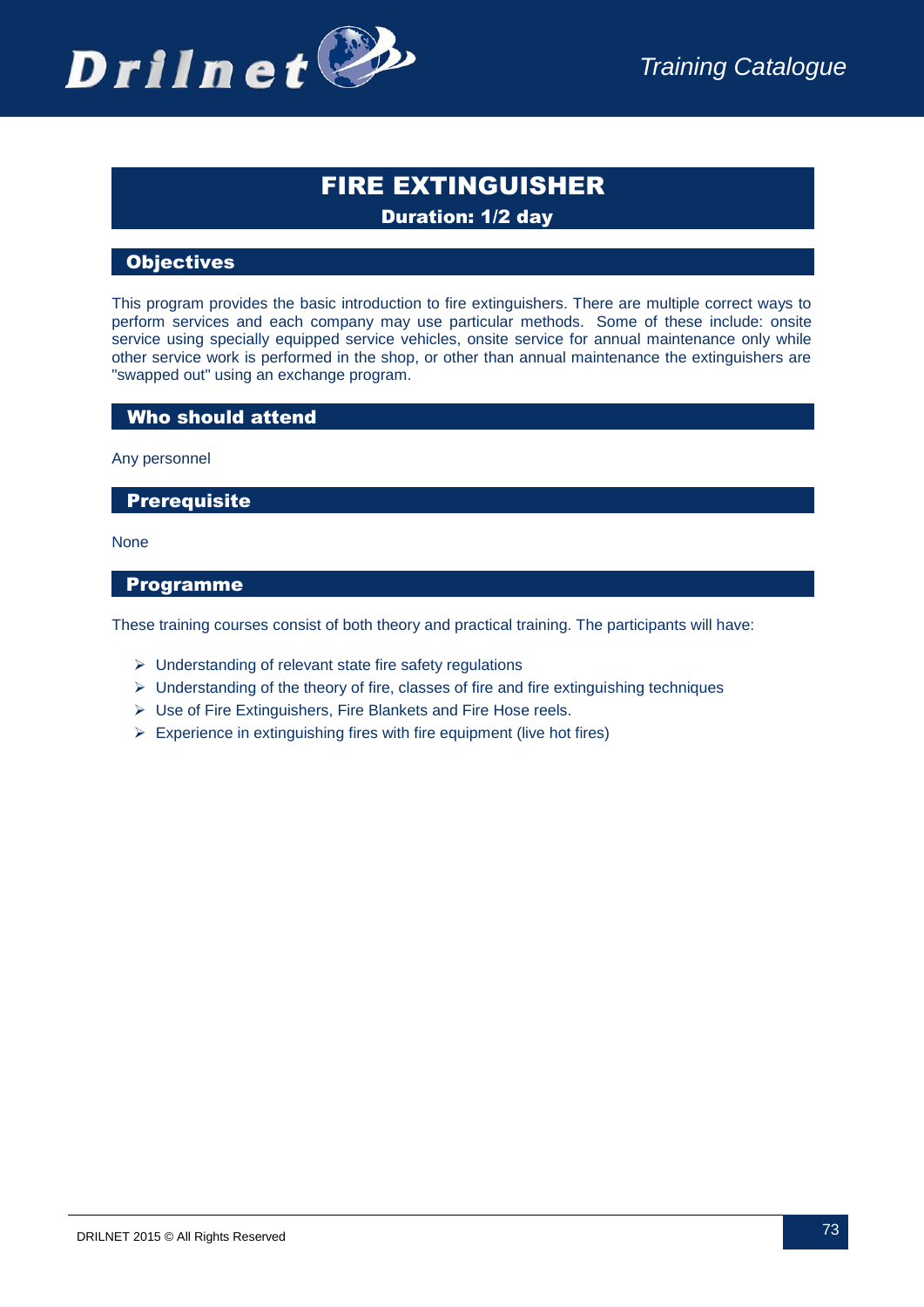

# FIRE FIGHTING ON THE RIG

Duration: 1 day

# **Objectives**

This training course helps to identify appropriate employee behaviour while on the rig, the many pieces of safety equipment, safe transportation to and from a rig, operations and equipment, first aid, and the proper response to an emergency.

### Who should attend

Drilling Companies staff

#### **Prerequisite**

None

# Programme

#### THEORETICAL TRAINING

- $\triangleright$  On-the-rig fires classification
- $\triangleright$  Giving the alarm
- $\triangleright$  Organization of safety conditions for people and goods
- $\triangleright$  Intervention tactics and methods
- $\triangleright$  Using of intervention equipment
- $\triangleright$  Safety regulations
- $\triangleright$  Work safety (first aid)
- $\triangleright$  Combustion
- $\triangleright$  Fires classification
- $\triangleright$  Extinguishers
- $\triangleright$  Evacuation rules

- $\triangleright$  Exercises on real fires
- $\triangleright$  Fire extinguishers types
- $\triangleright$  Self-contained breathing apparatus wearing
- $\triangleright$  Practical exercises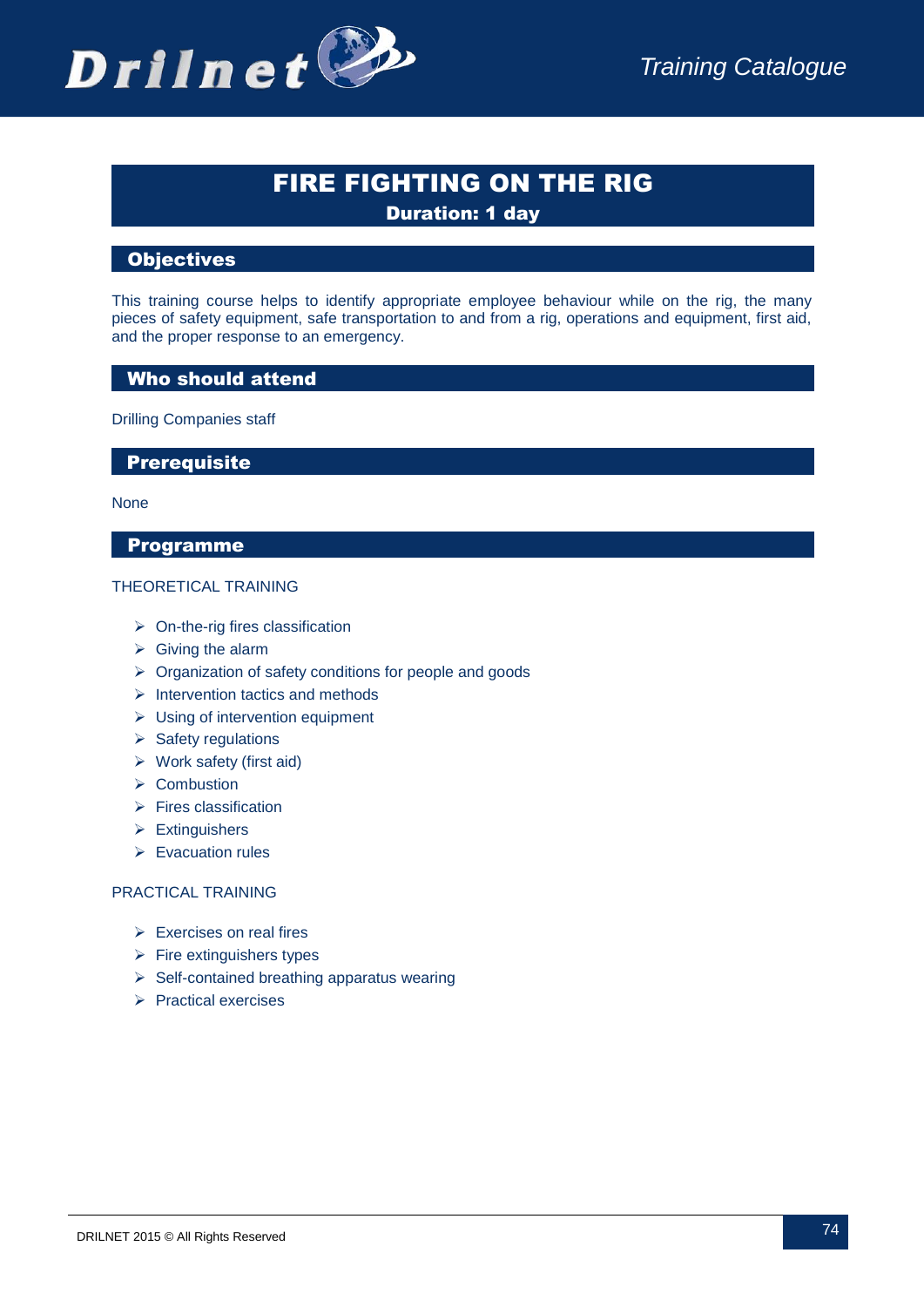

# INDUSTRIAL FIRES Duration: 1 day

# **Objectives**

To provide the participants with knowledge in fire fighting in industrial field: life-saving, safety regulations, reading evacuation plan, using equipment, anticipating evacuation risks.

# Who should attend

All companies and institutions staff

#### **Prerequisite**

#### None

#### Programme

#### THEORETICAL TRAINING

- $\triangleright$  Combustion
- $\triangleright$  Fire safety chain
- $\triangleright$  Fire fighting equipment
- $\triangleright$  Fires classification
- $\triangleright$  Evacuation

- $\triangleright$  Extinction of under-floor fire
- $\triangleright$  Detection and neutralization of gas leak
- $\triangleright$  Flares stacks fires
- $\triangleright$  Gas flanges fires
- $\triangleright$  Gutter fires
- $\triangleright$  Use of variable flow fire hoses
- Use of foam jets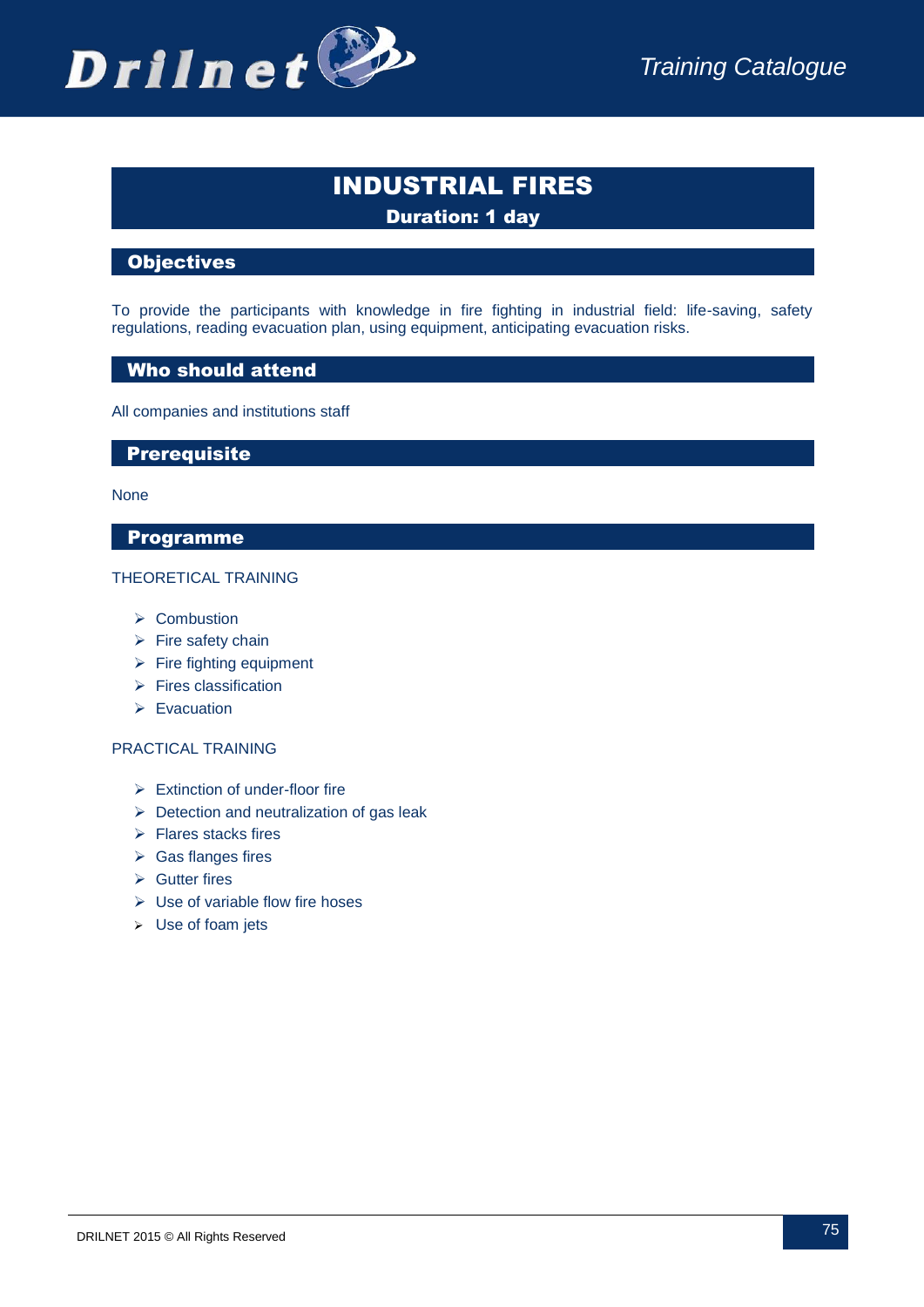

# URBAN FIRES Duration: 1 day

# **Objectives**

To provide the participants with knowledge in fire fighting in urban environment: life-saving, using equipment, anticipating evacuation risks, extinction means, rescue course, courses in smoky and hot environment.

# Who should attend

All companies and institutions

### **Prerequisite**

None

#### Programme

#### THEORETICAL TRAINING

- $\triangleright$  Combustion
- $\triangleright$  Fire safety chain
- $\triangleright$  Fire fighting equipment
- $\triangleright$  Fires classification
- $\triangleright$  Danger of vehicles

- $\triangleright$  Fire fighting in closed premises using fire extinguishers
- $\triangleright$  Fire fighting in closed premises wearing SCBA
- $\triangleright$  Use of smog cane
- $\triangleright$  Fire fighting in technical premises
- $\triangleright$  Use of variable flow fire hoses on dry pillar
- $\triangleright$  Use of variable flow fire hoses outside
- $\triangleright$  Extinction of vehicle fire
- $\triangleright$  Use of foam jets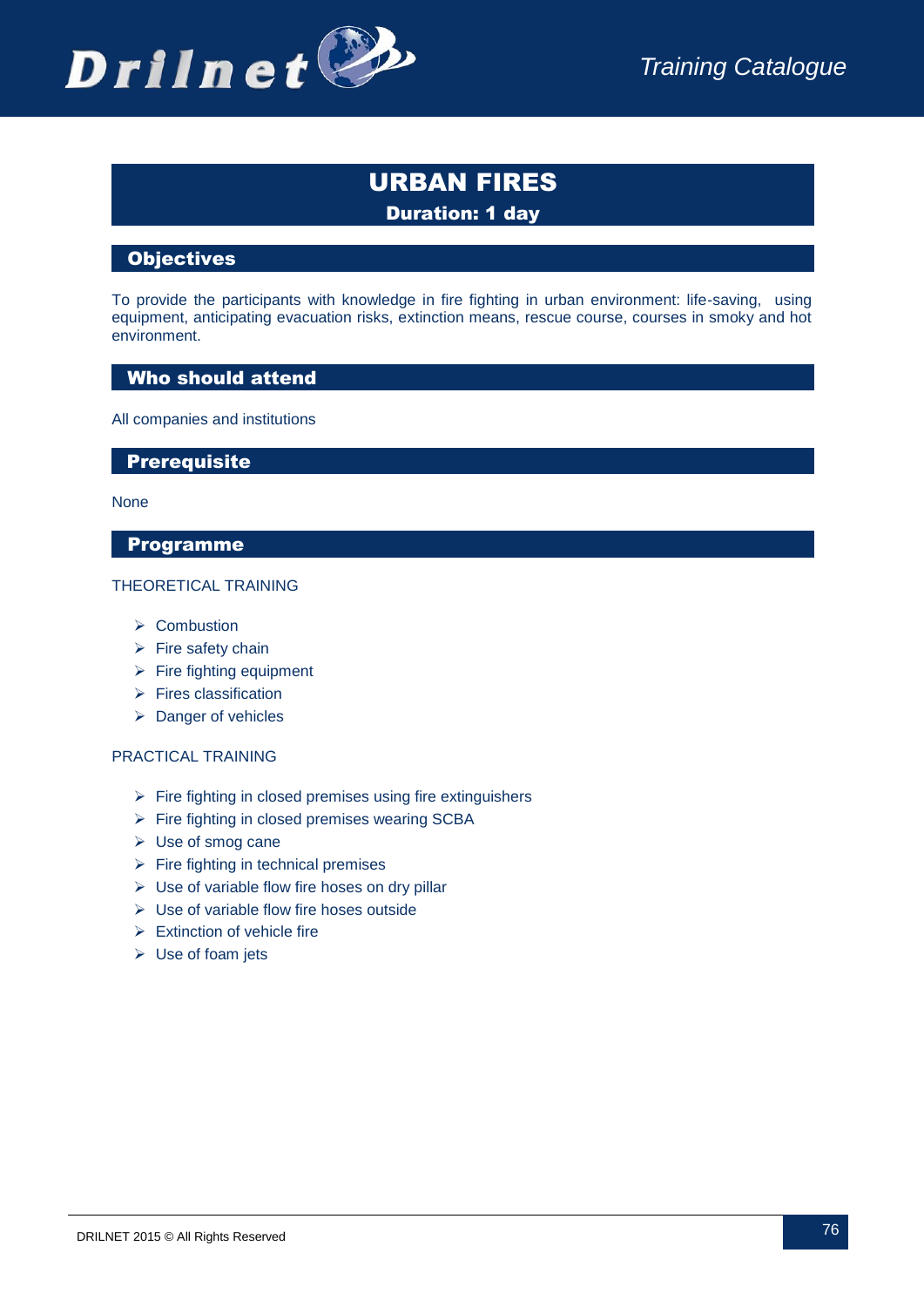

# ROAD & TRAIN FIRES Duration: 1 day

# **Objectives**

To provide the participants with knowledge of road and train fires: intervention equipment, giving the alarm, organization of safety conditions for people and goods, specific risks of tank fire.

# Who should attend

All Companies and Institutions staff.

# **Prerequisite**

#### None

### Programme

#### THEORETICAL TRAINING

- $\triangleright$  Combustion
- $\triangleright$  Fire safety chain
- Unconfined Vapor Cloud Explosion
- $\triangleright$  Flash over
- $\triangleright$  Boil over

- $\triangleright$  Application on the real fires
- $\triangleright$  SCBA wearing
- Use of smog cane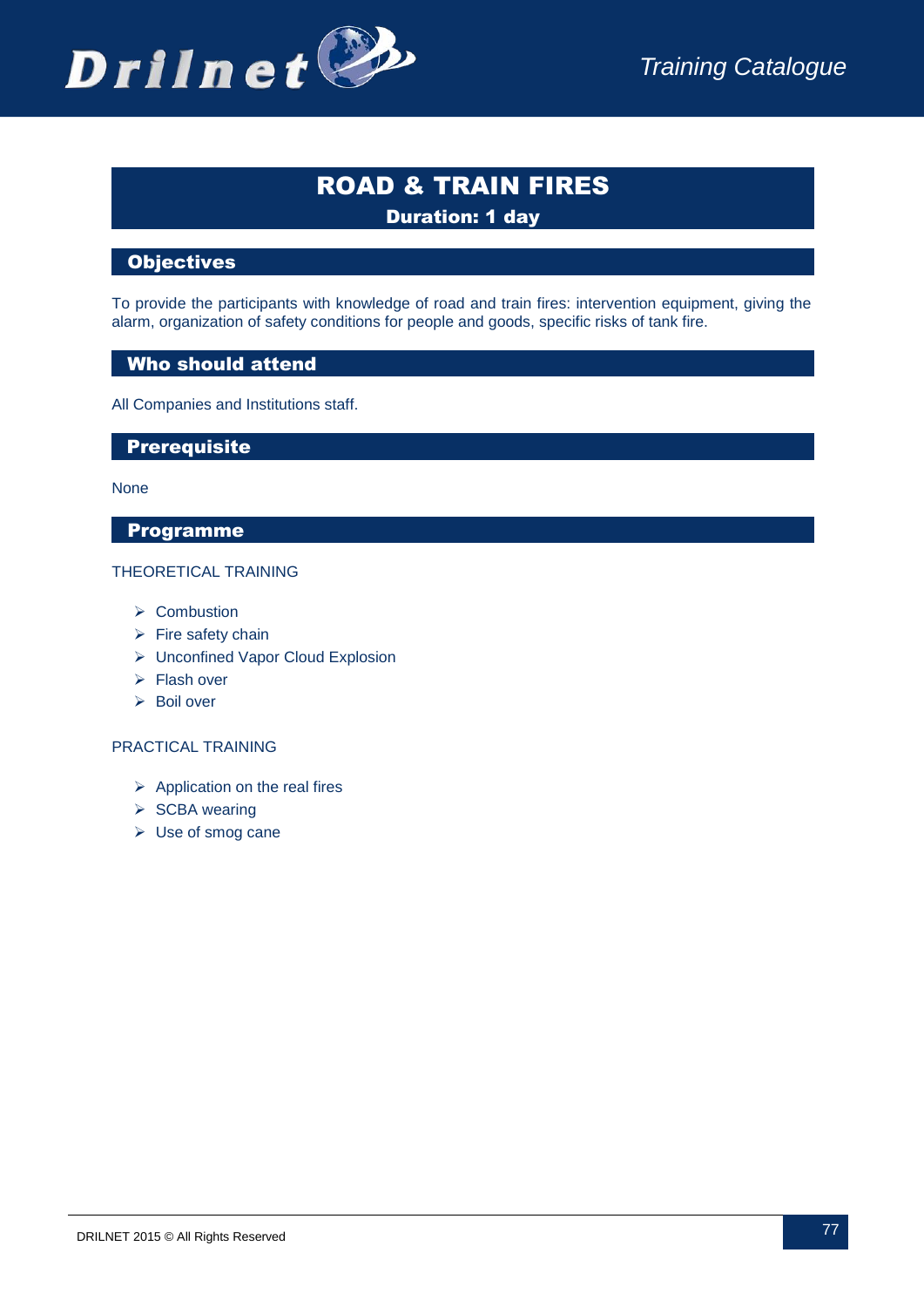

# FIRST AID Duration: 3 days

### **Objectives**

In addition to the topics covered on an emergency first aid at work course, on completion of training, successful candidates will be able to administer first aid to a casualty, recognize the presence of major illnesses and provide appropriate first aid.

#### Who should attend

This course is ideal for higher or advanced level hazards (e.g. construction, manufacturing or chemical plants) or where your needs assessment identifies a requirement to provide additional training, covering a broad syllabus including the recognition and treatment of a wider range of conditions.

### **Prerequisite**

None

#### Programme

#### EMERGENCY FIRST AID AT WORK COURSE

#### FIRST AID TO A CASUALTY

- $\triangleright$  Injuries to bones, muscles and joints, including suspected spinal injuries
- $\triangleright$  Chest injuries
- $\triangleright$  Eye injuries
- $\triangleright$  Sudden poisoning
- $\triangleright$  Anaphylactic shock

#### FIRST AID WHILE ILLNESS

- $\triangleright$  Heart attack
- $\triangleright$  Stroke,
- $\triangleright$  Epilepsy
- $\triangleright$  Asthma
- $\triangleright$  Diabetes

### **Certification**

RED CROSS INTERNATIONAL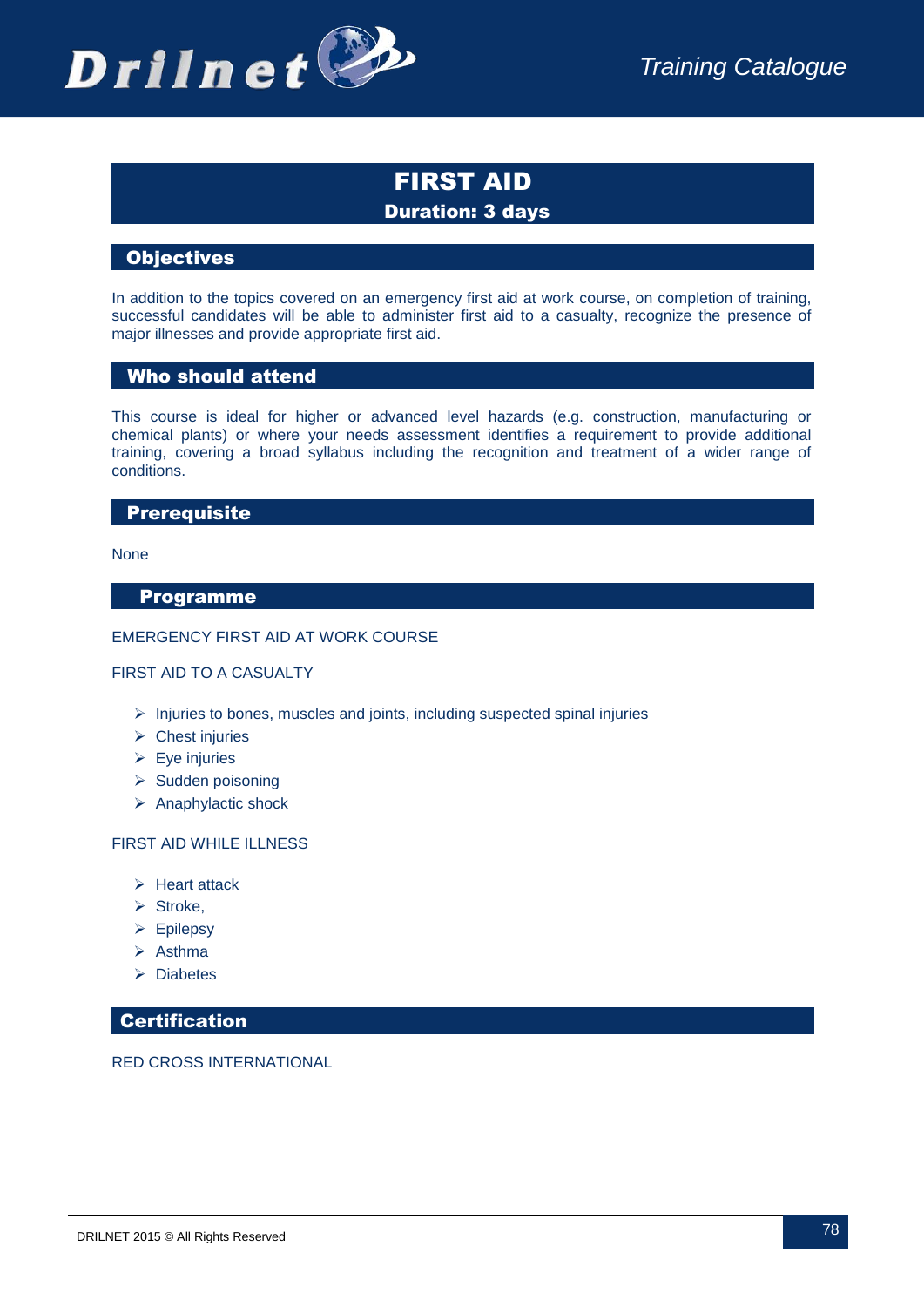# FIRST AID RENEWING COURSE

Duration: 2 days

# **Objectives**

- Getting knowledge to protect and rescue all company staff,
- Waiting for Medical Support in safe condition for the victim.

# Who should attend

All companies and institutions staff

#### **Prerequisite**

#### None

#### Programme

#### **GENERAL**

- $\triangleright$  Accidents related with on site activities
- $\triangleright$  Prevention goals
- $\triangleright$  First Aid team member task

#### RISK IDENTIFICATION

- $\triangleright$  Electric risk, fire or explosion risk, collapsing risk, breathing risk
- $\triangleright$  Preventive measures implementation.

#### VICTIM EXAMINATION

- $\triangleright$  Victim examination
- $\triangleright$  What and how to prevent?

#### **RESCUE**

- $\triangleright$  Needed examination
- $\triangleright$  First aid and making good safety gesture
- $\triangleright$  Getting stable conditions.

#### SPECIFIC RISKS

- $\triangleright$  Attitude control in accident simulation:
- $\triangleright$  Knowledge examination according DRP 26/2001

# Certification

#### RED CROSS INTERNATIONAL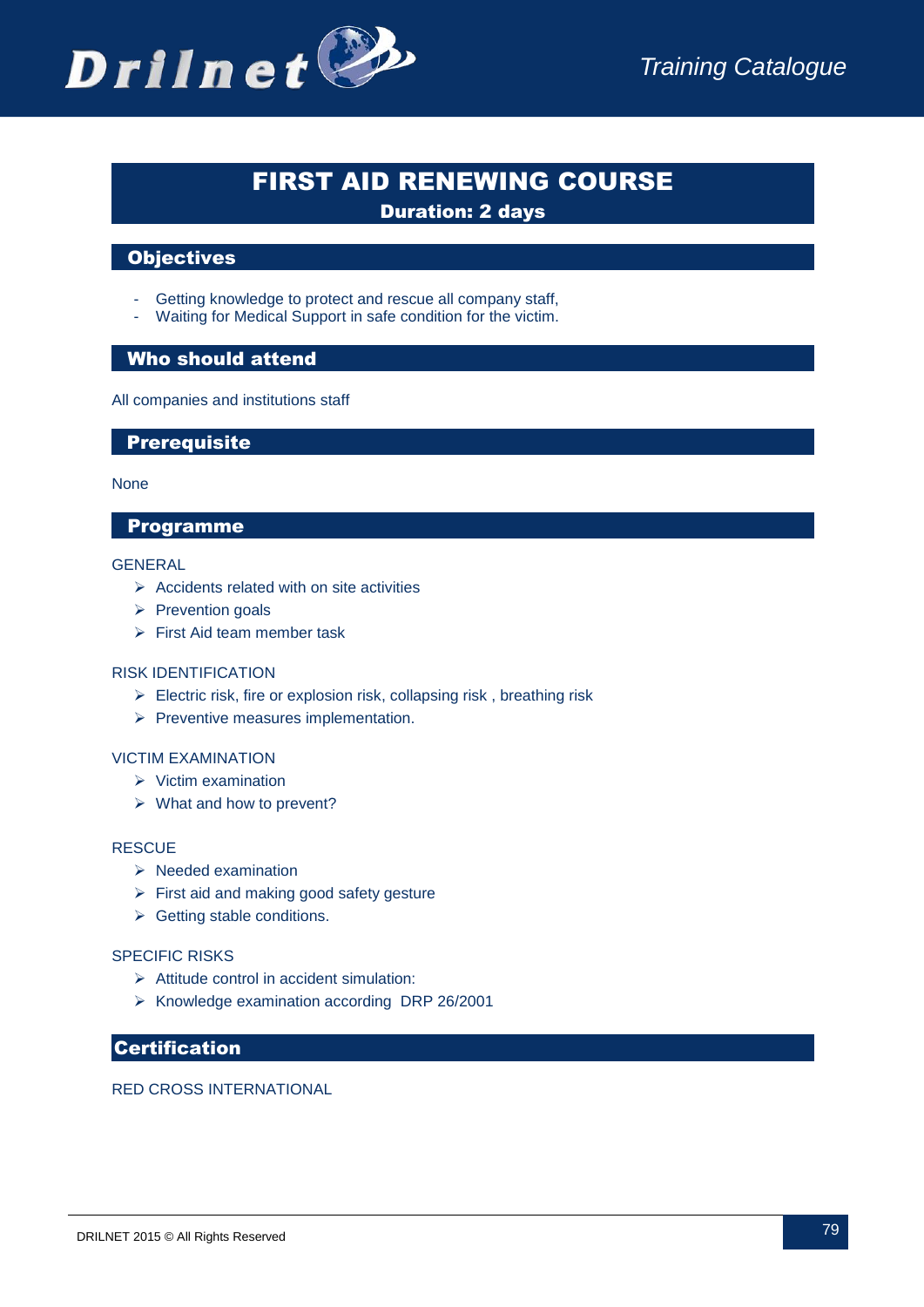# BASIC LIFE SUPPORT (BLS)

Duration: 1 day

### **Objectives**

This course can be adapted to suit a variety of audiences, from the complete novice to those who are skilled but feel their resuscitation skills need updating.

The training includes the necessary theory followed by lots of practical "hands-on" practice to build confidence.

Who should attend

Any personnel

# **Prerequisite**

None

#### Programme

- $\triangleright$  The Theory of Resuscitation
- **Incident Management**
- $\triangleright$  Basic Life Support
- ▶ Recovery Position

# **Certification**

EFR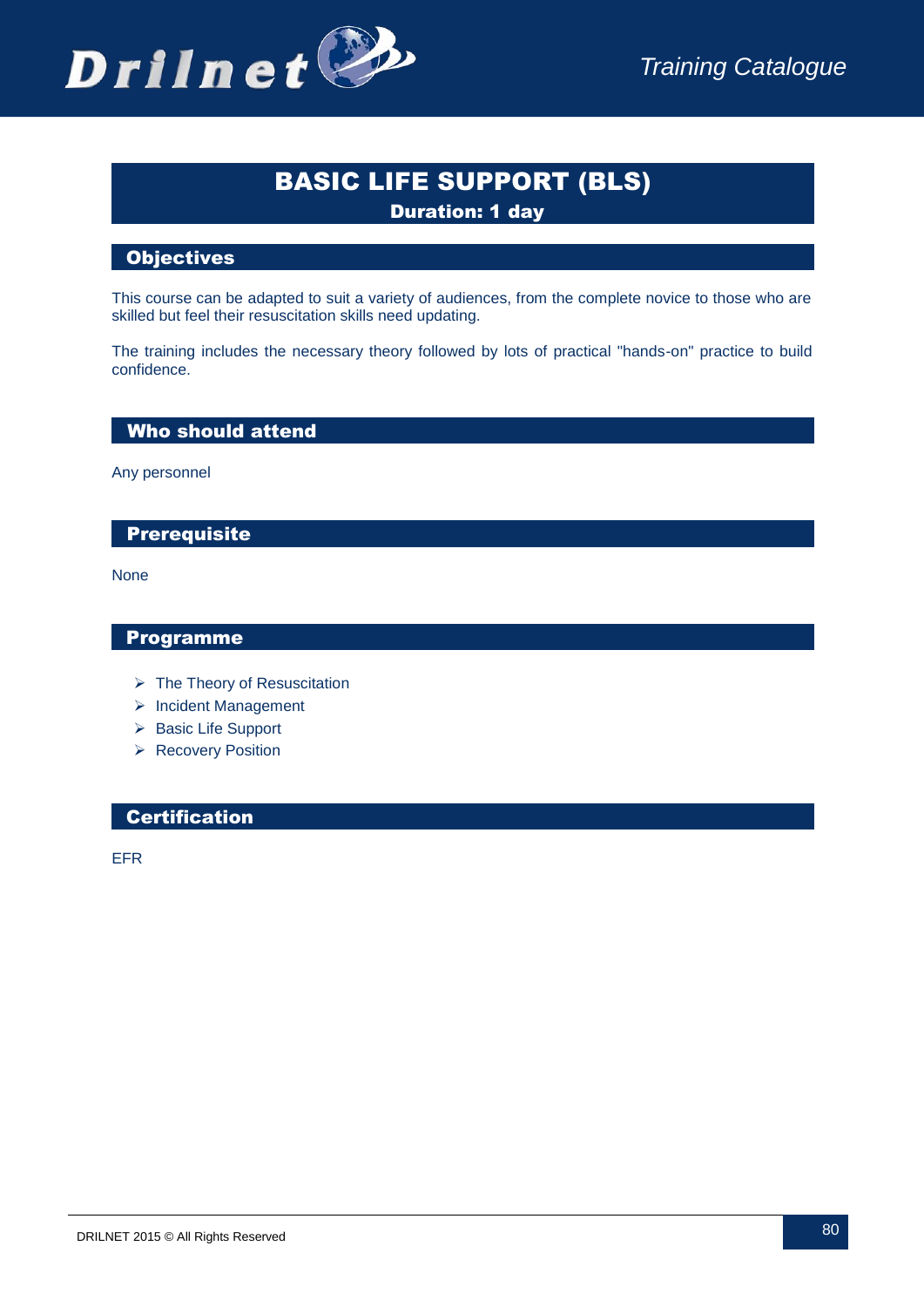# GESTURES & POSTURES (PRAP) Duration: 1/2 day

# **Objectives**

Can back pain be efficiently prevented? Can the considerable financial loss it represents for companies be significantly reduced? Yes, by providing your employees with an ergonomic awareness training program which will teach them how to acquire correct gestures and postures.

# Who should attend

This course is aimed at all employees across all industry types.

### **Prerequisite**

None

- $\triangleright$  Back bone physiology
- $\triangleright$  The origin of back pain
- $\triangleright$  The good gestures and postures, adapted to a work station
- $\triangleright$  Exercises to strengthen the back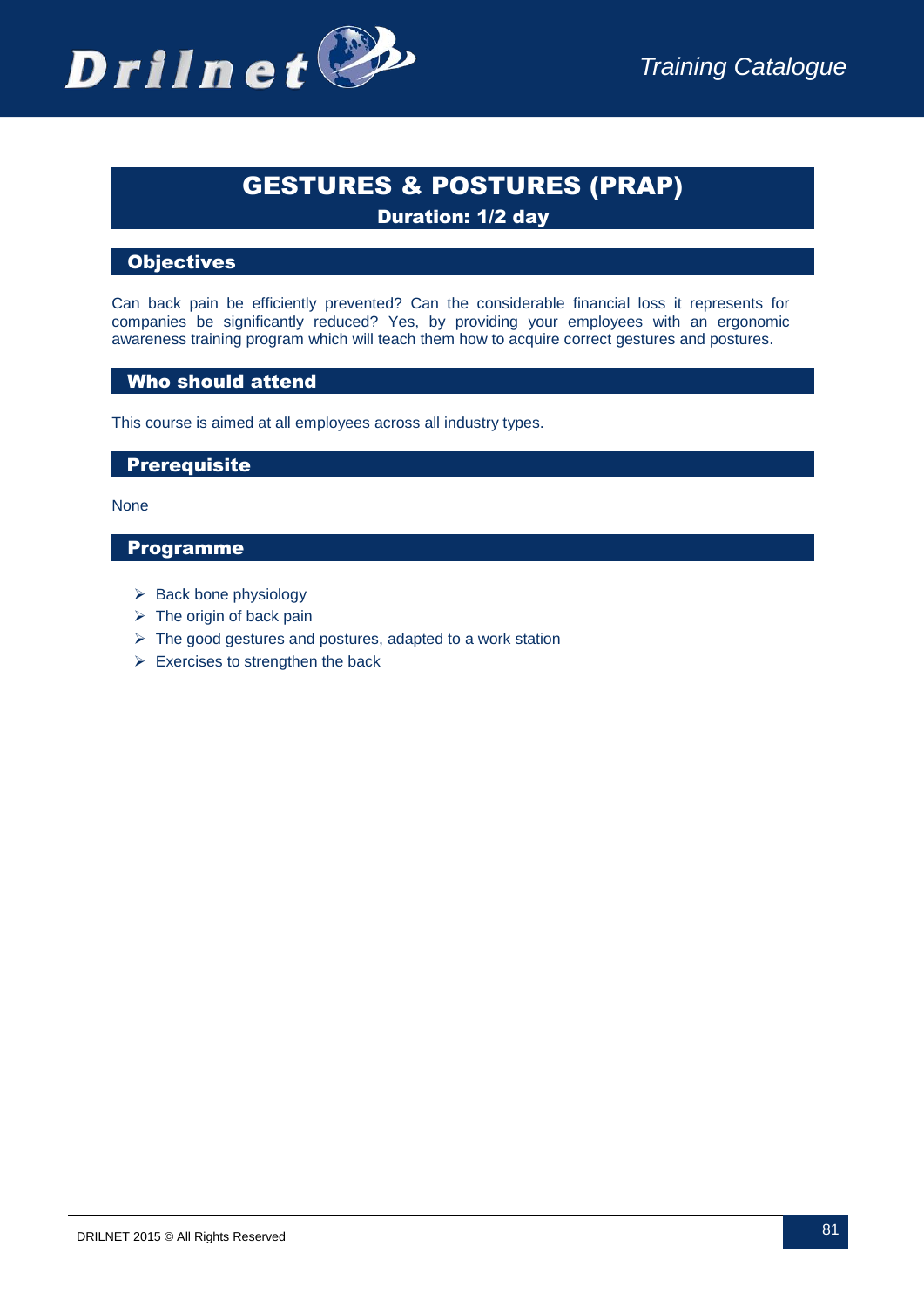

# CASUALTY MOVEMENT / STRETCHERING

Duration: 3 days

# **Objectives**

To make known how to move a casualty, the first step being the casualty lifting and using different types of stretchers.

# Who should attend

All companies and institutions staff

# **Prerequisite**

#### None

- $\triangleright$  Real-life situations exercises
- Use of a corset evacuation corset
- $\triangleright$  Use of standard shafts
- $\triangleright$  Roll-and-lift method, or "spoon" lifting
- $\triangleright$  The Dutch bridge
- $\triangleright$  Casualty moving by 2 persons
- $\triangleright$  Casualty moving by 4 persons
- $\triangleright$  Casualty moving by narrow passages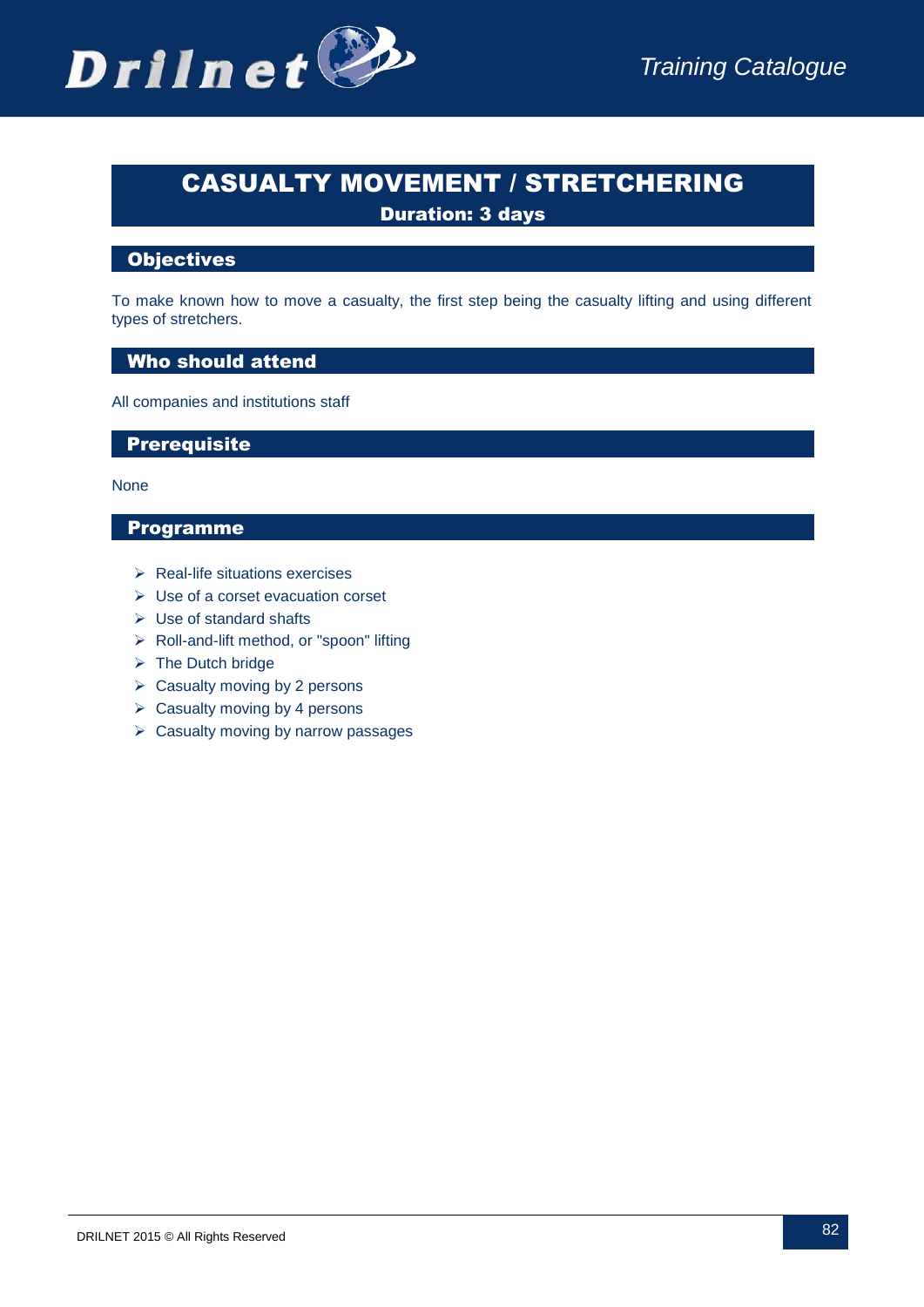

# SAFETY TEAM MEMBER Duration: 2 days

# **Objectives**

Acquire necessary knowledge to protect and to provide first aid to any person in the company.

#### Who should attend

This course is aimed at all employees across all industry types.

**Prerequisite** 

None

- $\triangleright$  Industry accidents
- $\triangleright$  Risks prevention
- $\triangleright$  Identification and cancellation of sources of risk
- $\triangleright$  Role of safety team member
- $\triangleright$  Casualty assistance
- $\triangleright$  Casualty examination
- ▶ Protect / Alert / Secure
- $\triangleright$  Simple reflexes and vital Gestures
- $\triangleright$  First aid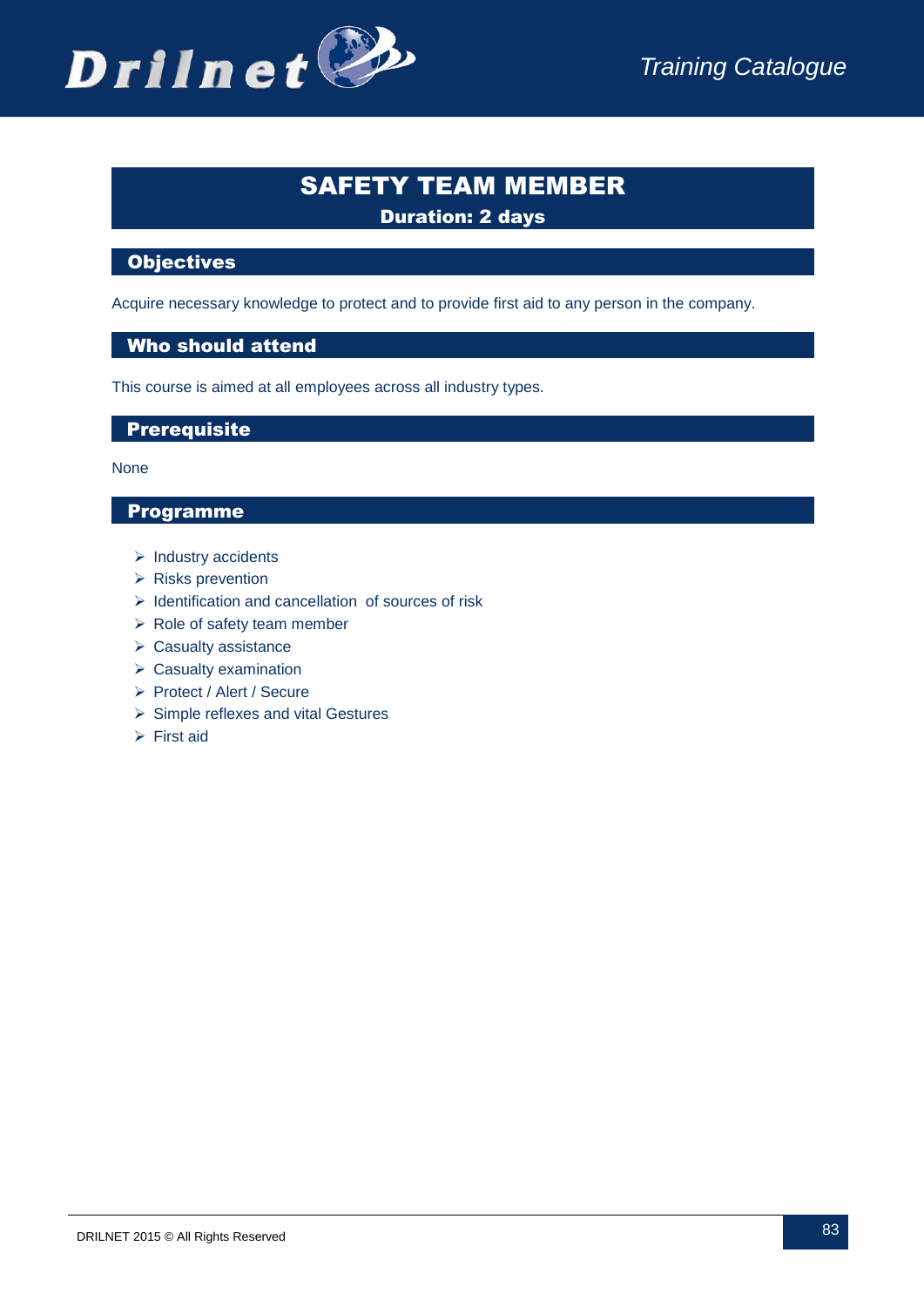

# ENVIRONMENTAL AWARENESS Duration: 1 day

### **Objectives**

This one-day IEMA Environmental Awareness course will tell you why environment matters to your organisation and provide introduction to environmental legislation and how environmental management systems will meet the requirements of your customers.

# Who should attend

Those that have responsibility for:

- developing the environment strategy and want to understand the resource and time requirements
- implementing environmental management at their site and want a quick introduction have responsibility for to get started before enrolling on a longer course
- are members of the environmental steering group on site
- are a direct report who manages environment
- are responsible for a specific environmental function e.g. waste or are a member of a HS&E team

### **Prerequisite**

None

#### Programme

- Environmental issues
- ▶ Environmental legislation
- Environmental Management Systems

# **Certification**

**FRWDA**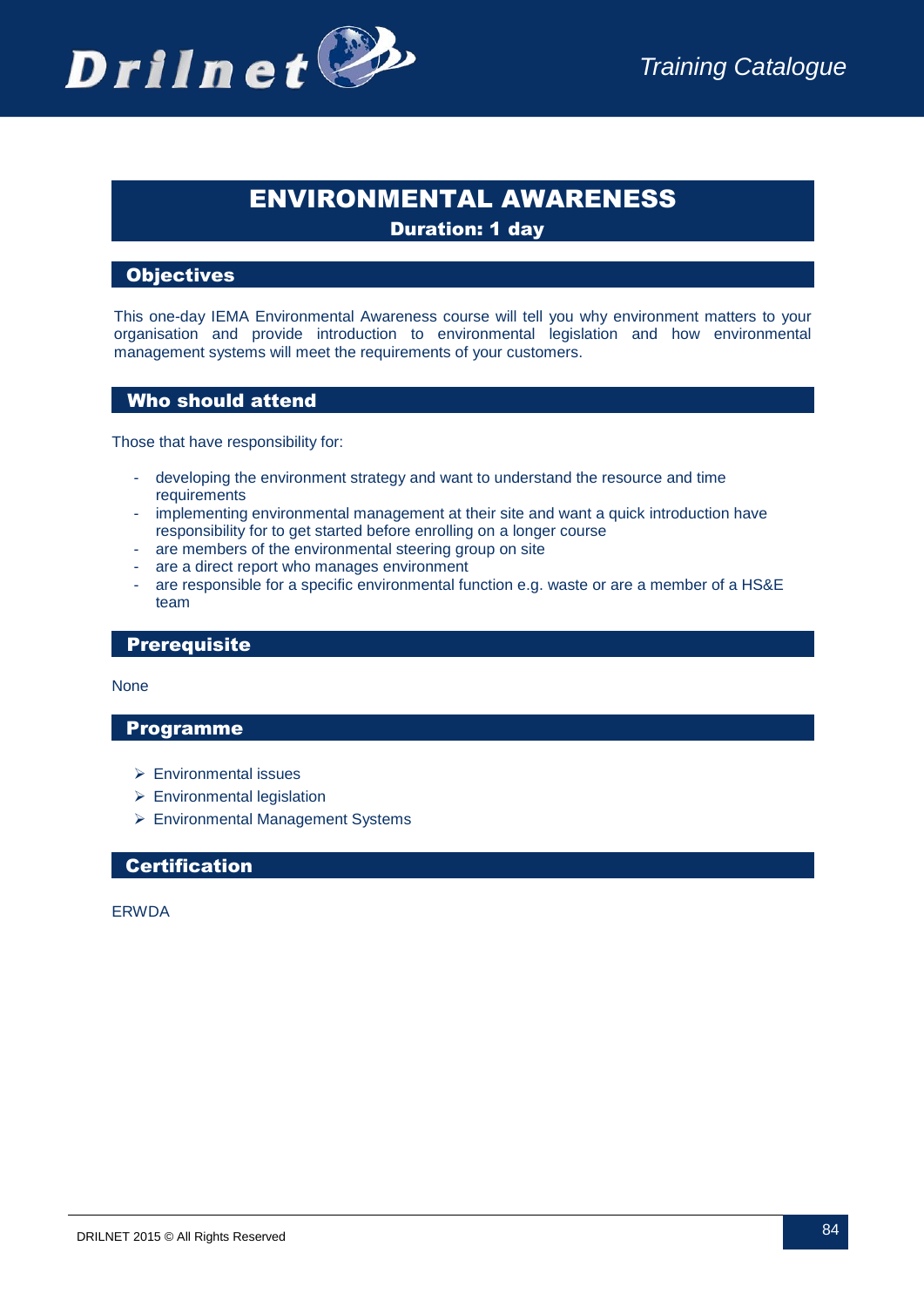

# ENVIRONMENTAL AUDITING Duration: 5 days

# **Objectives**

Become a leading environmental auditor with our ISO 14001 Lead Auditor Training Course and gain a qualification which will contribute towards the auditor registration of the Institute of Environmental Management and Assessment [\(IEMA\)](http://www.iema.net/) or \*Environmental Research & Wildlife Development Agency (ERWDA).

Get the right training to guide your organisation to environmental management excellence. As lead auditor you will remain at the forefront of EMS strategy and will drive efficiency in line with ISO 14001. You can play a pivotal role in ensuring your organisation is committed to environmental best practice. Work with EMS training professionals during this five-day course to understand how to keep pace with developments in environmental management systems. Consolidate your auditing skills through interactive sessions, role play and workshops where real life case studies make learning relevant.

#### Who should attend

- Those who want to lead compliance in line with ISO 14001/EMAS standards
- Existing auditors of quality systems and safety management systems
- Organizations seeking ISO 14001 certification

### **Prerequisite**

None

#### Programme

- Consolidate ISO 14001 environmental management knowledge
- Conduct and lead effective audits in line with ISO 14001
- $\triangleright$  Lead and manage audit teams and processes
- $\triangleright$  Improve analytical and reporting skills

#### **Certification**

IEMA / ERWDA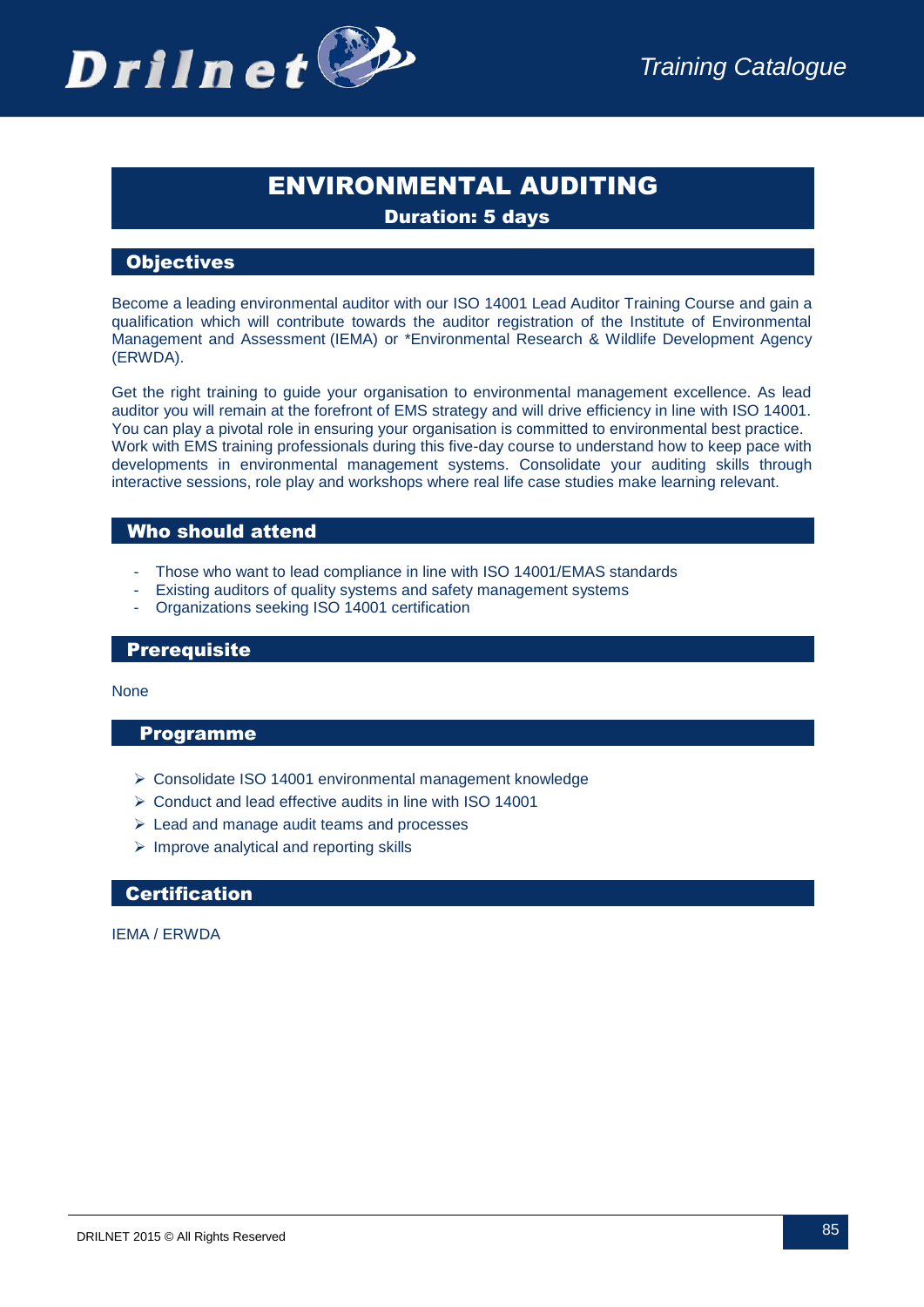# INTRODUCTION TO WASTE MANAGEMENT & POLLUTION CONTROL

Duration: 1 day

# **Objectives**

This course is designed to meet the needs of personnel who have responsibility for pollution control and waste management on construction sites. The course aims to introduce an awareness and understanding of environmental aspects and waste issues in relation to construction activities and how to approach responsible site management. The course will deal legal responsibilities for pollution control and waste management with practical advice and best practice to reduce environmental risk and manage waste arising and waste contracts. A certificate of attendance will be issued. The course provides further insight into preparing a site waste management plan and methods for pollution control.

### Who should attend

The course caters for Site Managers; Foreman; Project Supervisors Construction Stage; Main Contractors, Safety Officers, who have responsibility for site management.

# **Prerequisite**

None

### Programme

- ▶ Introduction- Course Outline and Content
- $\triangleright$  Waste Arising and Issues in Ireland
- Legal Responsibilities for Waste at Construction Sites
- ▶ Practical Site Waste Management
- Waste Management Case Study (Q&A)
- $\triangleright$  Introduction to Site Environmental Awareness
- ▶ Practical Pollution Prevention
- $\triangleright$  Legal Responsibilities for Pollution Prevention
- $\triangleright$  How to be a good Neighbor
- ▶ Overview of Site Compliance and Reporting
- $\triangleright$  Q&A Session

# **Certification**

ERWDA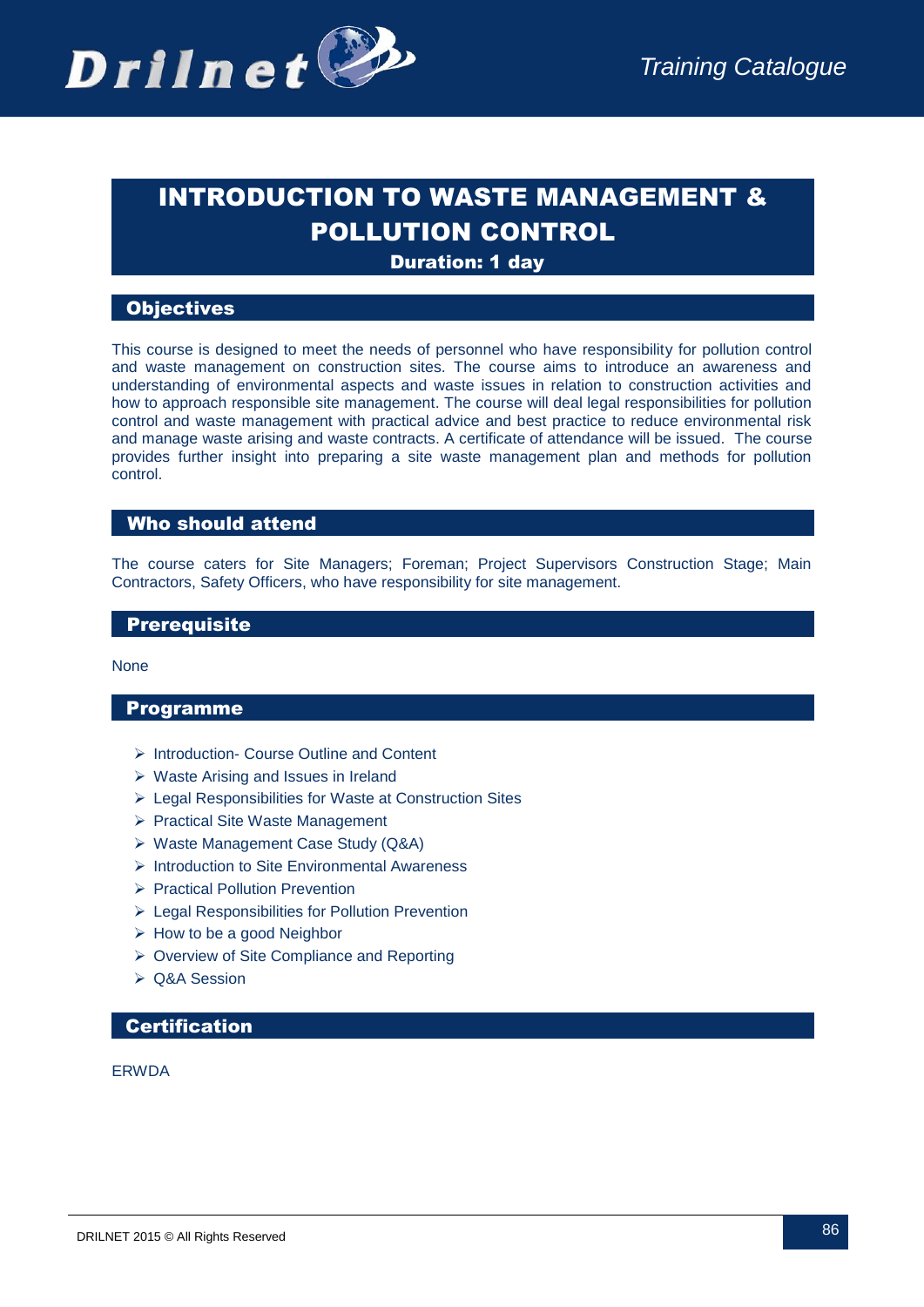# WASTE MANAGEMENT ON LAND

Duration: 2 days

# **Objectives**

The topics presented provide with the necessary knowledge and information to successfully manage waste on land.

# Who should attend

The course caters for Site Managers; Foreman; Project Supervisors Construction Stage; Main Contractors, Safety Officers, who have responsibility for site management..

# **Prerequisite**

#### None

#### Programme

#### ORIENTATION, BACKGROUND AND INTRODUCTION

- Acronyms, definitions and terminology
- Legislation, regulations, by-laws and safety, health and environment
- Overview: minimum requirements

#### INTEGRATED PLANNING OF WASTE OPERATIONS AND SYSTEMS

- Integrated waste management planning and the IDP
- National waste management strategy and implementation
- Full cost analysis for waste management planning and operations
- Industry waste management plans
- Waste information and systems management

#### COLLECTION TRANSFER AND TRANSPORT OF WASTE

- Management of waste at the point of generation
- Collection of waste
- Transfer of waste
- Transportation of waste

#### WASTE MINIMIZATION, TREATMENT AND DISPOSAL OF WASTE

- Public participation and involvement
- Treatment options for waste management
- Thermal treatment of waste
- Volume reduction by shredding and composting
- Land filling of waste

#### EVALUATION AND IMPLEMENTATION OF SERVICE DELIVERY

- Different approaches towards the rendering of services
- Basic management techniques
- Central versus regional delivery of service
- Procurement and tendering

# **Certification**

#### ERWDA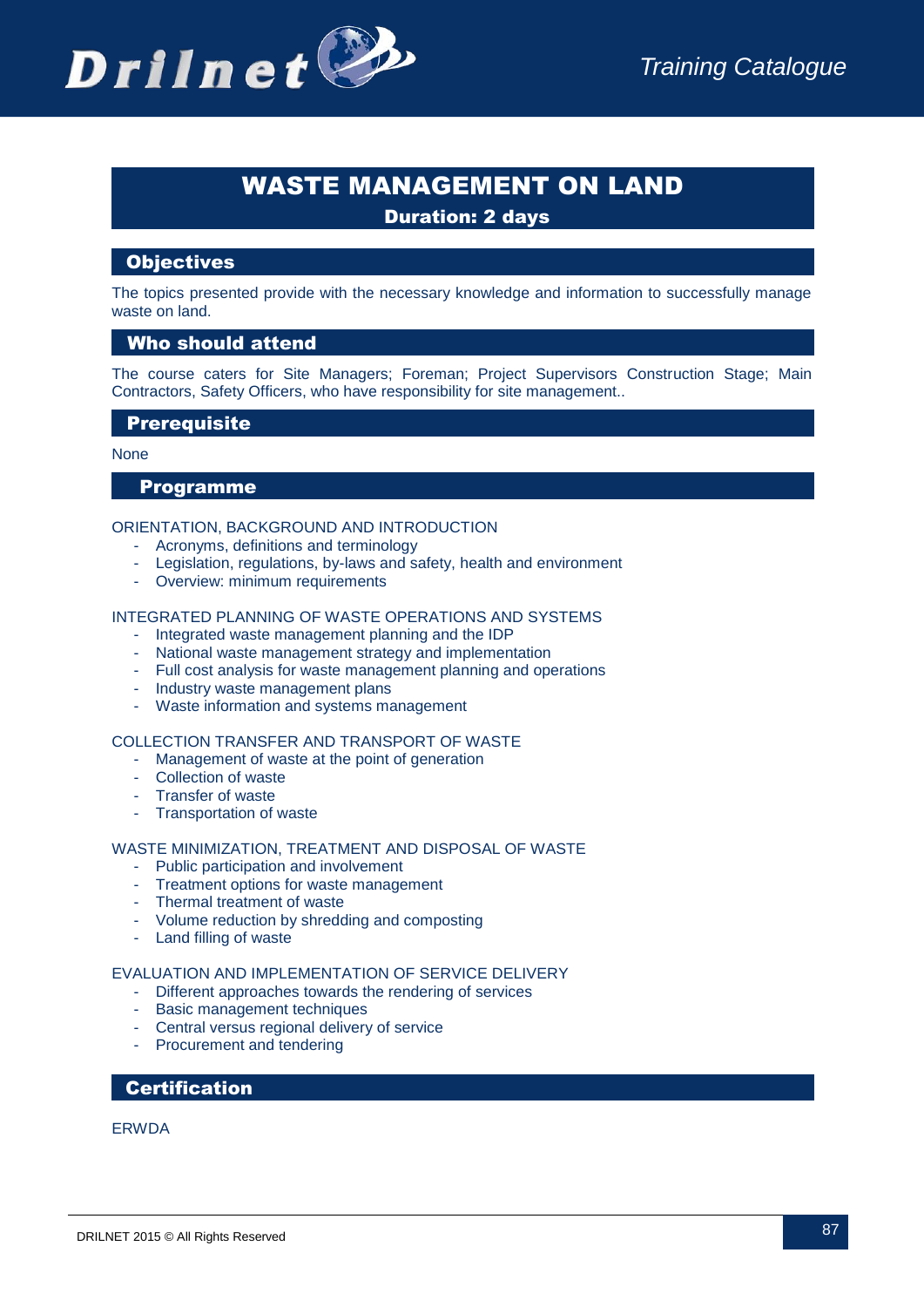

# WASTE MANAGEMENT AT SEA Duration: 2 days

### **Objectives**

The topics presented provide with the necessary knowledge and information to successfully manage waste at sea.

### Who should attend

The course caters for Site Managers; Foreman; Project Supervisors Construction Stage; Main Contractors, Safety Officers, who have responsibility for site management..

### **Prerequisite**

#### None

#### Programme

#### ORIENTATION, BACKGROUND AND INTRODUCTION

- Acronyms, definitions and terminology
- Legislation, regulations, by-laws and safety, health and environment
- Overview: minimum requirements

#### INTEGRATED PLANNING OF WASTE OPERATIONS AND SYSTEMS

- Integrated waste management planning and the IDP
- National waste management strategy and implementation
- Full cost analysis for waste management planning and operations
- Industry waste management plans
- Waste information and systems management

#### COLLECTION TRANSFER AND TRANSPORT OF WASTE

- Management of waste at the point of generation
- Collection of waste
- Transfer of waste
- Transportation of waste

#### WASTE MINIMIZATION, TREATMENT AND DISPOSAL OF WASTE

- Public participation and involvement
- Treatment options for waste management
- Thermal treatment of waste
- Volume reduction by shredding and composting
- Sea filling of waste

#### EVALUATION AND IMPLEMENTATION OF SERVICE DELIVERY

- Different approaches towards the rendering of services
- Basic management techniques
- Central versus regional delivery of service
- Procurement and tendering

# **Certification**

**ERWDA**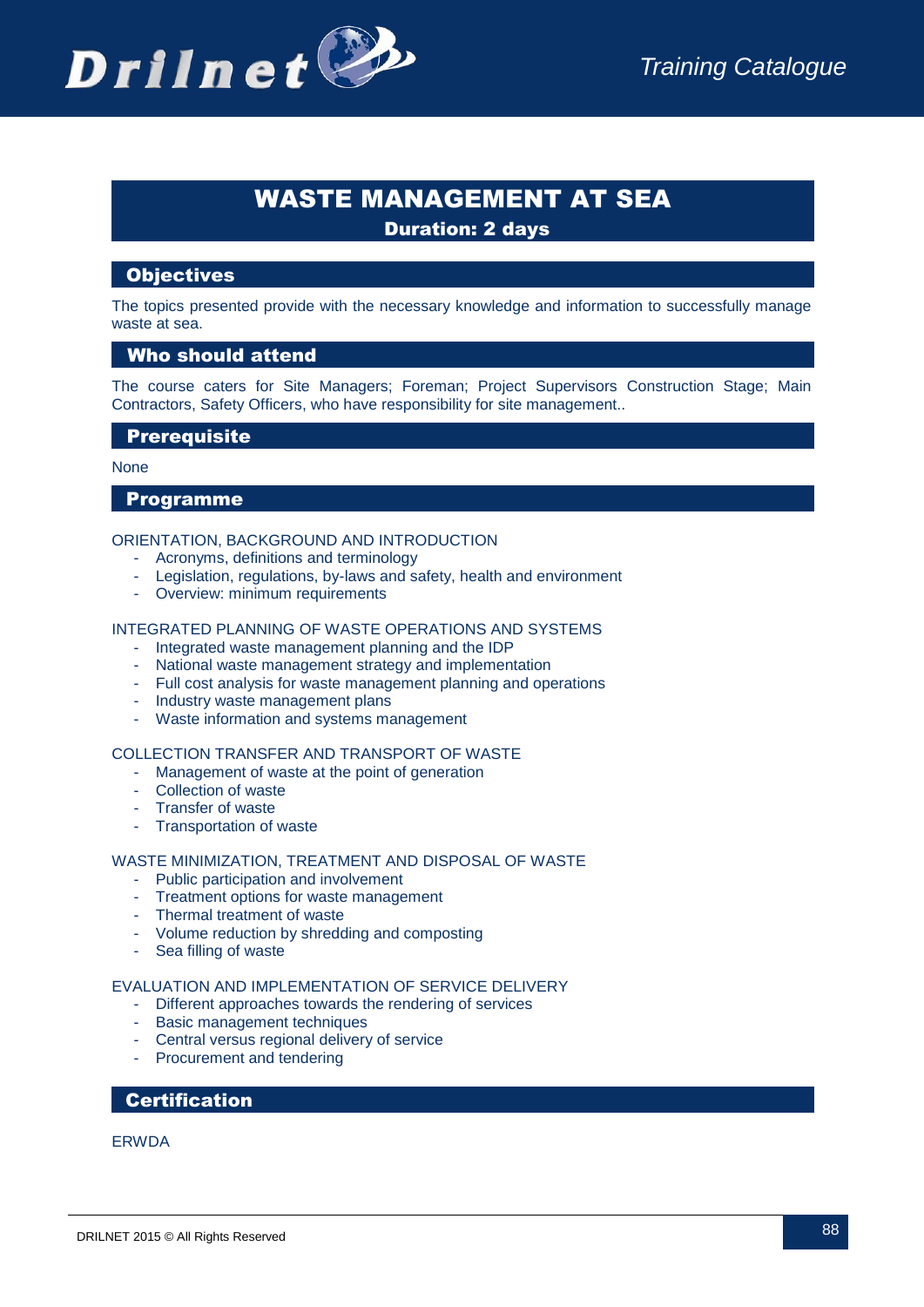

# DESERT DRIVING Duration: 1 day

### **Objectives**

This is a full day Desert Driving course that will teach you how to handle a 4X4 vehicle in the breathtaking desert's of Dubai. You will be in safe hands whilst gaining your new skill; you will be at the wheel as you gain new skills and knowledge to venture safely off-road. Basic mechanical knowledge of a 4X4 vehicle is fundamental to understanding and exploiting its maximum capability and performance.

Learn about the topography of the desert and situations you are likely to find yourself in while offroading .Deserts can be hot spots for trouble! Find out proven techniques to stay safe and keep your cool! Survival is all important in the desert and we give you hints and tips on an array of topics to ensure you stay on top of a situation you could find yourself in!

#### Who should attend

It is designed for drivers of all levels of experience

#### **Prerequisite**

Current valid licence is required

#### Programme

- $\triangleright$  Introduction
- $\triangleright$  Risks, lows & personal vehicles
- $\triangleright$  Components of the highway transportation system
- $\triangleright$  Safety equipment and transportation system
- $\triangleright$  Pre-check, driver position & mirrors
- $\triangleright$  Visual strategy & creating space
- $\triangleright$  Communication
- $\triangleright$  Basic speed law & driving emergencies

#### **Certification**

IMI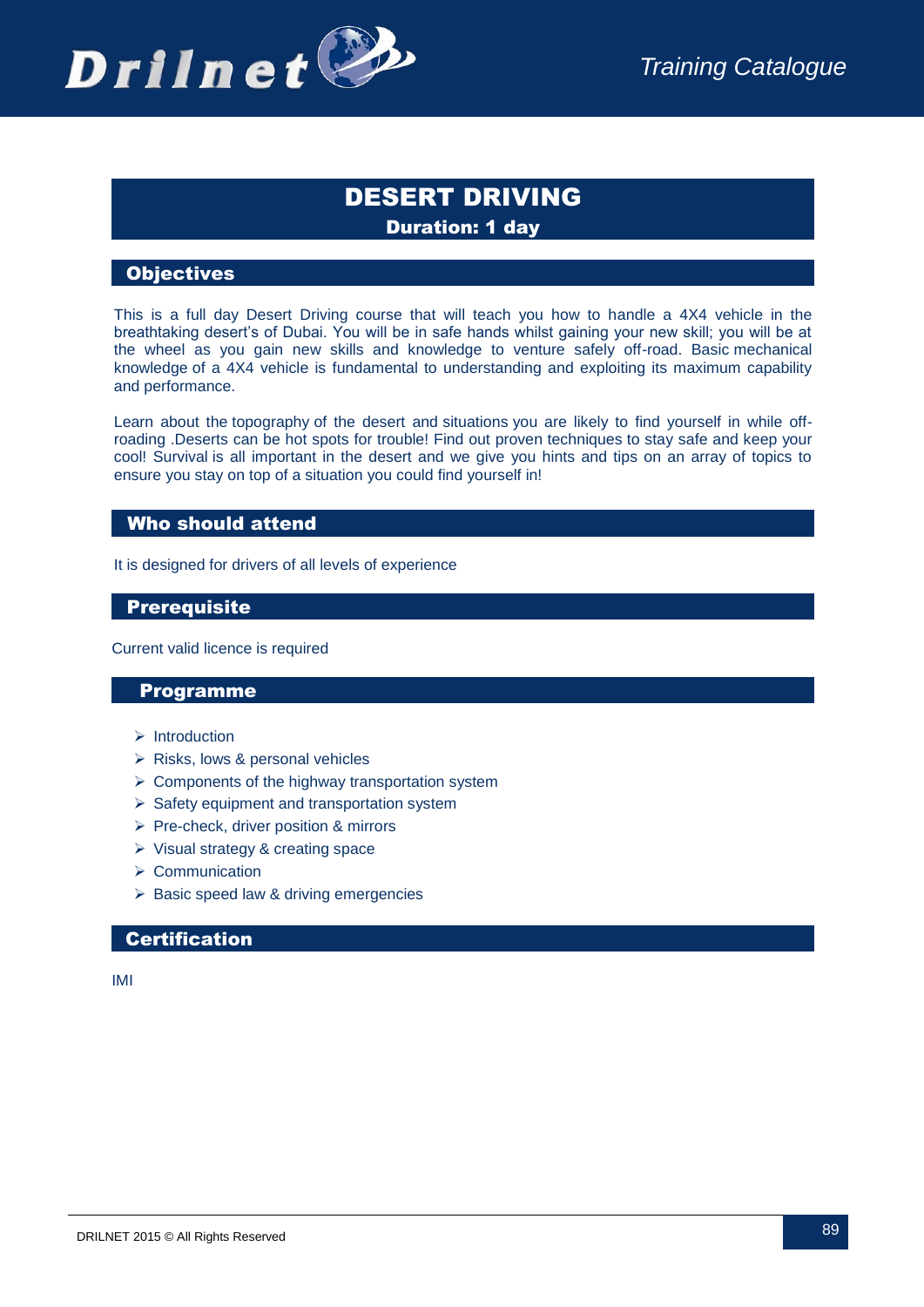

# BASIC DESERT SURVIVAL SKILLS

Duration: 2 days

# **Objectives**

This workshop will provide an introduction to desert survival basics and facets of ecology unique to the desert. Relying on classroom lecture and slideshows, students will become familiar with desert skills such as emergency shelters, water location, signal mirror practice, overview of heat-related injuries, and survival kits for car and backpack.

This comprehensive course will offer a solid foundation in the field skills involved in handling a desert survival situation. This is a non-overnight course which utilizes a combination of classroom lecture, hands-on fieldwork, and group activities.

### Who should attend

Our abrasive wheel training courses are suitable for all operators, managers and supervisors, who as part of their working duties select, mount, specify or use abrasive wheels.

### Pre-requisite

None

- $\triangleright$  Survival psychology
- $\triangleright$  Heat-related injuries
- $\triangleright$  Natural and improvised shelters
- Water location and procurement
- $\triangleright$  Signaling methods
- $\triangleright$  Fire making skills
- $\triangleright$  Edible and poisonous plants
- Desert hazards such as snakes
- $\triangleright$  Scorpions
- $\triangleright$  Flash floods